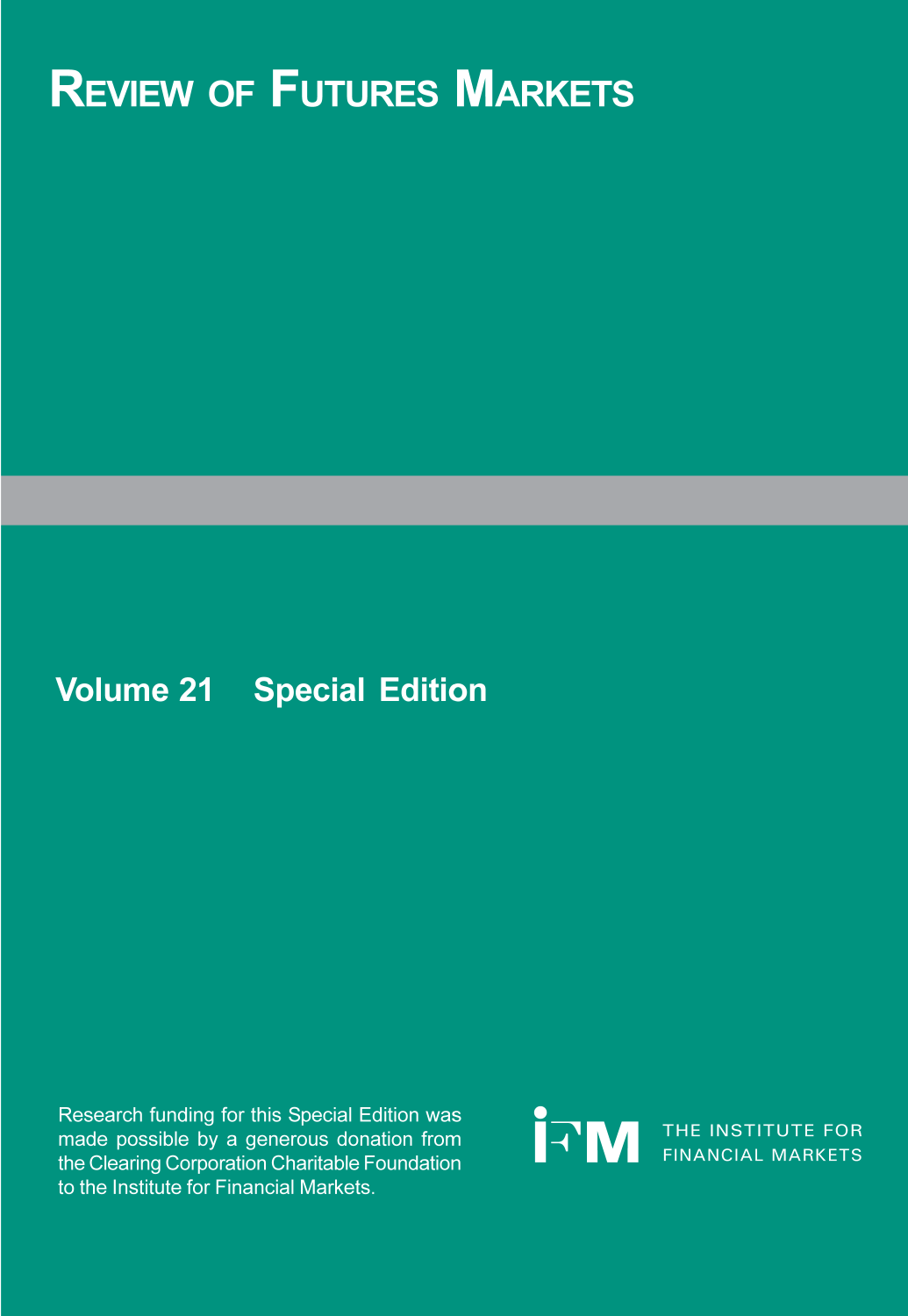# **THE IMPACT OF DERIVATIVES REGULATIONS ON THE LIQUIDITY AND PRICING EFFICIENCY OF EXCHANGE TRADED DERIVATIVES**

# **Lorne N. Switzer, Qianyin Shan, and Jean-Michel Sahut\***

*This paper looks at the impact of derivatives regulation on liquidity and mispricing of US derivatives markets. In particular, we test the hypothesis that Dodd-Frank derivative provisions may improve the efficiency of the exchange traded markets due to an increase of arbitrage by traders on the exchange traded markets, as opposed to the OTC markets. The alternative hypothesis is that Dodd-Frank adversely affects the OTC markets relative to the exchange traded markets, as trading in both the former and the latter may be confounded due to additional "noise." To test these hypotheses, we examine the impact of key Dodd-Frank events on market activity for financial derivatives (futures and option contracts on US T bonds, Eurodollar futures and options, and S&P 500 Futures contracts) and on foreign exchange derivatives (futures and options contracts on EUROs, British Pounds, and Canadian dollars). First, we look at how liquidity on the markets has been affected. Next, we test for mispricing of derivatives contracts. We find that measured liquidity does fall for US financial futures and options but rises for foreign exchange futures and options subsequent to the introduction of the Treasury guidelines for overthe-counter (OTC) trading. We also find that the efficiency of the US exchange traded futures markets has improved, as reflected by a reduction in mispricing in the S&P futures contracts; some improvement in pricing efficiency is also shown for nearby Eurodollar futures contracts. These results are consistent with an increase of arbitrage by traders on the exchange traded markets, as opposed to the OTC markets, in contrast to the "noise" model.*

<sup>\*</sup>Lorne N. Switzer (the corresponding author) is the Van Berkom Endowed Chair of Small-Cap Equities, Associate Director, Institute for Governance of Private and Public Organizations, John Molson School of Business, Concordia University. E-mail: switz@jmsb.concordia.ca. Qianyin Shan is in the Finance Department at Concordia University. E-mail: q\_sh@jmsb.concordia.ca. Jean-Michel Sahut is with HEG, Geneva, Switzerland. E-mail: jmsahut@gmail.com.

*Acknowledgements*: We would like to thank the Editor, Mark Holder, and the anonymous reviewer for their helpful comments. Financial support from the Institute for Financial Markets, the SSHRC, and the Autorité des Marches Financiers to Switzer is gratefully acknowledged.

*Keywords:* derivatives regulation; open interest and liquidity; mispricing *JEL Classification:* G13, G14, G18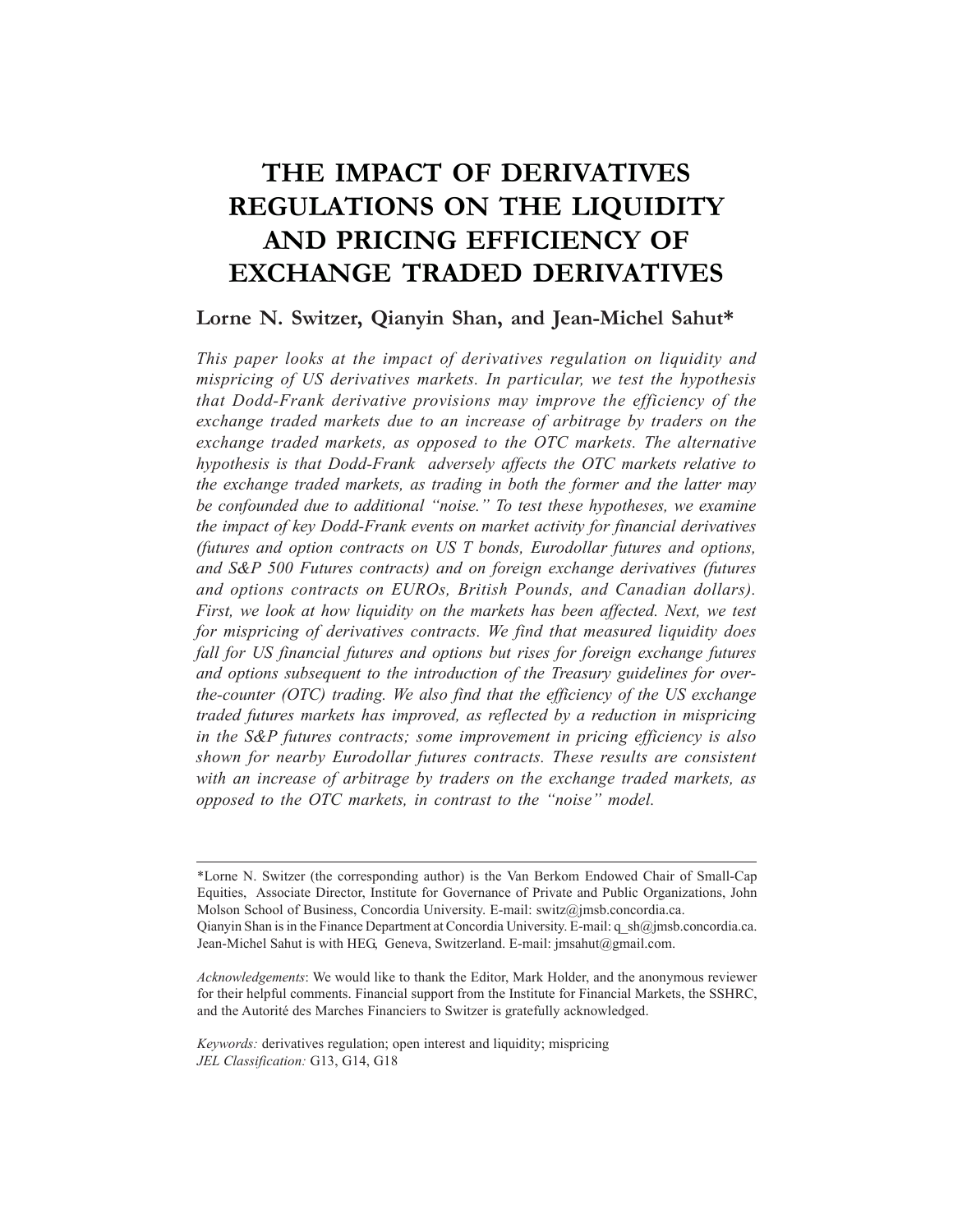The financial crisis has given rise to increased regulatory activism around the<br>world. In the United States, policy makers responded to widespread calls for<br>regulatory reform to address perceived supervisory deficiencies w world. In the United States, policy makers responded to widespread calls for regulatory reform to address perceived supervisory deficiencies with the Dodd-Frank Wall Street Reform and Consumer Protection Act (Dodd-Frank). One of the criticisms of Dodd-Frank is that the uncertainty of its provisions, such as section 13 of the Bank Holding Company Act (the "Volker Rule"), will increase volatility and adversely affect market efficiency. Some commentators, for example Greenspan (2011) and Duffie (2012), have suggested that Dodd-Frank will have undesirable implications to the markets in general, by lowering the quality of information about fundamentals, which would reduce efficient price discovery, as well as through a reduction of liquidity. However, this may be offset through a migration of market making and investment activities to other trading venues. Duffie (2012) discusses problems associated with migration to non-bank firms such as hedge funds and insurance companies. This paper looks at the implications of another possible conduit for trade migration: *the redirection of trades from the OTC markets to that of exchange traded derivatives.* Such a redirection could be expected to the extent that the exchange traded markets substitute for the OTC markets (see, e.g., Switzer and Fan 2007). A migration from the OTC markets that increases activity in exchange traded derivatives in general, which benefit from volatility, might be posited to improve the efficiency of the latter.

How regulatory changes per se affect market liquidity and efficiency remain open questions in the literature. The events surrounding key Dodd-Frank regulations provide a useful setting to add to the literature on how the regulatory process can affect the behavior of market participants, as reflected in trading volume and efficient pricing of exchange traded derivatives. The remainder of this paper is organized as follows. In Section I, we look at the impact of key Dodd-Frank event dates on the liquidity of US financial derivatives markets. In Section II we look at pricing efficiency based on the cost-of carry for S&P futures contracts. In Section III, we look at deviations of futures from implied forward prices for Eurodollar contracts. The paper concludes with a summary in Section IV.

# **I. DODD-FRANK AND THE LIQUIDITY OF DERIVATIVES MARKETS**

In this section, we look at the impact of Dodd Frank on the liquidity of US derivatives markets. A key driver in previous studies of market liquidity is volatility, which, as mentioned previously, might be expected to increase, given the uncertainty in the implementation of Dodd-Frank regulations. Clark (1973) asserts that an unobservable factor that reflects new information arrival affects both volume and volatility. Tauchen and Pitts (1983) propose two theoretical explanations for the comovement of volatility and trade volume in markets. Chen, Cuny, and Haugen (1995) examine how volatility affects the basis and open interest of stock index futures. In their model, an increase in volatility entices more traders into the market to share the risk. Rather than reducing risk exposure through selling stocks, investors take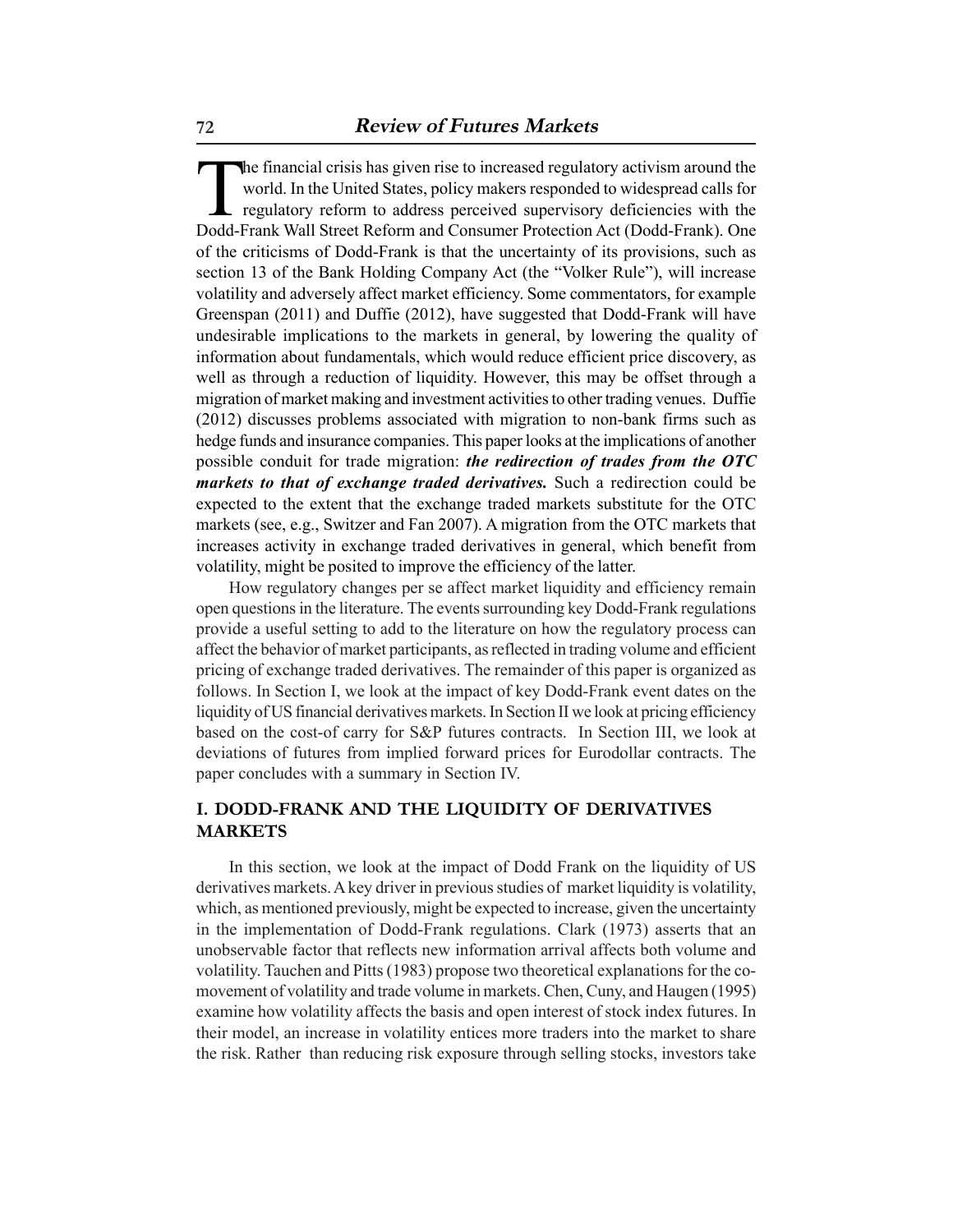advantage of the derivatives markets; for example, they share risk by selling the S&P 500 futures, which causes open interest to increase. Their results are consistent with this model. When there is a large positive shift in volatility, a strong positive relation between volatility and open interest is observed.

Our model reexamines the linkages for volume and volatility, extending the Chen et al. (1995) and Bhargava and Malhotra (2007) studies using more recent data. We also incorporate structural shifts associated with key Dodd-Frank announcement days for a wider variety of derivative products into the models. We look at financial derivatives: futures and option contracts on US T bonds and Eurodollars as well as S&P 500 futures contracts. We also look at foreign exchange derivatives: futures and options contracts on EUROs, British Pounds, and Canadian dollars.

 Our objective is to look at a full range of market derivative products as they might be affected by Dodd-Frank. We chose to look at the derivative products separately, which allows us to abstract from possible distortionary effects that may affect specific instruments. For example, futures contracts would not be subject to "moneyness" biases such as are typically found in exchange traded options.

The basic regression of open interest extends Chen et al. (1995) and Bhargava and Malhotra (2007) as follows:

## $OpenInterest_r = a_0 + a_1 OpenInterest_{r-1} + a_2 HistoricalVar_t + a_3 DoddFrank_t + \epsilon_t$  (1)

where OpenInterest is the sum of open interest across the relevant contracts, and HistoricalVar is the historical volatility of the underlying asset. *DoddFrank* is a dummy variable equal to one at the date of and subsequent to three "watershed" Dodd-Frank announcement dates.<sup>1</sup> We use open interest, rather than trading volume, as our measure of liquidity to capture how restrictions on OTC markets entice new participants to migrate to the exchange traded markets. This is in the same spirit as Chen et al. (1995), who focus on the role of volatility in inducing new market participants. Using volume as a measure of liquidity would not necessarily capture market migration effects. Trading volume could increase in a market due to entry or exit, which would not allow us to isolate the direction of the migration effect.

The selection of key announcement dates involved the consideration of a number of issues relevant to testing for the impact of financial regulations. First, we wanted to ensure that the announcement dates do not coincide with any other major regulatory announcements, or financial industry specific announcements. In addition, we wanted to identify major events in which specific measures by which regulatory intent will be implemented. Dodd-Frank follows standard procedure in the development of US financial regulation: Its promulgation is a consideration for politicians, while its

<sup>1.</sup> The Dodd-Frank dummy variables are equal to one beginning on the date of each announcement until the end of the sample. This allows us to test if the announcements have separate effects, as well as to identify when the Dodd-Frank measures get imparted into the markets. For example, if each of the breakpoint dummy variables is significant, this would suggest that Dodd-Frank is a continuous process with distinct episodes.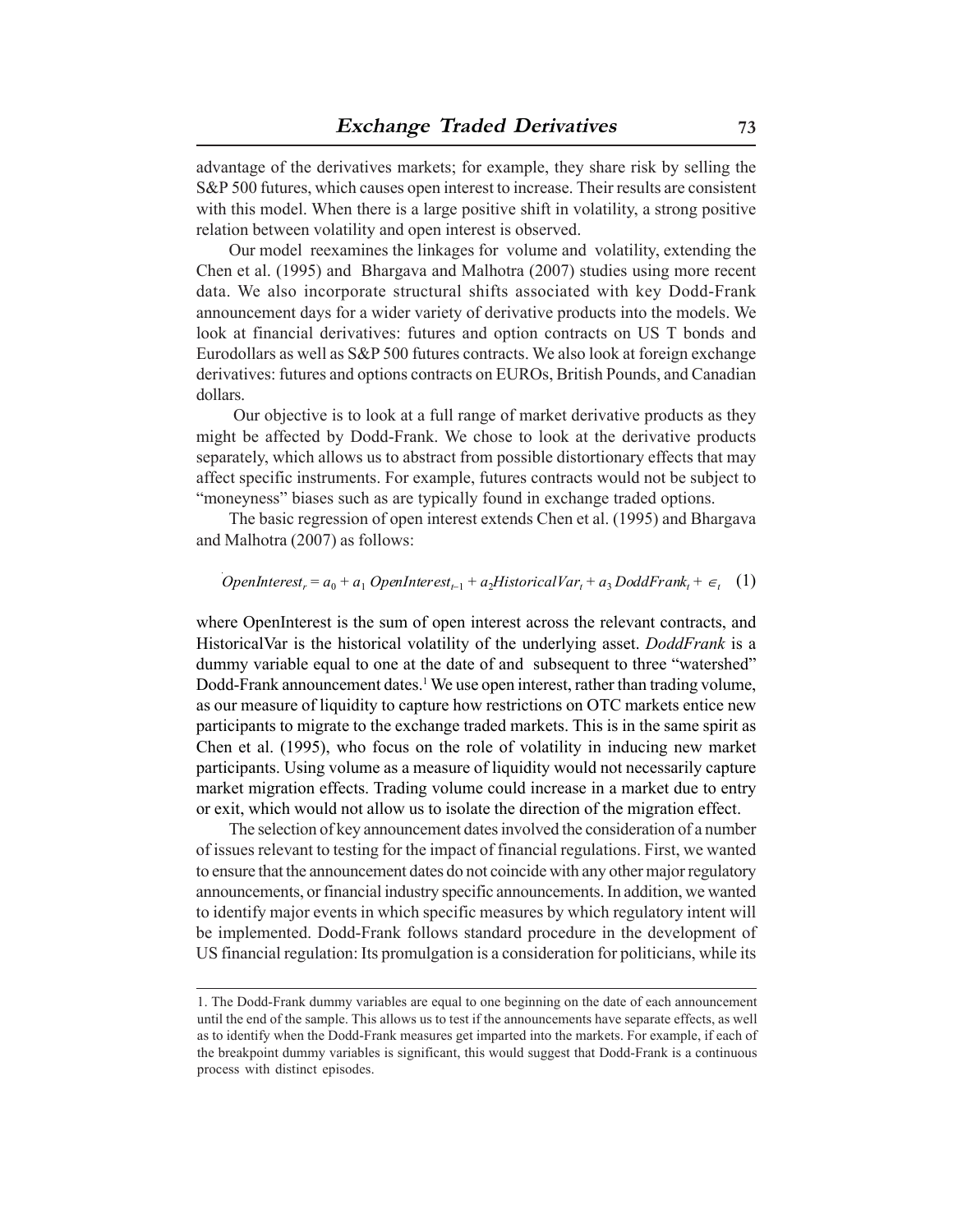implementation is the responsibility of the regulatory agencies mandated by the legislation itself (Fullenkamp and Sharma 2012). As a result, one must draw a distinction between regulatory events relating to Dodd-Frank, which we will refer to as "mandates," that is, those which specify what regulatory deficiency is to be addressed and by whom, versus "implementation" related events, which specify actions that will be taken, or specify measures to be included in rules enforced by regulators. We choose as announcement events "implementation" date events, since they are most relevant to market participants.

Our first event occurs on **August 11, 2009**, when the Treasury formally submitted to Congress, a "Proposed OTC Derivatives Act," which called for central clearing and more stringent oversight of OTC markets through stricter recordkeeping and data-reporting requirements. In addition, the Treasury proposal outlined the need for greater capital and margin requirements for OTC market participants, with the intention of increasing the overall stability of the financial system. This event represents an important moment in defining the shape of OTC legislation, and was the basis for much of what would later become the OTC portion of HR 4173 (the House version of what would later become Dodd-Frank). This proposal was highly implementation-related and provided financial institutions around the world a foretaste of forthcoming OTC regulation, and the concomitant compliance costs.

The second selected event occurs on **June 25, 2010**, with the completion of the reconciliation of the House and Senate versions of the bill. By the afternoon of the 25th an outline of the final version of Dodd-Frank was released to the public. The implementation of the Act was widely expected to have a negative impact on the operation of many financial institutions. However, the impact of the announcement on the markets might be expected to be somewhat muted, given the advanced scrutiny of market participants of the House and Senate proposals. Furthermore, many components of the reconciled version of the bill were considered as *favorable news*, since they were less harsh than initially proposed in the original House and Senate versions (Paletta 2010).

Our third selected event is **October 6, 2011**, which is the first trading day following the leak of a memorandum containing a draft of the Volcker Rule, ahead of the scheduled (October 11) FDIC conference (McGrane and Patterson 2011). The Volcker Rule prohibits banks or institutions that own banks from engaging in proprietary trading on their own account, that is, trading that is not at the behest of clients. Furthermore, banks are proscribed from owning or investing in hedge funds or private equity funds. From a financial economics perspective, the rule may seem to undermine market completeness, by potentially eliminating arbitrage activities by important financial agents. The Volker rule leak event is a surprise that contains salient material information that was confirmed at the formal release date. In an efficient market, one might expect that the market response to this event subsumes the effects of the formal release date announcement. Switzer and Sheahan-Lee (2013) show that this is indeed the case in their study of bank stock price reactions to the Volker rule.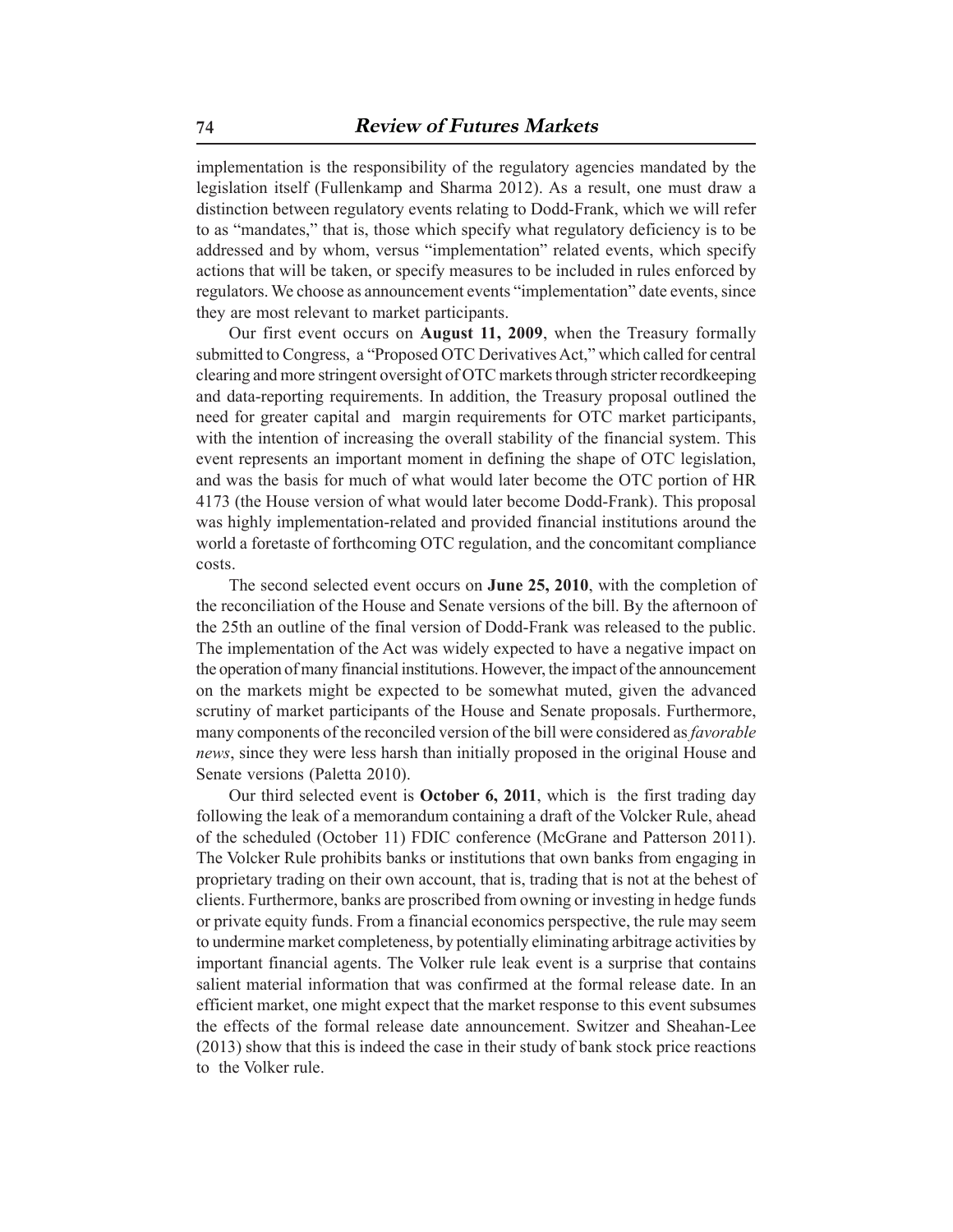|                             |                    |                                               |                                        |                                                  |                    | Durbin Watson   | Adj. R         |
|-----------------------------|--------------------|-----------------------------------------------|----------------------------------------|--------------------------------------------------|--------------------|-----------------|----------------|
| Jnderlying asset            | model              |                                               | Independent variables                  |                                                  |                    | statistic       | squared        |
| Treasury Date<br>Eurodollar |                    | ntercept                                      | DoddFrank                              | <b>HistVar</b>                                   | Lag(OI)            |                 |                |
|                             | Model <sub>1</sub> | 9251274                                       | 1065095                                |                                                  |                    | $\overline{5}$  | 118            |
|                             |                    | $163.6$ <sup>**</sup>                         |                                        |                                                  |                    |                 |                |
|                             | Model <sub>2</sub> | 9830834                                       | $(-13.88)$ **<br>-1599466              |                                                  |                    | $\overline{C}$  | 163            |
|                             |                    | $114.5$ <sup>**</sup>                         | $(-16.6)$ **                           |                                                  |                    |                 |                |
|                             | Model <sub>3</sub> | 44314.62                                      | 10497.8                                | $-331296.7$<br>$(-8.8)$ <sup>**</sup><br>$-5957$ | 996                | 2.104           | 99             |
|                             |                    | $\frac{(1.76)}{1943392}$                      | $(-1.24)$<br>-336060.8                 | $(-4.2)$ **                                      | $(378.8)$ **       |                 |                |
| 10 yr treasury bond         | Model <sub>1</sub> |                                               |                                        |                                                  |                    | 005             | 107            |
|                             |                    | $103.2$ <sup>**</sup>                         | $(-13.144)$ **                         |                                                  |                    |                 |                |
|                             | Model2             | 2807549                                       | $-694123$                              | $-11779.5$                                       |                    | 042             | $\overline{8}$ |
|                             |                    | $(190.96)$ **<br>11180                        |                                        |                                                  |                    |                 |                |
|                             | Model <sub>3</sub> |                                               | $(-54.37)$ **                          | $(-72.81)$ **<br>46.88<br>(-2.9)**               | 995                | 2.03            | 996            |
|                             |                    |                                               |                                        |                                                  | $(484.9)$ **       |                 |                |
| S&P 500                     | Model <sub>1</sub> |                                               |                                        |                                                  |                    | $\overline{18}$ | 768            |
|                             |                    |                                               | $(-.5953)$<br>-263534.9<br>(-68.89)**  |                                                  |                    |                 |                |
|                             | Model <sub>2</sub> | $(2.28)*$<br>583236.5<br>(207.1) **<br>591289 | $-268520.7$                            | $-7.99$                                          |                    | $\overline{18}$ | 77             |
|                             |                    |                                               |                                        |                                                  |                    |                 |                |
|                             | Model <sub>3</sub> |                                               | $(-66.37)$ **<br>-21778                |                                                  |                    | 2.37            | 962            |
|                             |                    | $(166.2)*$<br>48535.6<br>(7.62)**<br>181030.9 |                                        | $\frac{(-3.68)**}{72}$<br>(1.28)                 | $.915$<br>(84.6)** |                 |                |
| EURO                        | Model <sub>1</sub> |                                               |                                        |                                                  |                    | 082             | $\overline{c}$ |
|                             |                    | 88.98)**                                      | $(-6.745)$ **<br>53776.24<br>(19.45)** |                                                  |                    |                 |                |
|                             | Model <sub>2</sub> | 212982                                        | 49879.5<br>(19.45)**<br>2494.2         | $-235.37$<br>$(-15.79)$ **<br>$-9.11$            |                    | 097             | 33             |
|                             |                    | $(77.16)$ **<br>9322.5                        |                                        |                                                  |                    |                 |                |
|                             | Model <sub>3</sub> |                                               |                                        |                                                  | 955                | 2.324           | 937            |
|                             |                    | $(5.57)$ **                                   | $(2.84)$ **                            | $(-2.52)*$                                       | $(124.97)$ **      |                 |                |

Table 1. Open Interest Regressions for Futures Contracts. **Table 1. Open Interest Regressions for Futures Contracts.**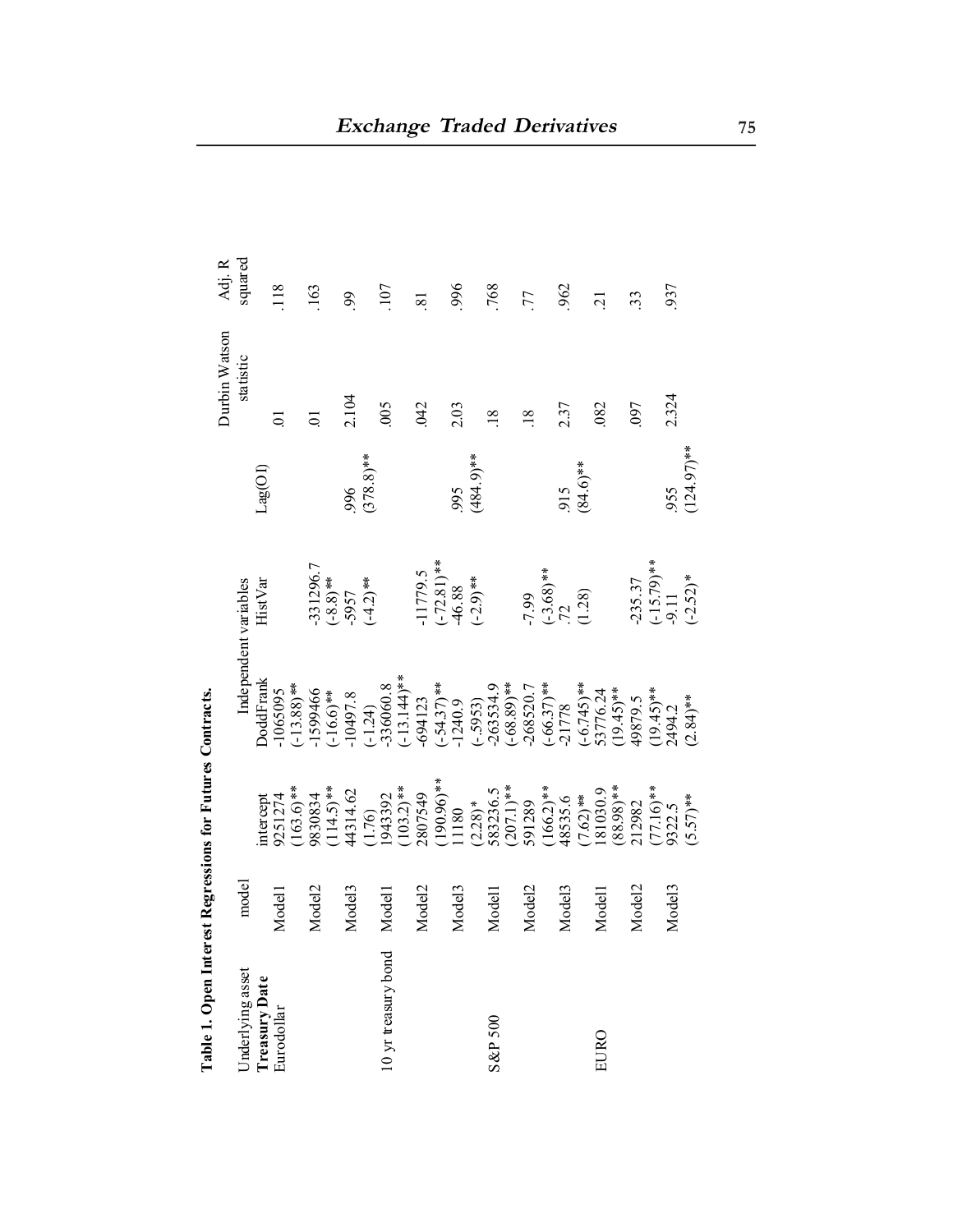| Table 1, continued. Open Interest Regressions for Futures Contracts. |                    |                                        |                                                                                                                           |                                      |               |               |                 |
|----------------------------------------------------------------------|--------------------|----------------------------------------|---------------------------------------------------------------------------------------------------------------------------|--------------------------------------|---------------|---------------|-----------------|
|                                                                      |                    |                                        |                                                                                                                           |                                      |               | Durbin Watson | Adj. R          |
| Underlying asset                                                     | model              |                                        |                                                                                                                           | Independent variables                |               | statistic     | squared         |
| Treasury Date                                                        |                    | ntercept                               | DoddFrank                                                                                                                 | HistVar                              | Lag(OI)       |               |                 |
| British pound                                                        | Model <sub>1</sub> | 13906.8                                | 13799.4                                                                                                                   |                                      |               | .085          | $\beta$         |
|                                                                      |                    | 88.16)**                               |                                                                                                                           |                                      |               |               |                 |
|                                                                      | Model <sub>2</sub> | 30831.8                                |                                                                                                                           |                                      |               | 097           | $\overline{16}$ |
|                                                                      |                    | $(77.43)$ **<br>5492.44                |                                                                                                                           |                                      |               |               |                 |
|                                                                      | Model <sub>3</sub> |                                        | $(7.86)$ **<br>$73179$<br>$(4.3)$ **<br>$(4.3)$ **<br>$(5.024)$<br>$(5.04)$ *<br>$(5.04)$ *<br>$(-2.27)$ *<br>$(-2.27)$ * | $-111.27$<br>$(-14.33)**$<br>$-2.85$ | 96            | 2.247         | $\mathcal{S}$   |
|                                                                      |                    | $(5.16)$ **<br>111022                  |                                                                                                                           | $(-1.53)$                            | $(122.35)$ ** |               |                 |
| Canadian dollar                                                      | Model <sup>1</sup> |                                        |                                                                                                                           |                                      |               | 084           | 017             |
|                                                                      |                    |                                        |                                                                                                                           |                                      |               |               |                 |
|                                                                      | Model <sub>2</sub> | $(100.7)$ **<br>141505.8<br>(112.58)** |                                                                                                                           | $-169.02$<br>$(-32.5)**$<br>$-3.61$  |               | 147           | 434             |
|                                                                      |                    |                                        |                                                                                                                           |                                      |               |               |                 |
|                                                                      | Model <sub>3</sub> | 6033.59                                |                                                                                                                           |                                      | 95            | 2.124         | $\mathcal{S}$   |
|                                                                      |                    | $(5.63)$ **                            | (59)                                                                                                                      | $(-2.55)*$                           | $(117.3)$ **  |               |                 |
| Conference Date                                                      |                    |                                        |                                                                                                                           |                                      |               |               |                 |
| Eurodollar                                                           | Model <sub>1</sub> | 8753293                                | $-206776.1$                                                                                                               |                                      |               | 0088          | 0036            |
|                                                                      |                    |                                        |                                                                                                                           |                                      |               |               |                 |
|                                                                      | Model <sub>2</sub> | $(168.46)**$<br>8708810<br>(122.1)**   | $(-2.48)*$<br>-166234.9                                                                                                   | 32889.16                             |               | 0089          | .0035           |
|                                                                      |                    |                                        |                                                                                                                           | (91)                                 |               |               |                 |
|                                                                      | Model <sub>3</sub> | 31502.5                                | $(-1.76)$<br>-5360.91                                                                                                     | -5663.5                              | 997           | 2.106         | 99              |
|                                                                      |                    | $\frac{(1.42)}{1806861}$               | $(-0.67)$<br>-117851.4                                                                                                    | $-4.066$ <sup>**</sup>               | $(402.9)$ **  |               |                 |
| 10 yr treasury bond                                                  | Model <sub>1</sub> |                                        |                                                                                                                           |                                      |               | .004          | 012             |
|                                                                      |                    | $(105.5)$ **<br>2492980                | $(-4.285)$ **                                                                                                             |                                      |               |               |                 |
|                                                                      | Model <sub>2</sub> |                                        | 402082.2                                                                                                                  | 10124.98                             |               | 0145          | 55              |
|                                                                      |                    | $122.8$ <sup>**</sup>                  | $(-20.27)$ **                                                                                                             | $(-41.17)$ **<br>46.48               |               |               |                 |
|                                                                      | Model <sub>3</sub> | .0707                                  | $-1659.6$<br>$(-.88)$                                                                                                     |                                      | 996           | 2.035         | 996             |
|                                                                      |                    | $(2.67)$ **                            |                                                                                                                           | $(-3.08)$ **                         | $(538.8)$ **  |               |                 |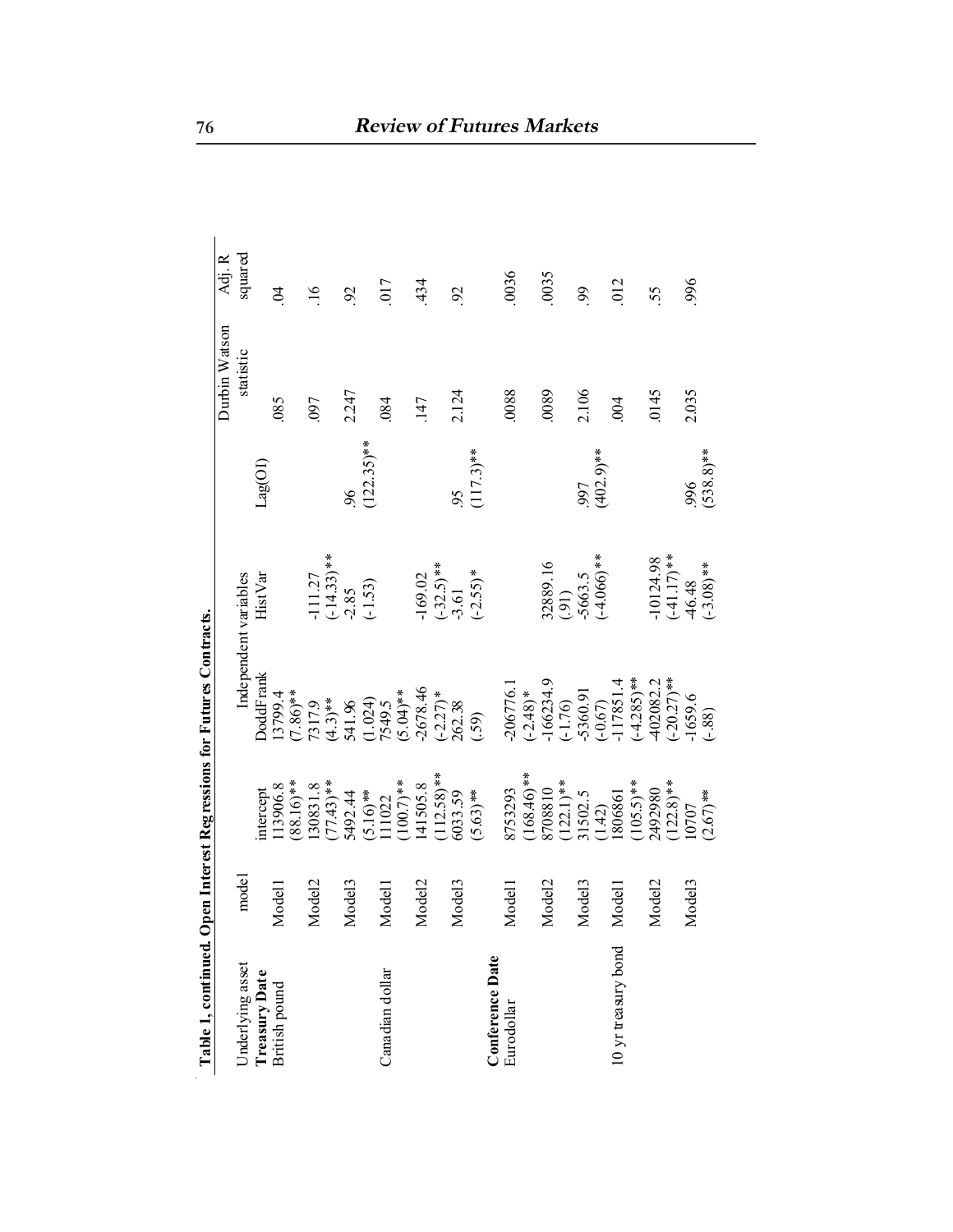| Tame 1, Commune of         |                    |                                                | <b>Pull met est reglessions for Futures Commacts.</b>                                                         |                                       |               |               |                          |
|----------------------------|--------------------|------------------------------------------------|---------------------------------------------------------------------------------------------------------------|---------------------------------------|---------------|---------------|--------------------------|
|                            |                    |                                                |                                                                                                               |                                       |               | Durbin Watson | Adj. R                   |
| Jnderlying asset           | model              |                                                | Independent variables                                                                                         |                                       |               | statistic     | squared                  |
|                            |                    | ntercept                                       | DoddFrank                                                                                                     | <b>HistVar</b>                        | Lag(OI)       |               |                          |
| Conference Date<br>S&P 500 | Model <sub>1</sub> | 530416.6                                       | 231922.6                                                                                                      |                                       |               | 096           | 57                       |
|                            |                    | 159.7)**                                       |                                                                                                               |                                       |               |               |                          |
|                            | Model <sub>2</sub> | 518902                                         |                                                                                                               |                                       |               | 098           | 577                      |
|                            |                    | $(127.98)$ **                                  | $(-43.5)$ **<br>-226227.7<br>-41.77)**                                                                        |                                       |               |               |                          |
|                            | Model <sub>3</sub> | 23971.96                                       | $-10292$                                                                                                      | $14.12$<br>(4.97)**<br>.887           | 95            | 2.41          | $\delta$                 |
|                            |                    |                                                |                                                                                                               | (1.57)                                | $(116.9)$ **  |               |                          |
| EURO                       | Model <sub>1</sub> |                                                |                                                                                                               |                                       |               | 093           | 297                      |
|                            |                    | $(5.49)$ **<br>184746.7<br>11137)**            |                                                                                                               |                                       |               |               |                          |
|                            | Model <sub>2</sub> | 217938.6                                       | $(-4.2)*$<br>65595.9<br>6595.9<br>(24.61)**<br>65304.77<br>3331.4                                             | $-260.92$<br>$(-19.34)**$<br>$-10.29$ |               | 118           | $rac{4}{4}$              |
|                            |                    |                                                |                                                                                                               |                                       |               |               |                          |
|                            | Model <sub>3</sub> | $(96.247)$ **<br>10787.87                      |                                                                                                               |                                       | 95            | 2.3165        | 937                      |
|                            |                    | $(6.11)$ <sup>**</sup><br>113494.2<br>113494.2 |                                                                                                               | $(-2.84)$ **                          | $(116.1)$ **  |               |                          |
| British pound              | Model <sub>1</sub> |                                                |                                                                                                               |                                       |               | 089           | .085                     |
|                            |                    |                                                | $(3.485)$ **<br>20359.54<br>20359.54<br>(1.61)**<br>(1.61)**<br>(1.86)<br>804.2<br>(1.86)<br>(1.86)<br>(1.86) |                                       |               |               |                          |
|                            | Model <sub>2</sub> | 28487.6                                        |                                                                                                               | $-101.94$                             |               | 8660          | .184                     |
|                            |                    | 83.59)**                                       |                                                                                                               |                                       |               |               |                          |
|                            | Model <sub>3</sub> | 5648.17                                        |                                                                                                               |                                       | 95            | 2.245         | $\mathcal{S}$            |
|                            |                    | $(5.4)$ **                                     |                                                                                                               | $(-13.15)$ **<br>-2.68<br>(-1.44)     | $(119.9)$ **  |               |                          |
| Canadian dollar            | Model <sub>1</sub> |                                                |                                                                                                               |                                       |               | 086           | .0356                    |
|                            |                    | $\frac{110797.8}{(117.3)**}$                   |                                                                                                               |                                       |               |               |                          |
|                            | Model <sub>2</sub> | 140981.8                                       |                                                                                                               | $-169.26$<br>$(-31.71)$ **<br>$-3.45$ |               | 147           | 433                      |
|                            |                    | $(117.88)**$                                   |                                                                                                               |                                       |               |               |                          |
|                            | Model <sub>3</sub> | 6034.4                                         |                                                                                                               |                                       | 95            | 2.124         | $\overline{\mathcal{S}}$ |
|                            |                    | $(5.71)$ **                                    | (50)                                                                                                          | $(-2.41)*$                            | $(116.89)$ ** |               |                          |

**Table 1, continued. Open Interest Regressions for Futures Contracts.**  Table 1, continued. Open Interest Regressions for Futures Contracts.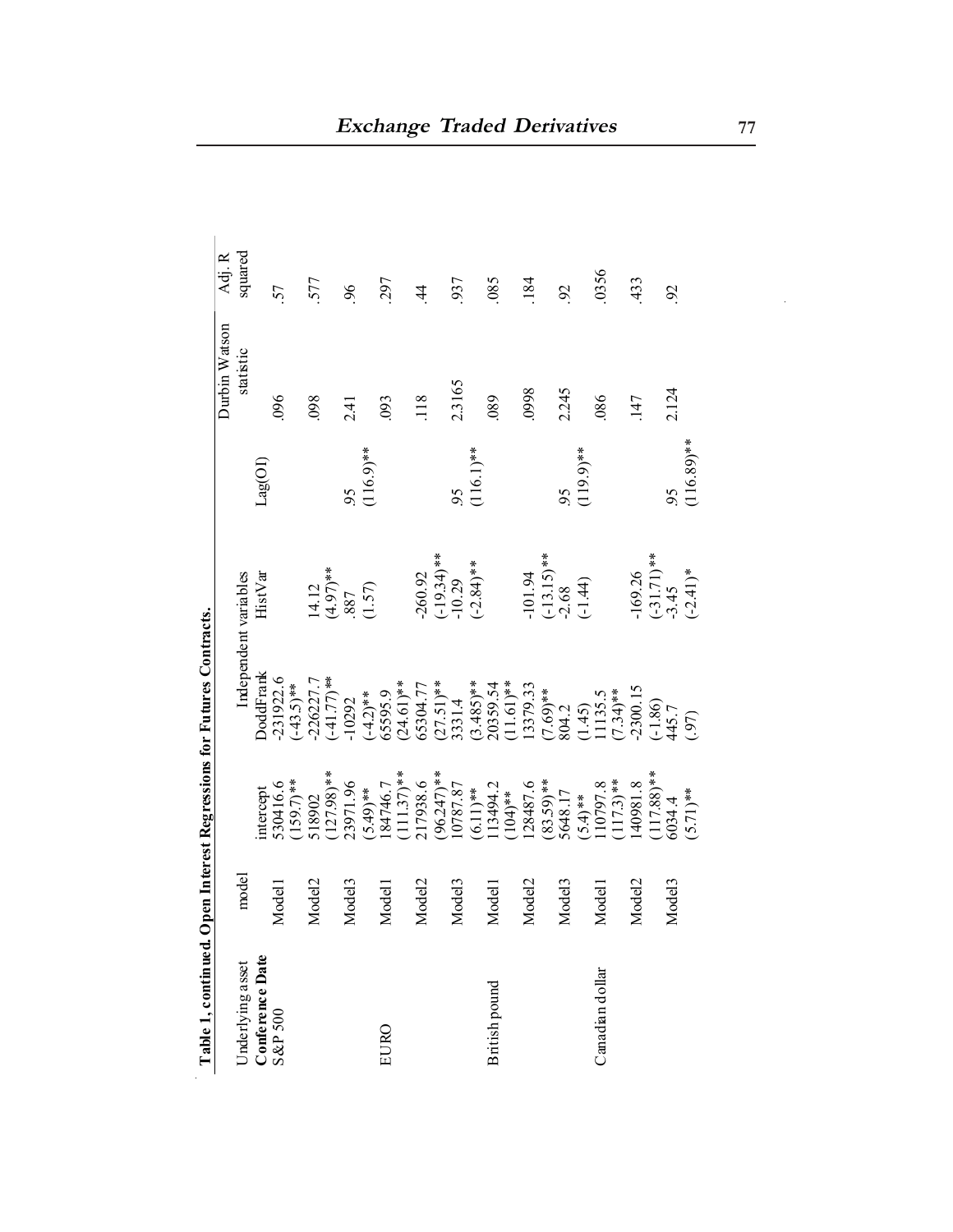|                     |                    |                                                                                  |                                                    |                               |                                | Durbin Watson   | Adj. R   |
|---------------------|--------------------|----------------------------------------------------------------------------------|----------------------------------------------------|-------------------------------|--------------------------------|-----------------|----------|
| Jnderlying asset    | model              |                                                                                  |                                                    | Independent variables         |                                | statistic       | squared  |
| Volker Date         |                    | intercept                                                                        | <b>DoddFrank</b>                                   | HistVar                       | $\text{Lag}(\text{O}\text{I})$ |                 |          |
| Eurodollar          | Model <sub>1</sub> | 8747749                                                                          |                                                    |                               |                                | 012             | 0089     |
|                     |                    | 197.86)**                                                                        | $461355.5$<br>$(-4.2)**$                           |                               |                                |                 |          |
|                     | Model <sub>2</sub> | 8718387                                                                          |                                                    | 28606.4                       |                                | $\overline{1}$  | 000      |
|                     |                    |                                                                                  |                                                    |                               |                                |                 |          |
|                     | Model <sub>3</sub> | $(156.5)$ **<br>31516                                                            | $-434382$<br>$(-3.8)**$<br>$-7810.8$               | $(.867)$<br>-5582.9           | 997                            | 2.106           | 99       |
|                     |                    |                                                                                  | $(-.75)$<br>-65440.87<br>-65440.87                 | $**$ (8/0+)                   | $(401.3)$ **                   |                 |          |
| 10 yr treasury bond | Model <sub>1</sub> |                                                                                  |                                                    |                               |                                | 004             | 0015     |
|                     |                    | $\frac{(1.43)}{1771717}$<br>1771717<br>(120.44)**                                |                                                    |                               |                                |                 |          |
|                     | Model <sub>2</sub> |                                                                                  | $-322681.5$<br>$(-11.66)$ **<br>-785.55            | 9182.8                        |                                | $\overline{11}$ | 469      |
|                     |                    |                                                                                  |                                                    |                               |                                |                 |          |
|                     | Model <sub>3</sub> |                                                                                  |                                                    | $(-35.45)$ **<br>43.55        | 996                            | 2.03            | 996      |
|                     |                    |                                                                                  |                                                    | $(-2.95)$ **                  | $(546.99)$ **                  |                 |          |
| S&P 500             | Model <sub>1</sub> |                                                                                  |                                                    |                               |                                | 0576            | 285      |
|                     |                    |                                                                                  |                                                    |                               |                                |                 |          |
|                     | Model <sub>2</sub> | 2335538<br>(121.7)**<br>9545.3<br>(2.53)*<br>(130.2)**<br>(130.209.1<br>452209.1 | $(-32)$<br>-217245.9<br>$(-23.95)$ **<br>-210602.6 |                               |                                | $-061$          | 328      |
|                     |                    |                                                                                  |                                                    |                               |                                |                 |          |
|                     | Model <sub>3</sub> | $(104.8)$ **<br>13382.7<br>(4.33)**                                              | $(-23.87)$ <sup>**</sup><br>-6170.3<br>(-2.45)*    | $33.65$<br>$(9.6)$ **<br>.834 |                                | 2.437           | $\delta$ |
|                     |                    |                                                                                  |                                                    | (1.468)                       | $(151.6)$ **                   |                 |          |

Table 1, continued. Open Interest Regressions for Futures Contracts.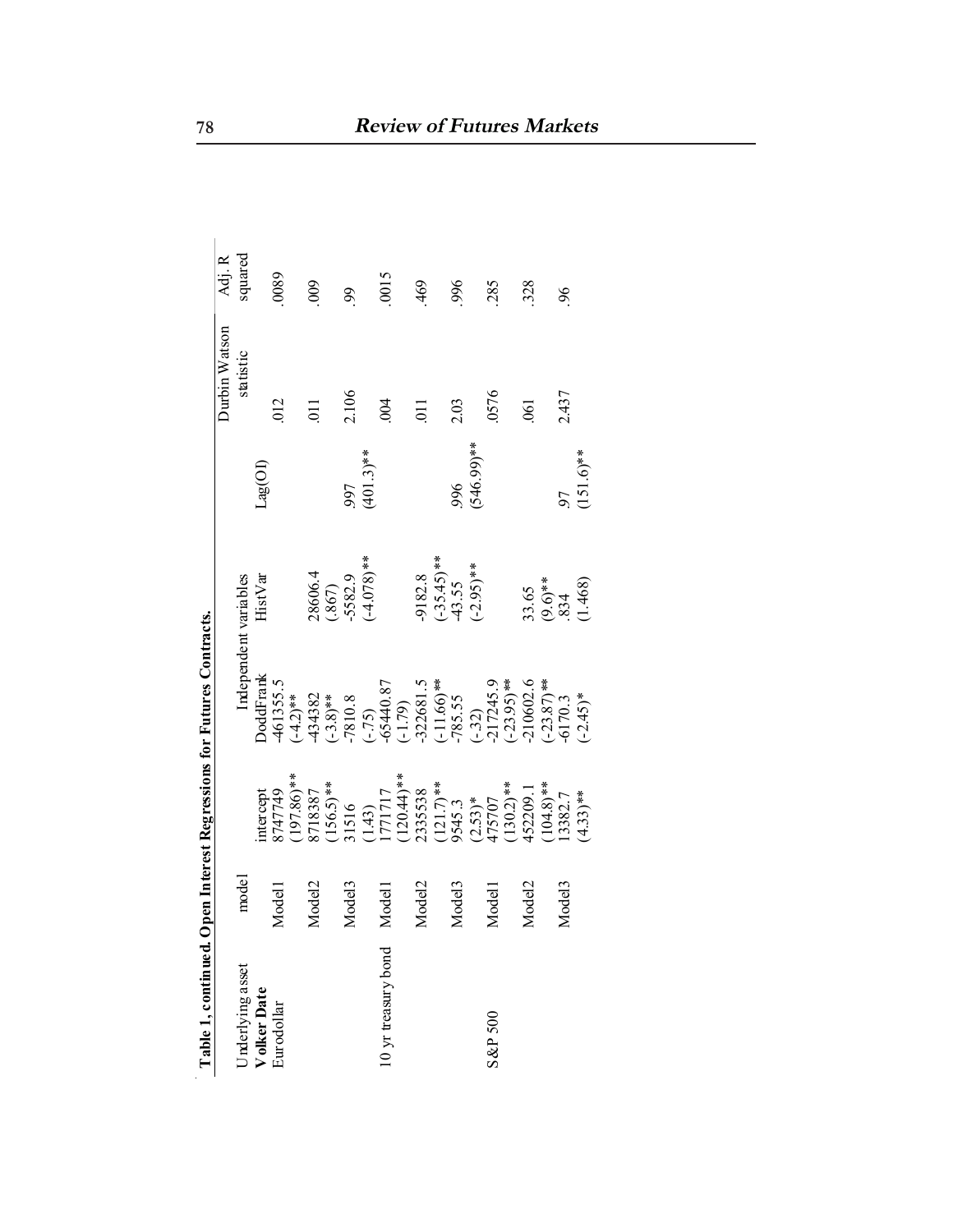| squared<br>585<br>938<br>.461<br>05<br>92<br>$\ddot{34}$<br>92<br>$\overline{4}$<br>$\vec{+}$<br>statistic<br>2.123<br>124<br>124<br>139<br>149<br>162<br>2.23<br>.087<br>2.3<br>$(100.43)$ **<br>$(100.54)$ **<br>$(115.5)$ **<br>Lag(OI)<br>95<br>93<br>$\overline{94}$<br>$(-31.73)$ **<br>$(-3.11)$ **<br>$(-13.2)$ **<br>$(-20.7)$ **<br>$(-2.55)*$<br>HistVar<br>$-160.88$<br>Independent variables<br>$-84.96$<br>$(-1.63)$<br>$-11.27$<br>$-241.1$<br>$-3.56$<br>$-2.95$<br>DoddFrank<br>$(35.05)$ **<br>$(38.88)$ **<br>$(27.15)$ **<br>$(25.19)$ **<br>48111.02<br>7473.83<br>105547.4<br>.08303.7<br>$(5.22)$ **<br>3005.98<br>$(3.56)$ **<br>$5.12$ <sup>**</sup><br>53600.8<br>$(8.76)$ **<br>7525.6<br>7977.5<br>931.03<br>(1.55)<br>$142.24$ <sup>**</sup><br>$140.15$ <sup>**</sup><br>$(136.78)$ **<br>$(155.3)$ **<br>$(120.8)$ **<br>12293.8<br>37568.4<br>192693.3<br>intercept<br>$(96)$ **<br>14633.4<br>$(110)**$<br>223700<br>12739<br>$(6.5)**$<br>$(7.3)**$<br>123867<br>7451.7<br>6242.1<br>model<br>Model <sub>2</sub><br>Model <sub>3</sub><br>Model <sub>2</sub><br>Model <sub>3</sub><br>Model <sub>2</sub><br>Model <sub>3</sub><br>Model1<br>Model <sub>1</sub><br>Model <sub>1</sub><br>Underlying asset<br>Canadian dollar<br>British pound<br>Volker Date<br>EURO | This table shows the results of the regressions for open interest for Exchange Traded Futures Contracts' three models:<br>Model 2: OpenInterest, = $a_0 + a_1$ HistoricalVar, + $a_2$ DoddFrank, + $\epsilon_t$ (1b)<br>Model 1: OpenInterest, = $a_0 + a_1$ DoddFrank, + $\epsilon_i$ (1a) |  |  |  | Durbin Watson | Adj. $R$ |
|-------------------------------------------------------------------------------------------------------------------------------------------------------------------------------------------------------------------------------------------------------------------------------------------------------------------------------------------------------------------------------------------------------------------------------------------------------------------------------------------------------------------------------------------------------------------------------------------------------------------------------------------------------------------------------------------------------------------------------------------------------------------------------------------------------------------------------------------------------------------------------------------------------------------------------------------------------------------------------------------------------------------------------------------------------------------------------------------------------------------------------------------------------------------------------------------------------------------------------------------------------------------------------------------------------|---------------------------------------------------------------------------------------------------------------------------------------------------------------------------------------------------------------------------------------------------------------------------------------------|--|--|--|---------------|----------|
|                                                                                                                                                                                                                                                                                                                                                                                                                                                                                                                                                                                                                                                                                                                                                                                                                                                                                                                                                                                                                                                                                                                                                                                                                                                                                                       |                                                                                                                                                                                                                                                                                             |  |  |  |               |          |
|                                                                                                                                                                                                                                                                                                                                                                                                                                                                                                                                                                                                                                                                                                                                                                                                                                                                                                                                                                                                                                                                                                                                                                                                                                                                                                       |                                                                                                                                                                                                                                                                                             |  |  |  |               |          |
|                                                                                                                                                                                                                                                                                                                                                                                                                                                                                                                                                                                                                                                                                                                                                                                                                                                                                                                                                                                                                                                                                                                                                                                                                                                                                                       |                                                                                                                                                                                                                                                                                             |  |  |  |               |          |
|                                                                                                                                                                                                                                                                                                                                                                                                                                                                                                                                                                                                                                                                                                                                                                                                                                                                                                                                                                                                                                                                                                                                                                                                                                                                                                       |                                                                                                                                                                                                                                                                                             |  |  |  |               |          |
|                                                                                                                                                                                                                                                                                                                                                                                                                                                                                                                                                                                                                                                                                                                                                                                                                                                                                                                                                                                                                                                                                                                                                                                                                                                                                                       |                                                                                                                                                                                                                                                                                             |  |  |  |               |          |
|                                                                                                                                                                                                                                                                                                                                                                                                                                                                                                                                                                                                                                                                                                                                                                                                                                                                                                                                                                                                                                                                                                                                                                                                                                                                                                       |                                                                                                                                                                                                                                                                                             |  |  |  |               |          |
|                                                                                                                                                                                                                                                                                                                                                                                                                                                                                                                                                                                                                                                                                                                                                                                                                                                                                                                                                                                                                                                                                                                                                                                                                                                                                                       |                                                                                                                                                                                                                                                                                             |  |  |  |               |          |
|                                                                                                                                                                                                                                                                                                                                                                                                                                                                                                                                                                                                                                                                                                                                                                                                                                                                                                                                                                                                                                                                                                                                                                                                                                                                                                       |                                                                                                                                                                                                                                                                                             |  |  |  |               |          |
|                                                                                                                                                                                                                                                                                                                                                                                                                                                                                                                                                                                                                                                                                                                                                                                                                                                                                                                                                                                                                                                                                                                                                                                                                                                                                                       |                                                                                                                                                                                                                                                                                             |  |  |  |               |          |
|                                                                                                                                                                                                                                                                                                                                                                                                                                                                                                                                                                                                                                                                                                                                                                                                                                                                                                                                                                                                                                                                                                                                                                                                                                                                                                       |                                                                                                                                                                                                                                                                                             |  |  |  |               |          |
|                                                                                                                                                                                                                                                                                                                                                                                                                                                                                                                                                                                                                                                                                                                                                                                                                                                                                                                                                                                                                                                                                                                                                                                                                                                                                                       |                                                                                                                                                                                                                                                                                             |  |  |  |               |          |
|                                                                                                                                                                                                                                                                                                                                                                                                                                                                                                                                                                                                                                                                                                                                                                                                                                                                                                                                                                                                                                                                                                                                                                                                                                                                                                       |                                                                                                                                                                                                                                                                                             |  |  |  |               |          |
|                                                                                                                                                                                                                                                                                                                                                                                                                                                                                                                                                                                                                                                                                                                                                                                                                                                                                                                                                                                                                                                                                                                                                                                                                                                                                                       |                                                                                                                                                                                                                                                                                             |  |  |  |               |          |
|                                                                                                                                                                                                                                                                                                                                                                                                                                                                                                                                                                                                                                                                                                                                                                                                                                                                                                                                                                                                                                                                                                                                                                                                                                                                                                       |                                                                                                                                                                                                                                                                                             |  |  |  |               |          |
|                                                                                                                                                                                                                                                                                                                                                                                                                                                                                                                                                                                                                                                                                                                                                                                                                                                                                                                                                                                                                                                                                                                                                                                                                                                                                                       |                                                                                                                                                                                                                                                                                             |  |  |  |               |          |
|                                                                                                                                                                                                                                                                                                                                                                                                                                                                                                                                                                                                                                                                                                                                                                                                                                                                                                                                                                                                                                                                                                                                                                                                                                                                                                       |                                                                                                                                                                                                                                                                                             |  |  |  |               |          |
|                                                                                                                                                                                                                                                                                                                                                                                                                                                                                                                                                                                                                                                                                                                                                                                                                                                                                                                                                                                                                                                                                                                                                                                                                                                                                                       |                                                                                                                                                                                                                                                                                             |  |  |  |               |          |
|                                                                                                                                                                                                                                                                                                                                                                                                                                                                                                                                                                                                                                                                                                                                                                                                                                                                                                                                                                                                                                                                                                                                                                                                                                                                                                       |                                                                                                                                                                                                                                                                                             |  |  |  |               |          |
|                                                                                                                                                                                                                                                                                                                                                                                                                                                                                                                                                                                                                                                                                                                                                                                                                                                                                                                                                                                                                                                                                                                                                                                                                                                                                                       |                                                                                                                                                                                                                                                                                             |  |  |  |               |          |
|                                                                                                                                                                                                                                                                                                                                                                                                                                                                                                                                                                                                                                                                                                                                                                                                                                                                                                                                                                                                                                                                                                                                                                                                                                                                                                       |                                                                                                                                                                                                                                                                                             |  |  |  |               |          |
|                                                                                                                                                                                                                                                                                                                                                                                                                                                                                                                                                                                                                                                                                                                                                                                                                                                                                                                                                                                                                                                                                                                                                                                                                                                                                                       |                                                                                                                                                                                                                                                                                             |  |  |  |               |          |
|                                                                                                                                                                                                                                                                                                                                                                                                                                                                                                                                                                                                                                                                                                                                                                                                                                                                                                                                                                                                                                                                                                                                                                                                                                                                                                       |                                                                                                                                                                                                                                                                                             |  |  |  |               |          |
|                                                                                                                                                                                                                                                                                                                                                                                                                                                                                                                                                                                                                                                                                                                                                                                                                                                                                                                                                                                                                                                                                                                                                                                                                                                                                                       | Model 3: OpenInterest, = $a_0 + a_1$ OpenInterest <sub>t-1</sub> + $a_2$ HistoricalVar <sub>t</sub> + $a_3$ DoddFrank <sub>t</sub> + $\epsilon$ <sub>t</sub> (1c)                                                                                                                           |  |  |  |               |          |

2010, and Oct. 6, 2011, respectively. The numbers in the table give the coefficient estimate of the explainable variables and t-statistics in the parenthesis,<br>with \* significant at .05 level and \*\* significant at .01 level 2010, and Oct. 6, 2011, respectively. The numbers in the table give the coefficient estimate of the explainable variables and t-statistics in the parenthesis, with \* significant at .05 level and \*\* significant at .01 level. Ę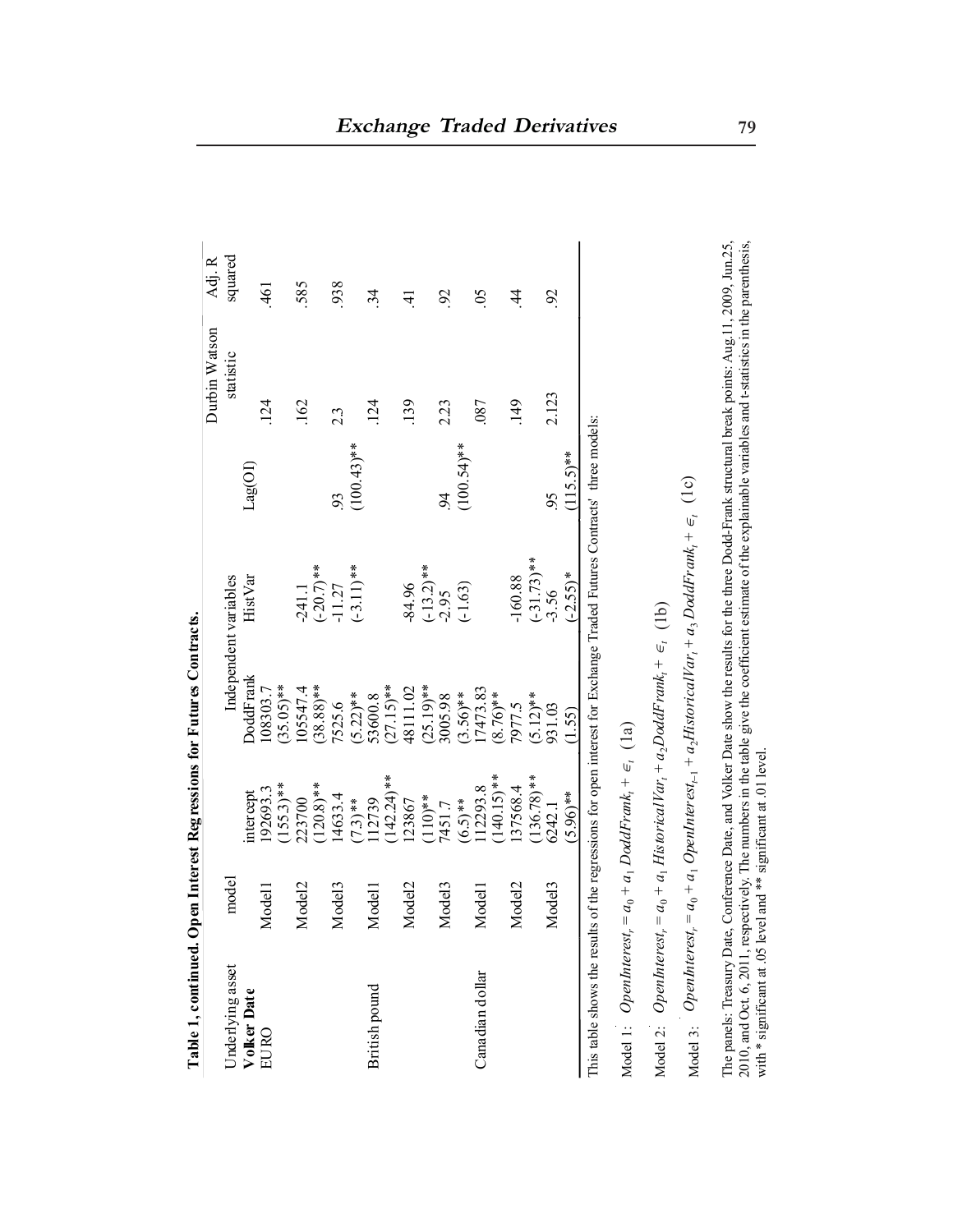| Underlying asset<br>Treasury Date |                                             |                       |                           |                                |                         |                 |                   |
|-----------------------------------|---------------------------------------------|-----------------------|---------------------------|--------------------------------|-------------------------|-----------------|-------------------|
|                                   |                                             |                       |                           |                                |                         | Durbin Watson   |                   |
|                                   | model                                       |                       |                           | Independent variables          |                         | statistic       | squared<br>Adj. R |
|                                   |                                             | <b>ntercept</b>       | <b>DoddFrank</b>          | HistVar                        | $\text{Lag}(\text{O1})$ |                 |                   |
| Eurodollar                        | llə<br>$_{\text{Mod}}$                      | 1110293               | -6015890                  |                                |                         | .0454           | ,606              |
|                                   |                                             | $116.3$ <sup>**</sup> | $(-46.63)$ **             |                                |                         |                 |                   |
|                                   | del2<br>$_{\text{Mod}}$                     | 0759291               | 5692162                   | 199953.7                       |                         | 045             | 809               |
|                                   |                                             | $72.32$ )**           | $(-34.23)$ **             | $(3.07)$ **<br>-2604.47        |                         |                 |                   |
|                                   | 1e <sub>13</sub><br>$\overline{\text{Mod}}$ | 236525.7              | 147278                    |                                | 98                      | 137             | 98                |
|                                   |                                             | $(3.7)$ **            | $(-3.47)$ **              | $(-.52)$                       | $(179.8)$ **            |                 |                   |
| 10 yr treasury                    | ΙeΙ<br>$\overline{\text{Mod}}$              | 044361                | 295457.5                  |                                |                         | $\Box$          | 19                |
| bond                              |                                             | $88.2$ )**            | $(-18.4)$ **              |                                |                         |                 |                   |
|                                   | Model2                                      | 316545                | 408107.6                  | $-3713.78$                     |                         | $\vec{=}$       | 352               |
|                                   |                                             | $73.3)$ **            | $(-26.2)$ **              | $(-18.78)$ **<br>-3722         |                         |                 |                   |
|                                   | Mode <sup>13</sup>                          | 62063.6               | 17932.94                  |                                |                         | 2.004           | $\overline{9}$    |
|                                   |                                             | $(5.55)$ **           |                           | $(-.85)$                       | $(105.94)$ **           |                 |                   |
| <b>S&amp;P 500</b>                | Modell                                      | 280235.3              | $(-2.85)$ **<br>-98541.67 |                                |                         | $\overline{18}$ | 402               |
|                                   |                                             | $(119.7)$ **          | $(-31.02)$ **             |                                |                         |                 |                   |
|                                   | Mode <sub>12</sub>                          | 292412                | 106068.5                  |                                |                         | 187             | $\frac{42}{3}$    |
|                                   |                                             | $(29.82)$ **          | $(-31.9)$ **              | $-12.01$<br>$(-6.74)**$<br>.36 |                         |                 |                   |
|                                   | le B<br>$_{\text{Mod}}$                     | 25197.6               | 8884.03                   |                                |                         | 2.022           | 898               |
|                                   |                                             | $(7.81)$ **           |                           | (755)                          | $(81.65)$ **            |                 |                   |
| EURO                              | Modell                                      | 57010.93              | $(-5.2)$ **<br>40980.92   |                                |                         | 132             | .357              |
|                                   |                                             | $(53.25)$ **          | $(28.2)$ **               |                                |                         |                 |                   |
|                                   | Mode <sub>12</sub>                          | 61767.56              | 40386.56                  | $-34.92$                       |                         | 134             | 364               |
|                                   |                                             | $(39.42)$ **          | $(27.8)$ **               | $(-4.14)$ **                   |                         |                 |                   |
|                                   | Mode <sup>13</sup>                          | 3851.2                | 2786.324                  | .945                           | 93                      | 2.078           | 92                |
|                                   |                                             | $(5.27)$ **           | $(4.29)$ **               | $(-.403)$                      | $(99.1)$ **             |                 |                   |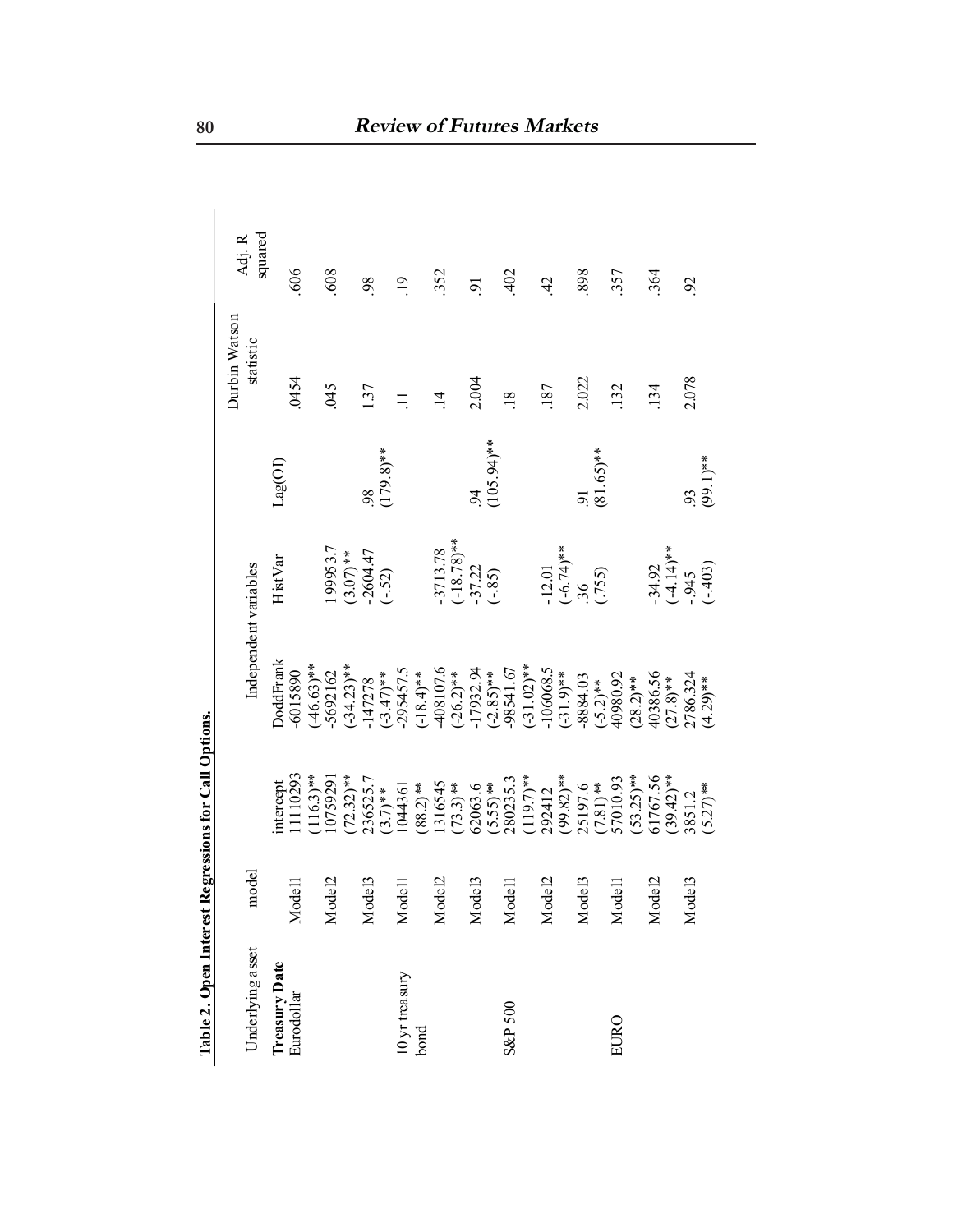|                                |                    | $-5 - 8$                                  |                                                                 |                                                            |                |                            |                     |
|--------------------------------|--------------------|-------------------------------------------|-----------------------------------------------------------------|------------------------------------------------------------|----------------|----------------------------|---------------------|
| Underlying asset               | model              |                                           | Independent variables                                           |                                                            |                | Durbin Watson<br>statistic | squared<br>$Adj. R$ |
|                                |                    |                                           |                                                                 |                                                            |                |                            |                     |
| Treasury Date<br>British pound | Modell             | ntercept<br>14434                         | <b>DoddFrank</b><br>5351.49                                     | $H$ ist $Var$                                              | Lag(OI)        | 069                        | 095                 |
|                                |                    | $**(5)$                                   | $(12.3)$ **<br>5610.7<br>(12.44)**                              |                                                            |                |                            |                     |
|                                | Model2             |                                           |                                                                 |                                                            |                | 069                        | 0975                |
|                                |                    | $13760.5$<br>$(30.7)$ **                  |                                                                 | $4.41$<br>$(2.15)*$<br>$166$<br>$(41)$                     |                |                            |                     |
|                                | Mode <sub>13</sub> |                                           |                                                                 |                                                            | 96             | 2.097                      | 938                 |
|                                |                    |                                           |                                                                 |                                                            | $(139.7)$ **   |                            |                     |
| Canadian dollar                | Modell             |                                           |                                                                 |                                                            |                | 145                        | .085                |
|                                |                    | 480.4<br>(3.37)**<br>17127.6<br>(75.26)** | 204.13<br>(1.65)<br>3574.84<br>3195.3<br>(10.03)**<br>(10.03)** |                                                            |                |                            |                     |
|                                | Model2             | 18252.39                                  |                                                                 |                                                            |                | 147                        | 097                 |
|                                |                    | $(53.7)$ **                               |                                                                 |                                                            |                |                            |                     |
|                                | Mode <sub>13</sub> | 1301.78                                   |                                                                 |                                                            | 93             | 2.007                      | 87                  |
|                                |                    | $(6.5)$ **                                | $(1.99)*$                                                       | $-6.22$<br>$(-4.43)$ <sup>**</sup><br>$-3.78$<br>$(-1.06)$ | $(93.25)$ **   |                            |                     |
| Conference Date                |                    |                                           |                                                                 |                                                            |                |                            |                     |
| Eurodollar                     | Modell             | 9846937                                   | 5189630                                                         |                                                            |                | $\mathfrak{S}$             | 434                 |
|                                |                    | $(99.765)**$                              | $(-32.95)$ **<br>4128451                                        |                                                            |                |                            |                     |
|                                | Mode <sub>12</sub> | 8682386                                   |                                                                 | $862583.6$ $(13.32)**$ $-561.69$ $(-11)$                   |                | 034                        | .497                |
|                                |                    | $(68)$ **                                 | $(-24.5)$ <sup>**</sup><br>-78891.6<br>-2.21)*                  |                                                            |                |                            |                     |
|                                | Mode <sup>13</sup> |                                           |                                                                 |                                                            | $\overline{6}$ | 1.37                       | 98                  |
|                                |                    | $122577.7$<br>$(2.57)*$                   |                                                                 |                                                            | $(215.6)$ **   |                            |                     |
| 10 yr treasury                 | Modell             | 954910.7                                  | $-182905.5$                                                     |                                                            |                | 096                        | $\overline{0}$      |
| bond                           |                    | 86.96)**                                  |                                                                 |                                                            |                |                            |                     |
|                                | Model2             | 148330                                    | $(-10.4)$ **<br>-262925.9                                       | $-2856.9$                                                  |                | 108                        | .167                |
|                                |                    | $(63.11)$ **                              | $(-14.8)$ **<br>-10401.12                                       |                                                            |                |                            |                     |
|                                | Mode <sup>13</sup> | 18142.63                                  |                                                                 | $(-12.95)$ **<br>-13.86<br>(-.33)                          | 95             | 2.012                      | 912                 |
|                                |                    | $(5.18)$ **                               | $(-1.79)$                                                       |                                                            | $(115.75)$ **  |                            |                     |

Table 2, continued. Open Interest Regressions for Call Options. **Table 2, continued. Open Interest Regressions for Call Options.**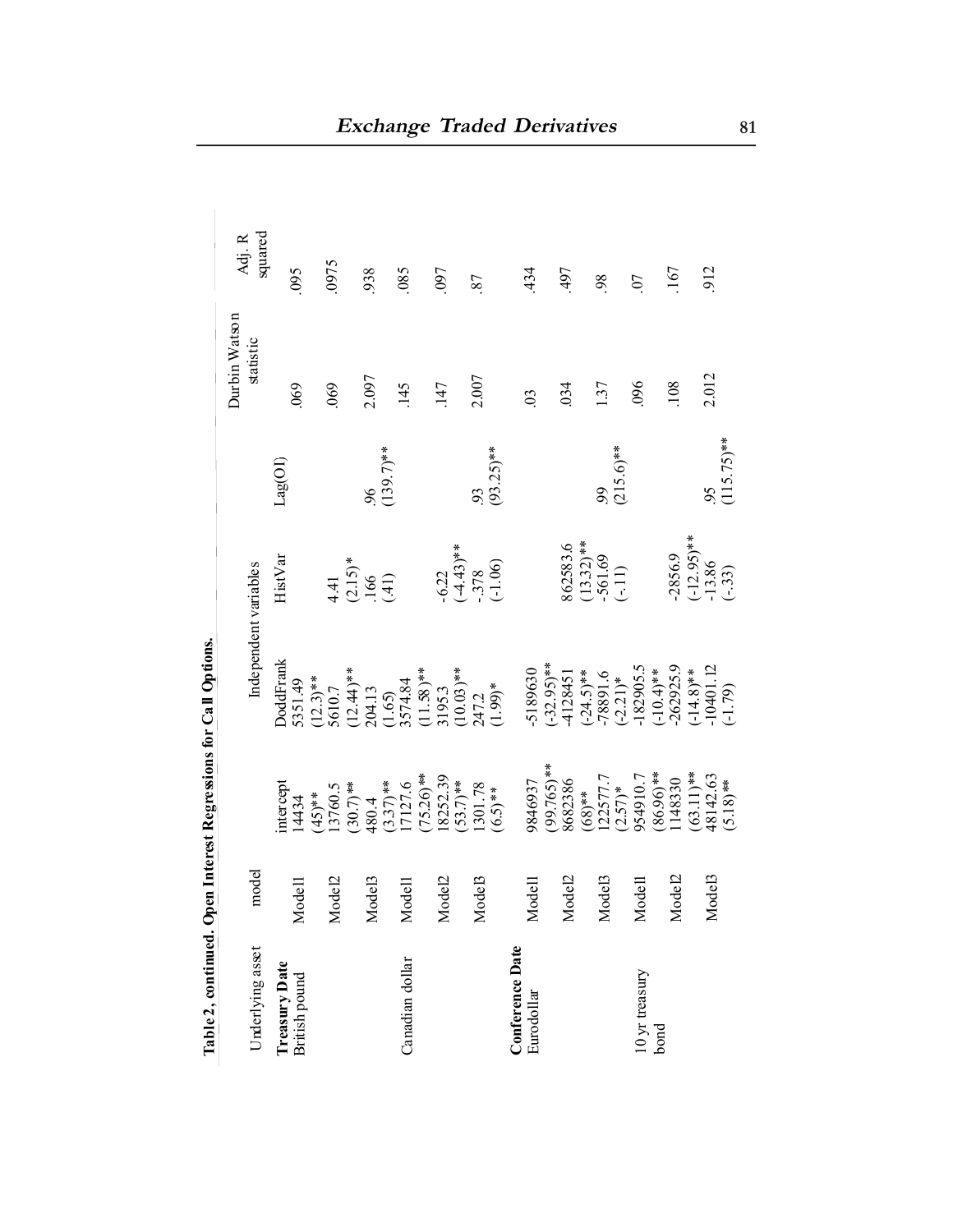| Table 2, continued. Open Interest Regressions for Call Options. |                        |                          |                                                                                                                                                |                                                |                          |               |                |
|-----------------------------------------------------------------|------------------------|--------------------------|------------------------------------------------------------------------------------------------------------------------------------------------|------------------------------------------------|--------------------------|---------------|----------------|
|                                                                 |                        |                          |                                                                                                                                                |                                                |                          | Durbin Watson | Adj. R         |
| Underlying asset                                                | model                  |                          |                                                                                                                                                | Independent variables                          |                          | statistic     | squared        |
| Conference Date                                                 |                        | nter cept                | <b>DoddFrank</b>                                                                                                                               | HistVar                                        | Lag(OI)                  |               |                |
| S&P 500                                                         | Modell                 | 252705.4                 | $-66912.3$<br>$(-17.58)**$<br>$-67318.75$                                                                                                      |                                                |                          | 13            | .177           |
|                                                                 |                        | $(106.4)$ **<br>253385.6 |                                                                                                                                                |                                                |                          |               |                |
|                                                                 | Model2                 |                          |                                                                                                                                                | .664                                           |                          | 131           | 177            |
|                                                                 |                        | $86.53$ <sup>**</sup>    |                                                                                                                                                |                                                |                          |               |                |
|                                                                 | Mode <sup>13</sup>     | 16474.3                  |                                                                                                                                                |                                                | 933                      | 2.045         | 896            |
|                                                                 |                        | $(6.51)$ **              | $(-17.24)*$<br>-4314.2<br>(-2.89)**                                                                                                            | $(-324)$<br>$(4896)$<br>$(1.02)$               | $(96.39)$ **             |               |                |
| EURO                                                            | Modell                 | 70475.94                 | 22605.8                                                                                                                                        |                                                |                          | 094           | 104            |
|                                                                 |                        | $(64.5)$ **              |                                                                                                                                                |                                                |                          |               |                |
|                                                                 | Mode <sub>12</sub>     | 7757.68                  | $(12.88)$ **<br>22523.93                                                                                                                       | 57.1                                           |                          | 096           | $\overline{c}$ |
|                                                                 |                        |                          | $(12.98)**$<br>879.3                                                                                                                           |                                                |                          |               |                |
|                                                                 | e <sub>13</sub><br>Mod | $(46.88)$ **<br>3554.784 |                                                                                                                                                |                                                | $^{95}$<br>(118.7)**     | 2.096         | $\mathcal{S}$  |
|                                                                 |                        | $(4.85)$ **              | (1.56)                                                                                                                                         | $(-5.79)$ **<br>-1.88<br>(-.8)                 |                          |               |                |
| British pound                                                   | $\overline{5}$<br>Mod  | 5762.41                  | 4059.68                                                                                                                                        |                                                |                          | .0658         | .052           |
|                                                                 |                        | $(55.59)$ **<br>15254.19 |                                                                                                                                                |                                                |                          |               |                |
|                                                                 | e2<br>Mod              |                          |                                                                                                                                                |                                                |                          | 0659          | 053            |
|                                                                 |                        | $(36.1)$ **<br>536.5     |                                                                                                                                                | $3.45$<br>$(1.62)$<br>$0.033$<br>$(0.08)$      |                          |               |                |
|                                                                 | le13<br>Mod            |                          |                                                                                                                                                |                                                | $\frac{97}{(143.25)***}$ | 2.099         | 939            |
|                                                                 |                        | $(3.82)$ **              |                                                                                                                                                |                                                |                          |               |                |
| Canadian dollar                                                 | $\Xi$<br>Mod           | 8241.72                  |                                                                                                                                                |                                                |                          | 137           | .0285          |
|                                                                 |                        | 89.99)**                 |                                                                                                                                                |                                                |                          |               |                |
|                                                                 | el2<br>Mod             | 9629.34                  | $(8.92)*$<br>$(8.99)*$<br>$(8.99)*$<br>$(8.99)*$<br>$(1.207)\n(1.2125)\n(1.314)\n(1.41)*\n(1.41)*\n(1.41)*\n(1.526)\n(1.41)*\n(1.426)\n(1.41)$ | $-7.76$<br>$(-5.25)$ **<br>$-462$<br>$(-1.27)$ |                          | 139           | 946            |
|                                                                 |                        | $59.13$ <sup>**</sup>    |                                                                                                                                                |                                                |                          |               |                |
|                                                                 | Mode <sup>13</sup>     | 1325.2                   |                                                                                                                                                |                                                | 93                       | 2.012         | 87             |
|                                                                 |                        | $(6.565)$ **             |                                                                                                                                                |                                                | $(96.5)$ **              |               |                |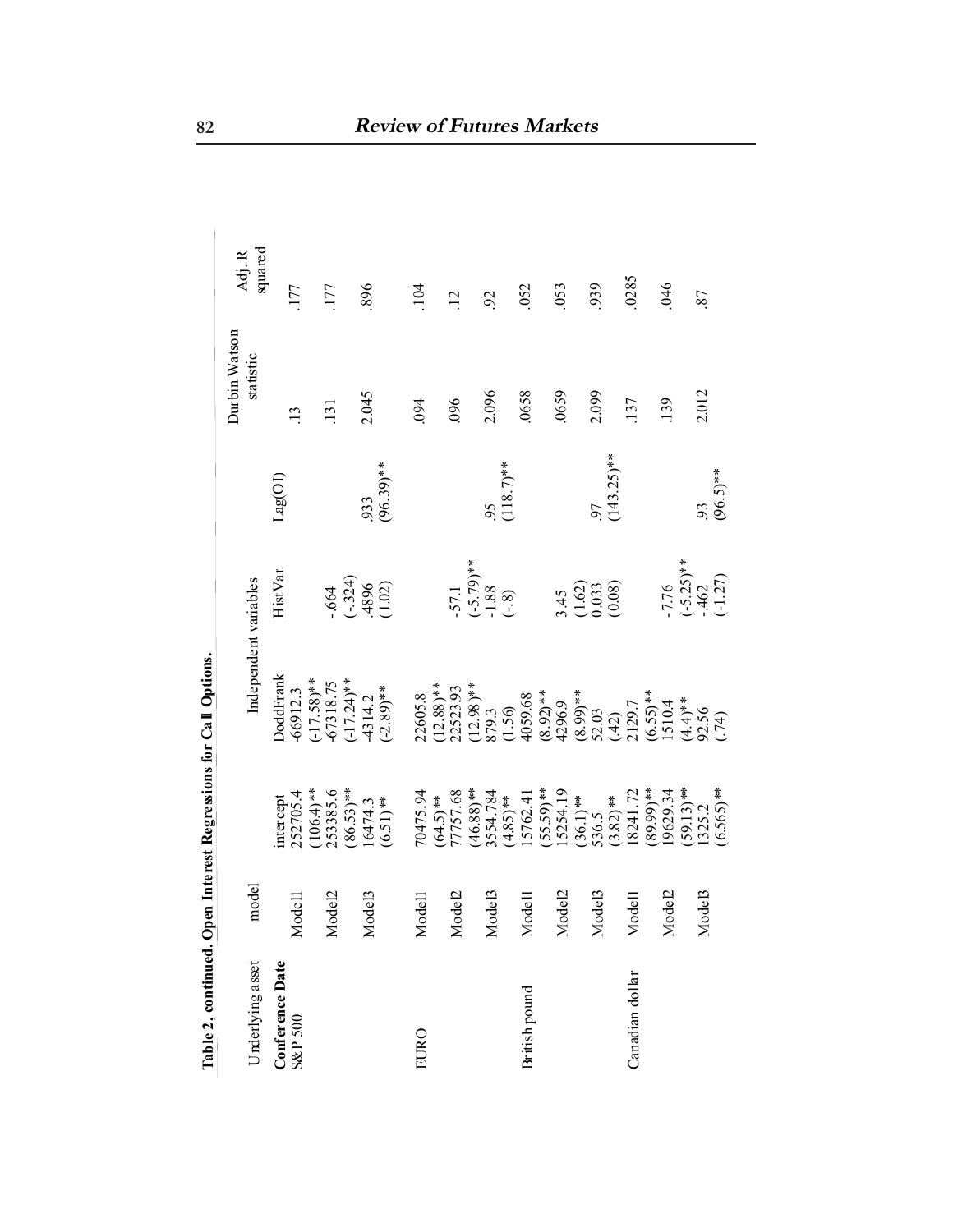| Table 2, continued. Op |                    |                                                                   | en Interest Regressions for Call Options.         |                                          |                      |                            |                   |
|------------------------|--------------------|-------------------------------------------------------------------|---------------------------------------------------|------------------------------------------|----------------------|----------------------------|-------------------|
| Underlying asset       | model              |                                                                   |                                                   | Independent variables                    |                      | Durbin Watson<br>statistic | squared<br>Adj. R |
| Volker Date            |                    | ntercept                                                          | <b>oddFrank</b>                                   | <b>HistVar</b>                           | Lag(OI)              |                            |                   |
| Eurodollar             | Modell             |                                                                   |                                                   |                                          |                      | $\overline{S}$             | 198               |
|                        |                    |                                                                   | $-4635147$<br>$(-18.74)$ **                       |                                          |                      |                            |                   |
|                        | Model2             | 8568632<br>(85.6)**<br>7197107                                    | 3375860                                           | 1343922                                  |                      | 0.028                      | 38                |
|                        |                    |                                                                   |                                                   |                                          |                      |                            |                   |
|                        | Mode <sup>13</sup> |                                                                   |                                                   |                                          | 99                   | 137                        | 984               |
|                        |                    |                                                                   |                                                   | $(20.43)**$<br>344.7<br>(.07)            | $(254.4)$ **         |                            |                   |
| 10 yr treasury         | Modell             | $(65.04)$ **<br>66109<br>(1.85)<br>(1.85)<br>930473.3<br>(1000577 | $(-14.94)$ **<br>-52370.7<br>(-1.33)<br>-288697.6 |                                          |                      |                            |                   |
| bond                   |                    |                                                                   |                                                   |                                          |                      |                            |                   |
|                        | Model2             |                                                                   | $(-12.6)$ **<br>-361633.8                         | 2610.87                                  |                      | 112                        | 186               |
|                        |                    | $(69.56)$ **<br>47163.43<br>(5.28)**                              |                                                   | $(-12.32)$ **<br>-10.9<br>(-.26)         |                      |                            |                   |
|                        | Model3             |                                                                   |                                                   |                                          |                      | 2.011                      | 912               |
|                        |                    |                                                                   |                                                   |                                          | $^{95}$<br>(113.7)** |                            |                   |
| <b>S&amp;P 500</b>     | Modell             | 239697.8                                                          | $(-16.02)*$<br>-14413.33<br>(-1.86)<br>-80069.5   |                                          |                      | 126                        | 145               |
|                        |                    |                                                                   | $(-15.63)$ **<br>-79205.1                         |                                          |                      |                            |                   |
|                        | Model2             | $(115.96)$ **<br>236505.4<br>(94.1)**<br>15337.2<br>15337.2       |                                                   |                                          |                      | 126                        | 148               |
|                        |                    |                                                                   |                                                   |                                          |                      |                            |                   |
|                        | Mode <sup>13</sup> |                                                                   | $(-15.44)*$<br>$-5402.96$<br>$(-2.8)**$           | $4.65$<br>$(2.28)*$<br>$.574$<br>$(1.2)$ | 935                  | 2.046                      | 896               |
|                        |                    |                                                                   |                                                   |                                          | $(97.7)$ **          |                            |                   |

| i<br>S<br>l<br>$\zeta$<br>i.            |
|-----------------------------------------|
| ľ                                       |
| $\vdots$<br>č                           |
| $\sim$ $\sim$ $\sim$ $\sim$ $\sim$<br>0 |
|                                         |
| $\sim$                                  |
| $\frac{1}{2}$                           |
|                                         |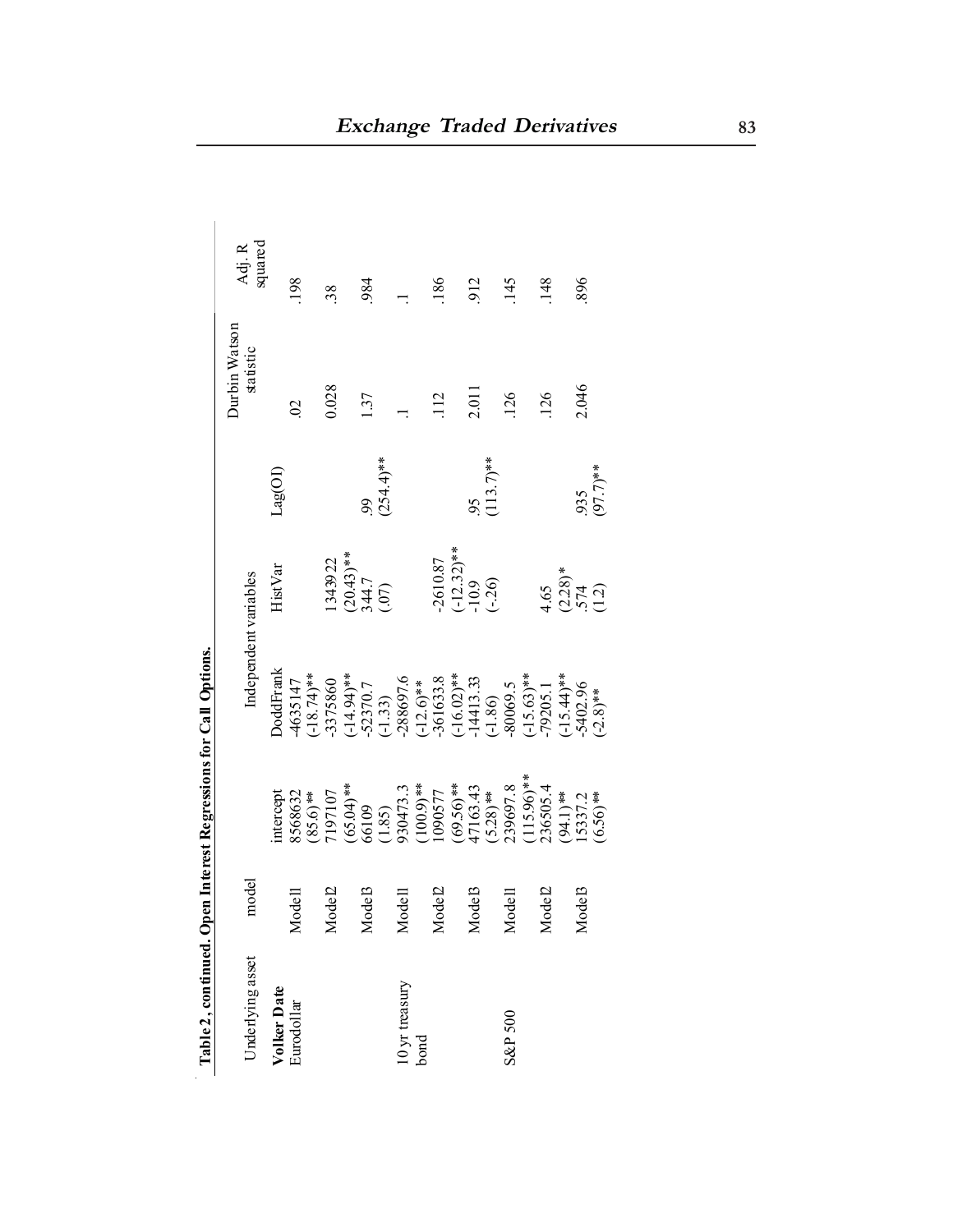| Table 2, continued. Open Interest Regressions for Call Options. |                    |                                                                                                                      |                                                                                                                             |                                                           |                         |               |                   |
|-----------------------------------------------------------------|--------------------|----------------------------------------------------------------------------------------------------------------------|-----------------------------------------------------------------------------------------------------------------------------|-----------------------------------------------------------|-------------------------|---------------|-------------------|
|                                                                 |                    |                                                                                                                      |                                                                                                                             |                                                           |                         | Durbin Watson | Adj. R<br>squared |
| Underlying asset                                                | model              |                                                                                                                      |                                                                                                                             | Independent variables                                     |                         | statistic     |                   |
| Volker Date<br>EURO                                             |                    |                                                                                                                      | <b>JoddFrank</b>                                                                                                            | $\rm{H}$ ist<br>Var                                       | Lag(OI)                 |               |                   |
|                                                                 | Modell             | intercept<br>78804.4                                                                                                 |                                                                                                                             |                                                           |                         | 084           | 00018             |
|                                                                 |                    |                                                                                                                      |                                                                                                                             |                                                           |                         |               |                   |
|                                                                 | Mode <sub>12</sub> |                                                                                                                      |                                                                                                                             |                                                           |                         | 086           | $\mathcal{S}$     |
|                                                                 |                    |                                                                                                                      |                                                                                                                             | $-57.69$<br>$(-5.53)**$<br>$-2.02$<br>$(-86)$             |                         |               |                   |
|                                                                 | Mode <sup>13</sup> |                                                                                                                      |                                                                                                                             |                                                           |                         | 2.101         | $\mathfrak{S}$    |
|                                                                 |                    |                                                                                                                      |                                                                                                                             |                                                           | $\frac{96}{(125.8)**}$  |               |                   |
| British pound                                                   | Modell             |                                                                                                                      |                                                                                                                             |                                                           |                         | 065           | 039               |
|                                                                 |                    |                                                                                                                      |                                                                                                                             |                                                           |                         |               |                   |
|                                                                 | Mode <sub>L</sub>  |                                                                                                                      |                                                                                                                             |                                                           |                         | 066           | 0.044             |
|                                                                 |                    |                                                                                                                      |                                                                                                                             | $-6.14$<br>$(-2.94)***$<br>$-104$<br>$(-.26)$             |                         |               |                   |
|                                                                 | Mode <sup>13</sup> |                                                                                                                      |                                                                                                                             |                                                           |                         | 2.099         | 939               |
|                                                                 |                    |                                                                                                                      |                                                                                                                             |                                                           | $\frac{97}{(144.4)***}$ |               |                   |
| Canadian dollar                                                 | Modell             |                                                                                                                      |                                                                                                                             |                                                           |                         | 133           | .00023            |
|                                                                 |                    | $(79.9)$ **<br>86238.8<br>86238.8<br>9579.6<br>3579.4<br>3691.897.13<br>18887.13<br>18887.44<br>18887.44<br>18887.44 | 2755.5<br>112)<br>102326<br>2023<br>2033 5<br>20335<br>2023<br>2023<br>2023<br>2023<br>2023<br>2023<br>2023<br>2023<br>2023 |                                                           |                         |               |                   |
|                                                                 | Mode <sub>12</sub> |                                                                                                                      |                                                                                                                             |                                                           |                         | 138           | 033               |
|                                                                 |                    | 20569.95<br>(72.69)**                                                                                                |                                                                                                                             | $-10.06$<br>$(-7.06)$ <sup>**</sup><br>$-55$<br>$(-1.55)$ |                         |               |                   |
|                                                                 | Mode <sup>13</sup> | $1354.88$<br>(6.73)**                                                                                                |                                                                                                                             |                                                           |                         | 2.013         | 87                |
|                                                                 |                    |                                                                                                                      |                                                                                                                             |                                                           | $(98)***$               |               |                   |

Table 2, continued. Open Interest Regressions for Call Options.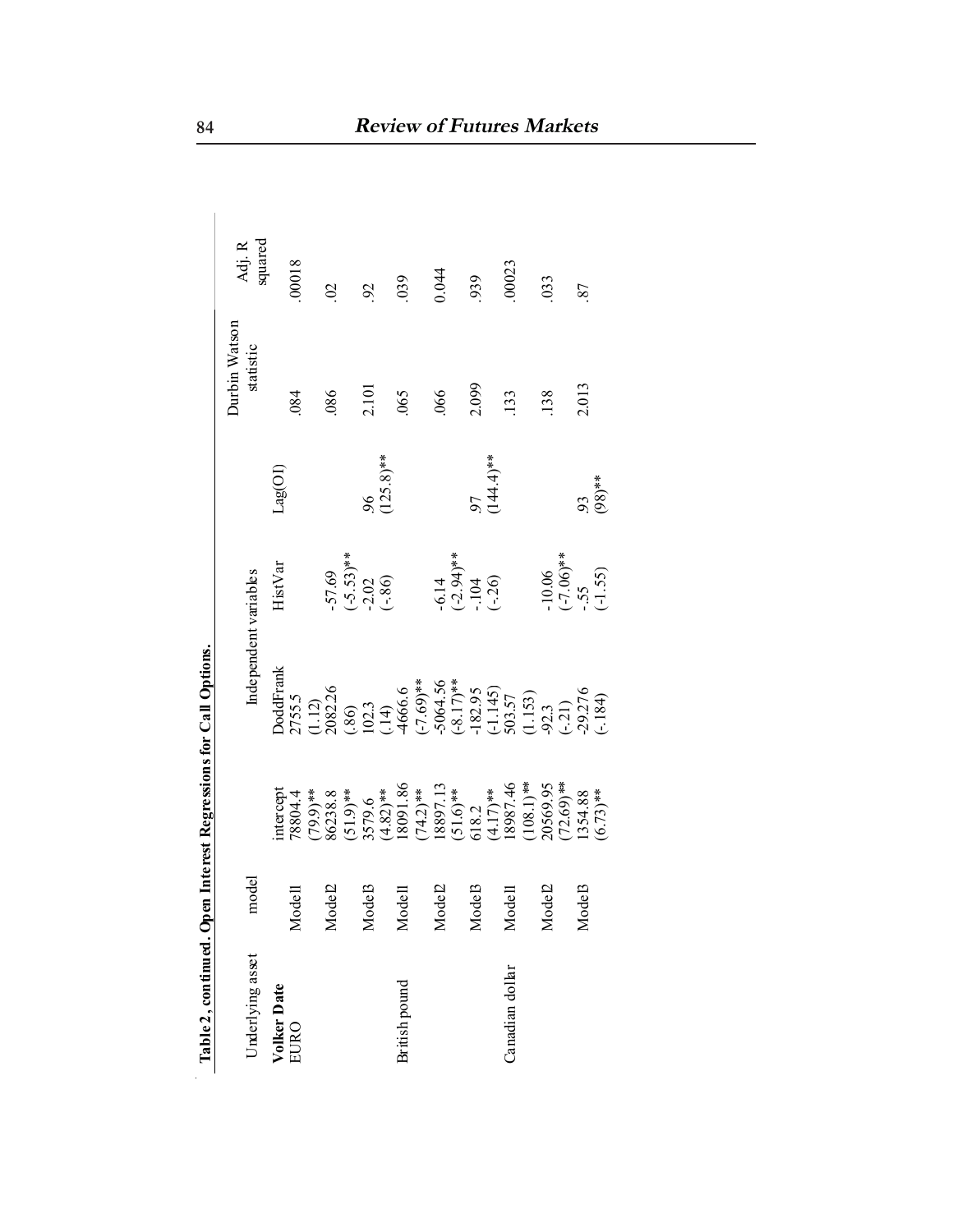|                     |                              |                                                                            |                                                                                                                                                                            |                                                     |                         | Durbin    |           |
|---------------------|------------------------------|----------------------------------------------------------------------------|----------------------------------------------------------------------------------------------------------------------------------------------------------------------------|-----------------------------------------------------|-------------------------|-----------|-----------|
| Underlying asset    | model                        |                                                                            |                                                                                                                                                                            | Independent variables                               |                         | Watson    | Adj. R    |
|                     |                              |                                                                            |                                                                                                                                                                            |                                                     |                         | statistic | squared   |
| Treasury Date       |                              | ntercept                                                                   | <b>DoddFrank</b>                                                                                                                                                           | HistVar                                             | Lag(OI)                 |           |           |
| Euro dollar         | <b>Lodel</b><br>⋝            | 9913346                                                                    | 2859060                                                                                                                                                                    |                                                     |                         | 1.964     | 0017      |
|                     |                              | $(8.645)$ **                                                               |                                                                                                                                                                            |                                                     |                         |           |           |
|                     | Iodel <sub>2</sub><br>⋝      |                                                                            | $\frac{(-1.85)}{-1771163}$                                                                                                                                                 |                                                     |                         | 1.965     | 0015      |
|                     |                              | $(4.873923\n(4.87)**\n10114784\n(7.8)**\n(113088$                          |                                                                                                                                                                            | $671011$<br>$(86)$<br>$-245737$<br>$(-81)$          |                         |           |           |
|                     | lodel3<br>⋝                  |                                                                            | $(-.88)$<br>-3204726<br>(-1.96)*<br>-244650                                                                                                                                |                                                     | (93)                    | 2.017     | 0014      |
|                     |                              |                                                                            |                                                                                                                                                                            |                                                     |                         |           |           |
| 10 yr treasury bond | <b>Lodel</b><br>$\mathsf{z}$ |                                                                            |                                                                                                                                                                            |                                                     |                         | 123       | 0994      |
|                     |                              | $(77.59)$ **                                                               |                                                                                                                                                                            |                                                     |                         |           |           |
|                     | Iodel <sub>2</sub><br>⋝      |                                                                            |                                                                                                                                                                            |                                                     |                         | 176       | 358       |
|                     |                              | 1509601<br>(73.59)**                                                       | $(-12.58)$ **<br>408757<br>(-22.97)**                                                                                                                                      | $-5410.2$<br>$(-23.95)$ **<br>$-84.34$<br>$(-1.49)$ |                         |           |           |
|                     | lodel <sub>3</sub><br>⋝      |                                                                            |                                                                                                                                                                            |                                                     |                         | 2.0145    | 89        |
|                     |                              |                                                                            |                                                                                                                                                                            |                                                     | $.93$<br>(98.04)**      |           |           |
| S&P 500             | Iodel I<br>⋝                 | $79340.91$<br>$(5.9)**$<br>$597100.8$                                      |                                                                                                                                                                            |                                                     |                         | 112       | 474       |
|                     |                              | $(102.8)$ **<br>675232.7<br>0102.7)**<br>(102.7)**<br>34925.35<br>(6.06)** |                                                                                                                                                                            |                                                     |                         |           |           |
|                     | 1odel2<br>⋝                  |                                                                            |                                                                                                                                                                            |                                                     |                         | 143       | 582       |
|                     |                              |                                                                            |                                                                                                                                                                            | $-77.08$<br>$(-19.28)**$<br>$-1.289$<br>$(-1.389)$  |                         |           |           |
|                     | Iodel <sub>3</sub><br>⋝      |                                                                            |                                                                                                                                                                            |                                                     |                         | 2.051     | 944       |
|                     |                              |                                                                            |                                                                                                                                                                            |                                                     | $.944$<br>(107.9)**     |           |           |
| EURO                | Iodel I<br>⋝                 |                                                                            |                                                                                                                                                                            |                                                     |                         | 2.008     | $-000000$ |
|                     |                              | (1.597)                                                                    |                                                                                                                                                                            |                                                     |                         |           |           |
|                     | lodel2<br>⋝                  | 1500167                                                                    |                                                                                                                                                                            |                                                     |                         | 2.01      | 000015    |
|                     |                              | (1.829)                                                                    |                                                                                                                                                                            |                                                     |                         |           |           |
|                     | Iodel3<br>⋝                  | i167628<br>(1.575)                                                         | $-18492.6$<br>$(2.42)*$<br>$(2.42)*$<br>$282730$<br>$(35.89)**$<br>$(44.4)**$<br>$-16810.2$<br>$(4.565)*$<br>$(4.565)*$<br>$(1.09)$<br>$(0.109)$<br>$(0.109)$<br>$(0.105)$ | $4480$<br>$(-1.014)$<br>$-1922.1$<br>$(-56)$        | $-0.017$<br>$(-0.0625)$ | 2.006     | $-0.0012$ |
|                     |                              |                                                                            |                                                                                                                                                                            |                                                     |                         |           |           |

Table 3. Open Interest Regressions for Put Options. **Table 3. Open Interest Regressions for Put Options.**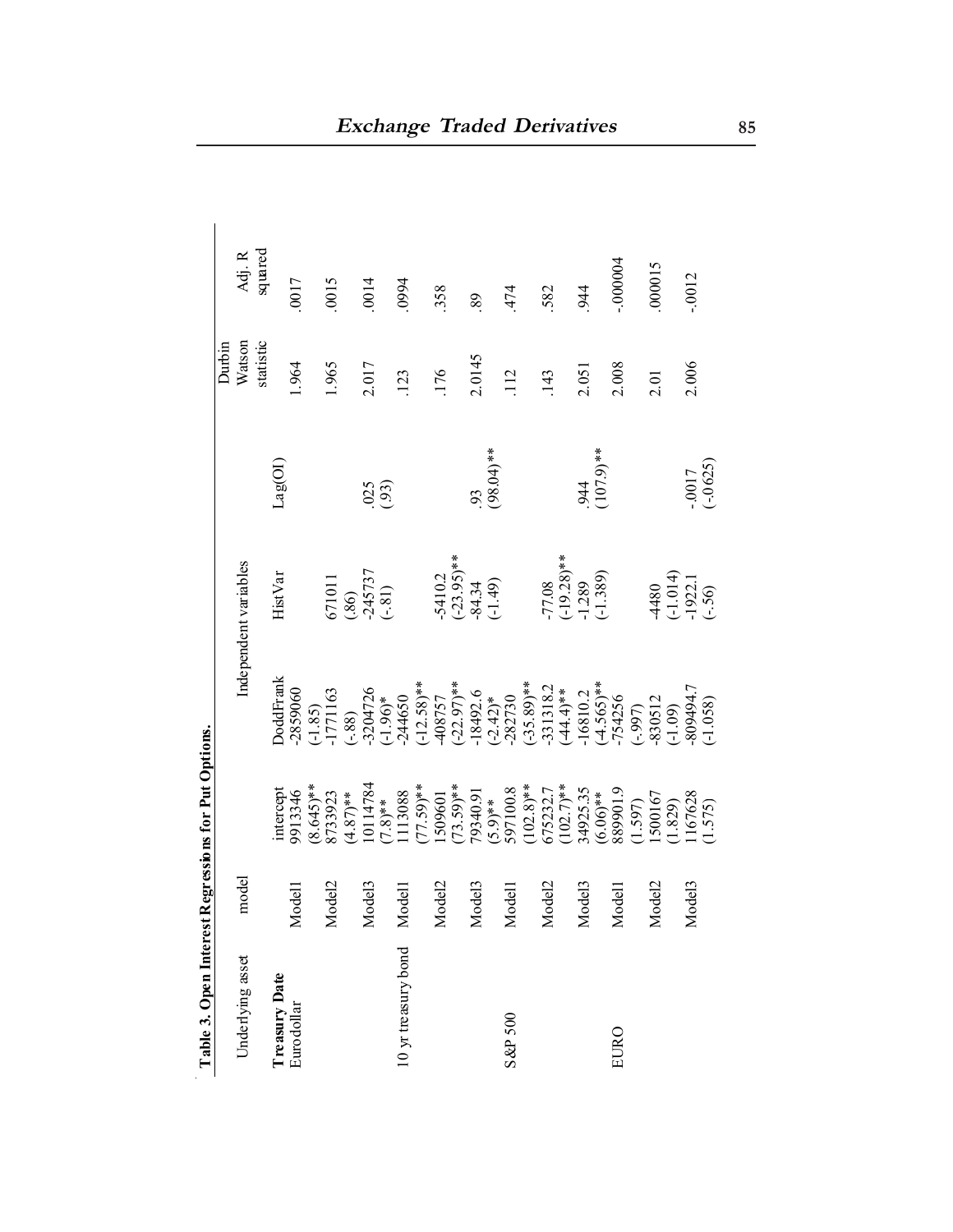| Table 3, continued. Open Interest Regressions for Put Options. |                             |                                                                                                                                                                          |                                                                                                                                                                                                                                                                                                                 |                                                            |                                      |                |            |
|----------------------------------------------------------------|-----------------------------|--------------------------------------------------------------------------------------------------------------------------------------------------------------------------|-----------------------------------------------------------------------------------------------------------------------------------------------------------------------------------------------------------------------------------------------------------------------------------------------------------------|------------------------------------------------------------|--------------------------------------|----------------|------------|
|                                                                |                             |                                                                                                                                                                          |                                                                                                                                                                                                                                                                                                                 |                                                            |                                      | Durbin         |            |
| Underlying asset                                               | model                       |                                                                                                                                                                          |                                                                                                                                                                                                                                                                                                                 | Independent variables                                      |                                      | Watson         | Adj. R     |
|                                                                |                             |                                                                                                                                                                          |                                                                                                                                                                                                                                                                                                                 |                                                            |                                      | statistic      | squared    |
| Treasury Date                                                  |                             |                                                                                                                                                                          | DoddFrank                                                                                                                                                                                                                                                                                                       | HistVar                                                    | $\mathtt{Lag}(\mathrm{O}\mathrm{I})$ |                |            |
| British pound                                                  | odel <sub>1</sub><br>Ź      | intercept<br>2979498                                                                                                                                                     | 2955388                                                                                                                                                                                                                                                                                                         |                                                            |                                      | 2.009          | .00013     |
|                                                                |                             |                                                                                                                                                                          |                                                                                                                                                                                                                                                                                                                 |                                                            |                                      |                |            |
|                                                                | Model <sub>2</sub>          |                                                                                                                                                                          |                                                                                                                                                                                                                                                                                                                 | 10230.8                                                    |                                      | 2.009          | $-00013$   |
|                                                                |                             |                                                                                                                                                                          |                                                                                                                                                                                                                                                                                                                 | $(-8)$<br>-1927.6<br>(-.197)                               |                                      |                |            |
|                                                                | Model <sub>3</sub>          |                                                                                                                                                                          |                                                                                                                                                                                                                                                                                                                 |                                                            | $(000 -$                             | 2.006          | $-0.00125$ |
|                                                                |                             |                                                                                                                                                                          |                                                                                                                                                                                                                                                                                                                 |                                                            |                                      |                |            |
| Canadian dollar                                                | odel<br>Ź                   |                                                                                                                                                                          |                                                                                                                                                                                                                                                                                                                 |                                                            |                                      | 2.0085         | .00012     |
|                                                                |                             |                                                                                                                                                                          |                                                                                                                                                                                                                                                                                                                 |                                                            |                                      |                |            |
|                                                                | Model <sub>2</sub>          |                                                                                                                                                                          |                                                                                                                                                                                                                                                                                                                 |                                                            |                                      | 2.009          | $-00053$   |
|                                                                |                             | $(1.49)$ $(1.62)$ $(1.62)$ $(1.63)$ $(1.29)$ $(1.29)$ $(1.5)$ $(1.5)$ $(1.12)$ $(1.23)$ $(1.23)$ $(1.24)$ $(1.25)$ $(1.25)$ $(1.26)$ $(1.27)$ $(1.28)$ $(1.29)$ $(1.21)$ | $\begin{array}{l} (-1.087) \\ -355633 \\ -312135 \\ -1.26) \\ (-1.26) \\ -1124135 \\ -11041 \\ -1.104949 \\ -1.08) \\ -1.150 \\ -1.150 \\ -1.0870367 \\ -1.0970367 \\ -1.097018 \\ -1.097018 \\ -1.097018 \\ -1.097018 \\ -1.097018 \\ -1.097018 \\ -1.097018 \\ -1.097018 \\ -1.097018 \\ -1.097018 \\ -1.097$ | -959.92<br>(-.277)<br>122.58<br>(-.052)                    |                                      |                |            |
|                                                                | Model <sub>3</sub>          |                                                                                                                                                                          |                                                                                                                                                                                                                                                                                                                 |                                                            |                                      | 2.006          | $-0013$    |
|                                                                |                             |                                                                                                                                                                          |                                                                                                                                                                                                                                                                                                                 |                                                            | $-0.015$<br>$(-0.055)$               |                |            |
| Conference Date                                                |                             |                                                                                                                                                                          |                                                                                                                                                                                                                                                                                                                 |                                                            |                                      |                |            |
| Euro dollar                                                    | Model1                      | 9162239                                                                                                                                                                  | $-2081242$                                                                                                                                                                                                                                                                                                      |                                                            |                                      | 1.962          | .00052     |
|                                                                |                             |                                                                                                                                                                          |                                                                                                                                                                                                                                                                                                                 |                                                            |                                      |                |            |
|                                                                | lodel <sub>2</sub><br>Σ     | $(9.26)$ **<br>7886180                                                                                                                                                   |                                                                                                                                                                                                                                                                                                                 | 943672.6                                                   |                                      | 1.965          | .0011      |
|                                                                |                             |                                                                                                                                                                          |                                                                                                                                                                                                                                                                                                                 | $\begin{array}{c} (1.37) \\ -166877 \\ (-.56) \end{array}$ |                                      |                |            |
|                                                                | odel <sub>3</sub><br>Ž      |                                                                                                                                                                          |                                                                                                                                                                                                                                                                                                                 |                                                            | (38)                                 | 2.017          | .000028    |
|                                                                |                             |                                                                                                                                                                          |                                                                                                                                                                                                                                                                                                                 |                                                            |                                      |                |            |
| 10 yr treasury bond                                            | $\overline{\text{ed}}$<br>Ź | $(5.8)*$<br>9155846<br>$(8.31)**$<br>$(8.31)**$                                                                                                                          | $(-1.32)$<br>$-918272.8$<br>$(-51)$<br>$(-2247551$<br>$(-1.38)$<br>$(-5.92)*$<br>$(-5.92)*$<br>$(-5.9233)$                                                                                                                                                                                                      |                                                            |                                      | 113            | 0234       |
|                                                                |                             |                                                                                                                                                                          |                                                                                                                                                                                                                                                                                                                 |                                                            |                                      |                |            |
|                                                                | lodel <sub>2</sub><br>Ž     | $(79.59)**$<br>1331522                                                                                                                                                   |                                                                                                                                                                                                                                                                                                                 | 4486.6                                                     |                                      | $\frac{14}{1}$ | 207        |
|                                                                |                             |                                                                                                                                                                          |                                                                                                                                                                                                                                                                                                                 |                                                            |                                      |                |            |
|                                                                | Model <sub>3</sub>          |                                                                                                                                                                          |                                                                                                                                                                                                                                                                                                                 |                                                            | 94                                   | 2.02           | 891        |
|                                                                |                             | $(65.3)**$<br>64898.8<br>(5.66)**                                                                                                                                        | $\begin{array}{l} (-12.48) \text{*} \\ -9391.67 \\ (-1.29) \end{array}$                                                                                                                                                                                                                                         | $(-18.15)$ **<br>-53.88<br>(-.98)                          | $(104.3)$ **                         |                |            |

Table 3, continued. Open Interest Regressions for Put Options.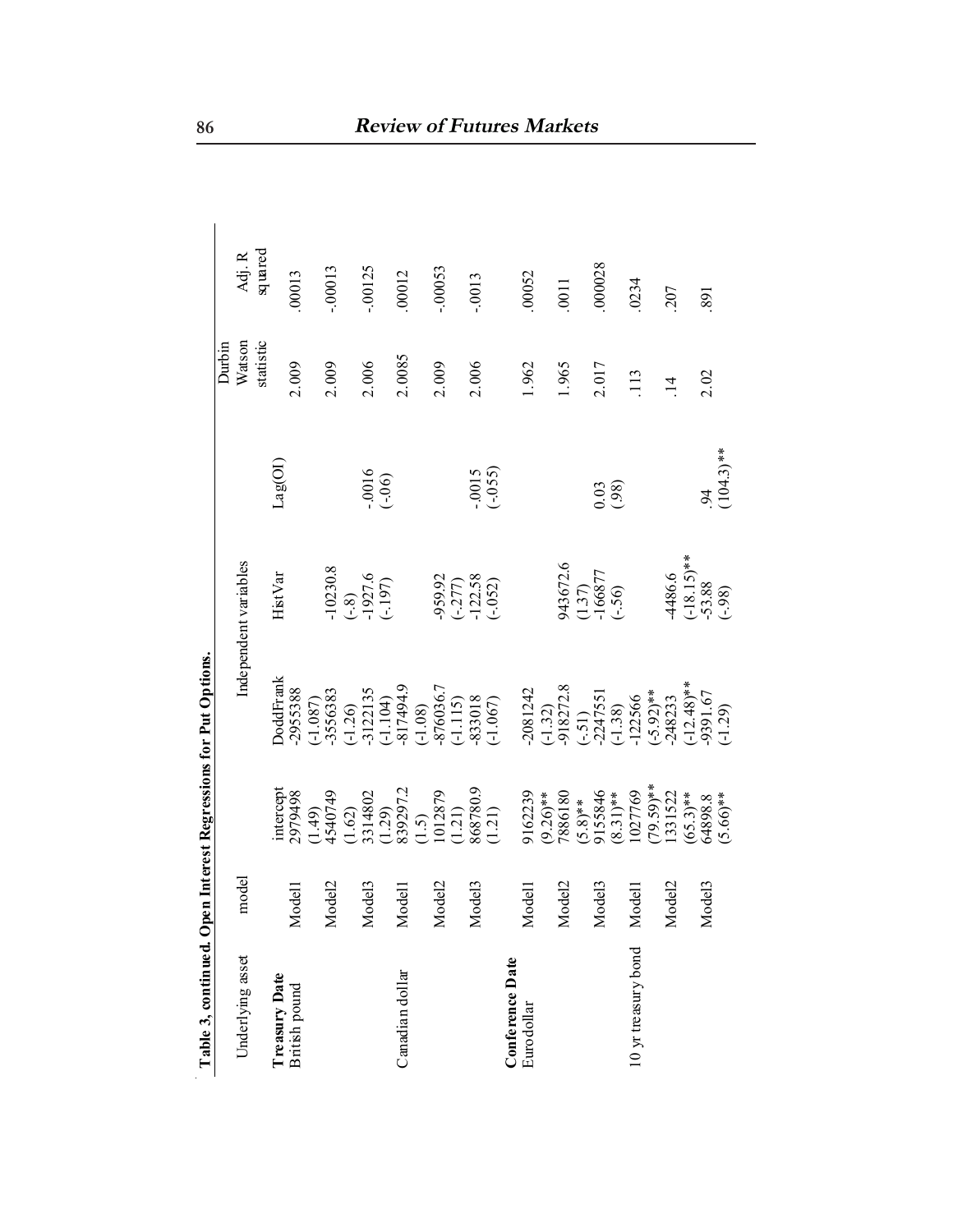|                      |                    |                                                                                                                                                                                                                                                                              |                                                                                                                                                                                   |                                                |                       | Durbin    |            |
|----------------------|--------------------|------------------------------------------------------------------------------------------------------------------------------------------------------------------------------------------------------------------------------------------------------------------------------|-----------------------------------------------------------------------------------------------------------------------------------------------------------------------------------|------------------------------------------------|-----------------------|-----------|------------|
| Underlying asset     | model              |                                                                                                                                                                                                                                                                              |                                                                                                                                                                                   | Independent variables                          |                       | Watson    | Adj. R     |
|                      |                    |                                                                                                                                                                                                                                                                              |                                                                                                                                                                                   |                                                |                       | statistic | squared    |
| Conference Date      |                    |                                                                                                                                                                                                                                                                              | <b>DoddFrank</b>                                                                                                                                                                  | HistVar                                        | Lag(OI)               |           |            |
| S&P 500              | Model <sub>1</sub> | intercept<br>523333                                                                                                                                                                                                                                                          |                                                                                                                                                                                   |                                                |                       | 0766      | 239        |
|                      |                    |                                                                                                                                                                                                                                                                              |                                                                                                                                                                                   |                                                |                       |           |            |
|                      | Model <sub>2</sub> |                                                                                                                                                                                                                                                                              |                                                                                                                                                                                   |                                                |                       | 081       | 276        |
|                      |                    | $(86.7) *$<br>$(77.06) *$<br>$(77.06) *$<br>$(4.7) *$<br>$(694985.3$<br>$(1.44)$<br>$(1.635)$<br>$(1.635)$<br>$(1.38)$<br>$(1.38)$<br>$(1.29)$<br>$(1.425)$<br>$(1.425)$<br>$(1.31)$<br>$(1.31)$<br>$(1.31)$<br>$(1.31)$<br>$(1.31)$<br>$(1.31)$<br>$(1.31)$<br>$(1.30)$<br> | 205390<br>21.23377.8<br>22.3977.8<br>22.3977.8<br>23.382<br>55.382<br>57.77332<br>57.77332<br>57.8020<br>23.27163<br>23.590<br>23.590<br>23.7163<br>23.590<br>23.7163<br>23.88591 | $-43.23$<br>$(-8.51)***$<br>$-531$<br>$(-583)$ |                       |           |            |
|                      | Model <sub>3</sub> |                                                                                                                                                                                                                                                                              |                                                                                                                                                                                   |                                                |                       | 2.068     | 943        |
|                      |                    |                                                                                                                                                                                                                                                                              |                                                                                                                                                                                   |                                                | $.963$<br>(132.7)**   |           |            |
| EURO                 | Model <sup>1</sup> |                                                                                                                                                                                                                                                                              |                                                                                                                                                                                   |                                                |                       | 2.008     | $-00034$   |
|                      |                    |                                                                                                                                                                                                                                                                              |                                                                                                                                                                                   |                                                |                       |           |            |
|                      | Model <sub>2</sub> |                                                                                                                                                                                                                                                                              |                                                                                                                                                                                   |                                                |                       | 2.009     | $-000456$  |
|                      |                    |                                                                                                                                                                                                                                                                              |                                                                                                                                                                                   |                                                |                       |           |            |
|                      | Model <sub>3</sub> |                                                                                                                                                                                                                                                                              |                                                                                                                                                                                   | 4028.7<br>(-.92)<br>-1652.9<br>(-.483)         | $-0.012$<br>$(-0.05)$ | 2.006     | $-0016$    |
|                      |                    |                                                                                                                                                                                                                                                                              |                                                                                                                                                                                   |                                                |                       |           |            |
| <b>British pound</b> | Model <sub>1</sub> |                                                                                                                                                                                                                                                                              |                                                                                                                                                                                   |                                                |                       | 2.008     | $-00026$   |
|                      |                    |                                                                                                                                                                                                                                                                              |                                                                                                                                                                                   |                                                |                       |           |            |
|                      | Model <sub>2</sub> |                                                                                                                                                                                                                                                                              |                                                                                                                                                                                   |                                                |                       | 2.009     | $-00056$   |
|                      |                    |                                                                                                                                                                                                                                                                              |                                                                                                                                                                                   |                                                |                       |           |            |
|                      | Model <sub>3</sub> |                                                                                                                                                                                                                                                                              |                                                                                                                                                                                   | $-9841.3$<br>$(-.76)$<br>$-1295.9$<br>$(-.13)$ | $(-0.01)$             | 2.006     | $-0.00165$ |
|                      |                    |                                                                                                                                                                                                                                                                              |                                                                                                                                                                                   |                                                |                       |           |            |
| Canadian dollar      | Model              |                                                                                                                                                                                                                                                                              |                                                                                                                                                                                   |                                                |                       | 2.008     | $-00026$   |
|                      |                    |                                                                                                                                                                                                                                                                              |                                                                                                                                                                                   |                                                |                       |           |            |
|                      | Model <sub>2</sub> |                                                                                                                                                                                                                                                                              |                                                                                                                                                                                   |                                                |                       | 2.008     | $-000916$  |
|                      |                    |                                                                                                                                                                                                                                                                              |                                                                                                                                                                                   | -938.3<br>(-.264)<br>-75.5<br>(-.03)           |                       |           |            |
|                      | Model3             |                                                                                                                                                                                                                                                                              |                                                                                                                                                                                   |                                                | $-0.01$<br>$(-0.04)$  | 2.006     | $-0017$    |
|                      |                    |                                                                                                                                                                                                                                                                              |                                                                                                                                                                                   |                                                |                       |           |            |

Table 3, continued. Open Interest Regressions for Put Options. **Table 3, continued. Open Interest Regressions for Put Options.**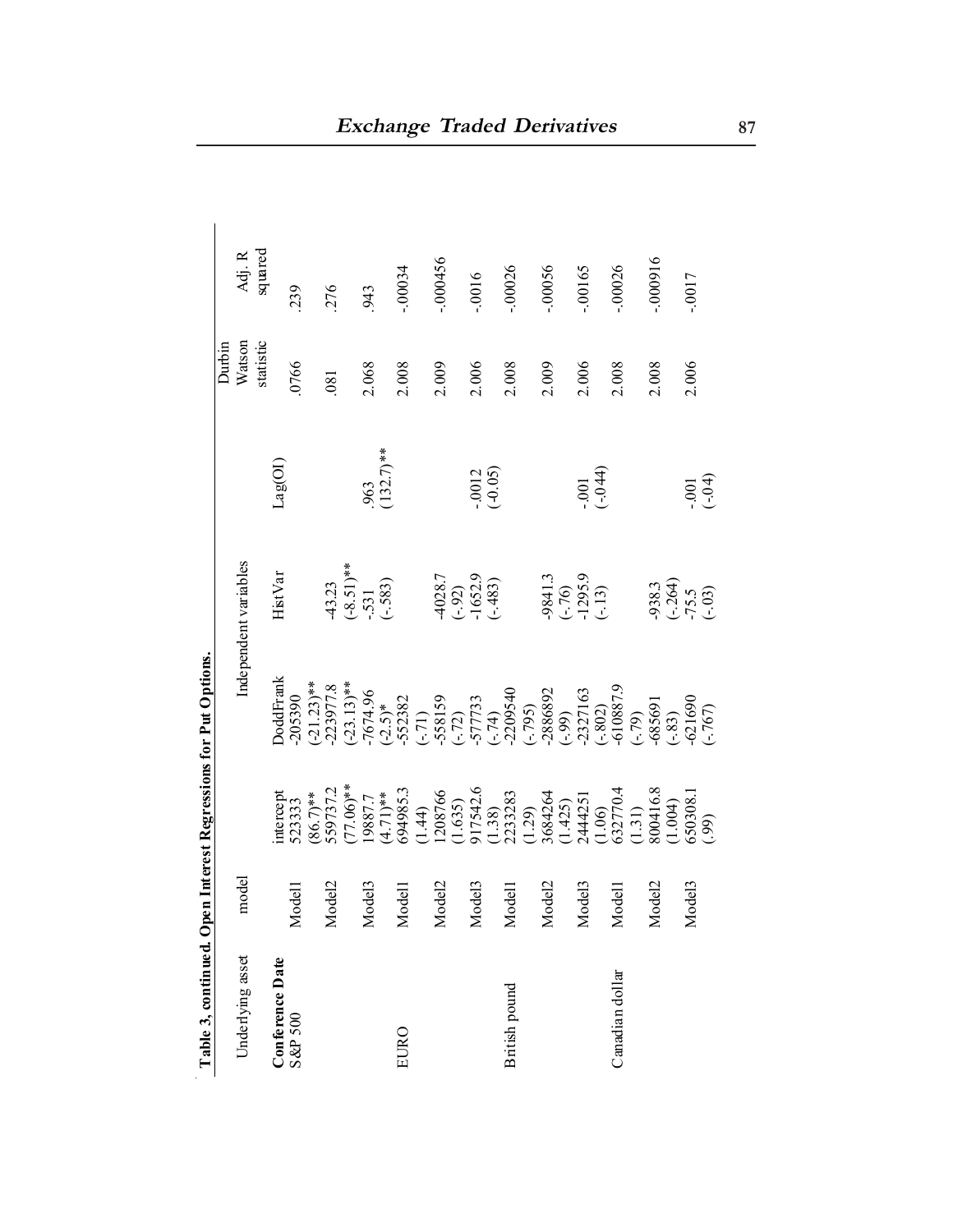| Table 3, continued. Open Interest Regressions for Put Options. |                    |                                                                                                                                                                                    |                                                                                                                                                                                                                                  |                                               |                     |           |         |
|----------------------------------------------------------------|--------------------|------------------------------------------------------------------------------------------------------------------------------------------------------------------------------------|----------------------------------------------------------------------------------------------------------------------------------------------------------------------------------------------------------------------------------|-----------------------------------------------|---------------------|-----------|---------|
|                                                                |                    |                                                                                                                                                                                    |                                                                                                                                                                                                                                  |                                               |                     | Durbin    |         |
| Underlying asset                                               | model              |                                                                                                                                                                                    |                                                                                                                                                                                                                                  | Independent variables                         |                     | Watson    | Adj. R  |
|                                                                |                    |                                                                                                                                                                                    |                                                                                                                                                                                                                                  |                                               |                     | statistic | squared |
| Volker Date                                                    |                    |                                                                                                                                                                                    | <b>oddFrank</b>                                                                                                                                                                                                                  | Hist Var                                      | Lag(OI)             |           |         |
| Eurodollar                                                     | Model <sub>1</sub> | intercept<br>8717814<br>(10.34)**<br>7690599                                                                                                                                       | -2273364                                                                                                                                                                                                                         |                                               |                     | 1.961     | 000134  |
|                                                                |                    |                                                                                                                                                                                    |                                                                                                                                                                                                                                  |                                               |                     |           |         |
|                                                                | Model <sub>2</sub> |                                                                                                                                                                                    | $(-1.09)$<br>$-1330059$                                                                                                                                                                                                          | 1004727                                       |                     | 1.965     | 0012    |
|                                                                |                    | $(7.25)$ **<br>8605641<br>9.28)**<br>998020.3<br>99.95)**                                                                                                                          |                                                                                                                                                                                                                                  | $(1.595)$<br>-116573<br>(-.4)                 |                     |           |         |
|                                                                | 1odel3<br>⋝        |                                                                                                                                                                                    |                                                                                                                                                                                                                                  |                                               |                     | 2.017     | 00046   |
|                                                                |                    |                                                                                                                                                                                    |                                                                                                                                                                                                                                  |                                               | (1.002)             |           |         |
| 10 yr treasury bond                                            | <b>Iodel</b><br>⋝  |                                                                                                                                                                                    |                                                                                                                                                                                                                                  |                                               |                     | 112       | 0106    |
|                                                                |                    |                                                                                                                                                                                    |                                                                                                                                                                                                                                  |                                               |                     |           |         |
|                                                                | Model <sub>2</sub> |                                                                                                                                                                                    |                                                                                                                                                                                                                                  |                                               |                     | 134       | 1615    |
|                                                                |                    |                                                                                                                                                                                    |                                                                                                                                                                                                                                  |                                               |                     |           |         |
|                                                                | 1odel3<br>⋝        |                                                                                                                                                                                    |                                                                                                                                                                                                                                  | $-3959$<br>$(-16.04)*$<br>$+3.7$<br>$(-.81)$  |                     | 2.022     | 891     |
|                                                                |                    |                                                                                                                                                                                    |                                                                                                                                                                                                                                  |                                               | $.94$<br>(105.4)**  |           |         |
| S&P 500                                                        | <b>Iodel</b><br>⋝  |                                                                                                                                                                                    |                                                                                                                                                                                                                                  |                                               |                     | 066       | 117     |
|                                                                |                    | $\begin{array}{l} 1240796\\ (67.95)**\\ (6580.97\\ (688)\\ (7.95)**\\ (7.95)**\\ (7.95)**\\ (7.95)**\\ (8.9541)**\\ (8.9541)**\\ (9.9043.4\\ (12.99)**\\ (7.2.99)**\\ \end{array}$ |                                                                                                                                                                                                                                  |                                               |                     |           |         |
|                                                                | 1odel2<br>⋝        |                                                                                                                                                                                    |                                                                                                                                                                                                                                  |                                               |                     | 067       | 128     |
|                                                                |                    |                                                                                                                                                                                    |                                                                                                                                                                                                                                  |                                               |                     |           |         |
|                                                                | 1odel3<br>⋝        |                                                                                                                                                                                    |                                                                                                                                                                                                                                  |                                               |                     | 2.074     | 943     |
|                                                                |                    | $15606.6$<br>(4.42)**                                                                                                                                                              | $(-61)$<br>$-237582$<br>$-1101)$<br>$(-1.101)$<br>$(-4.03)$ <sup>**</sup><br>$(-4.03)$ <sup>**</sup><br>$-21560$<br>$(-8.43)$ <sup>**</sup><br>$-7454.3$<br>$(-79)152$<br>$(-13.82)$ <sup>**</sup><br>$-195047$<br>$(-14.21)$ ** | $-23.36$<br>$(-4.28)**$<br>$-312$<br>$(-345)$ | $.968$<br>(143.5)** |           |         |

Table 3, continued. Open Interest Regressions for Put Options.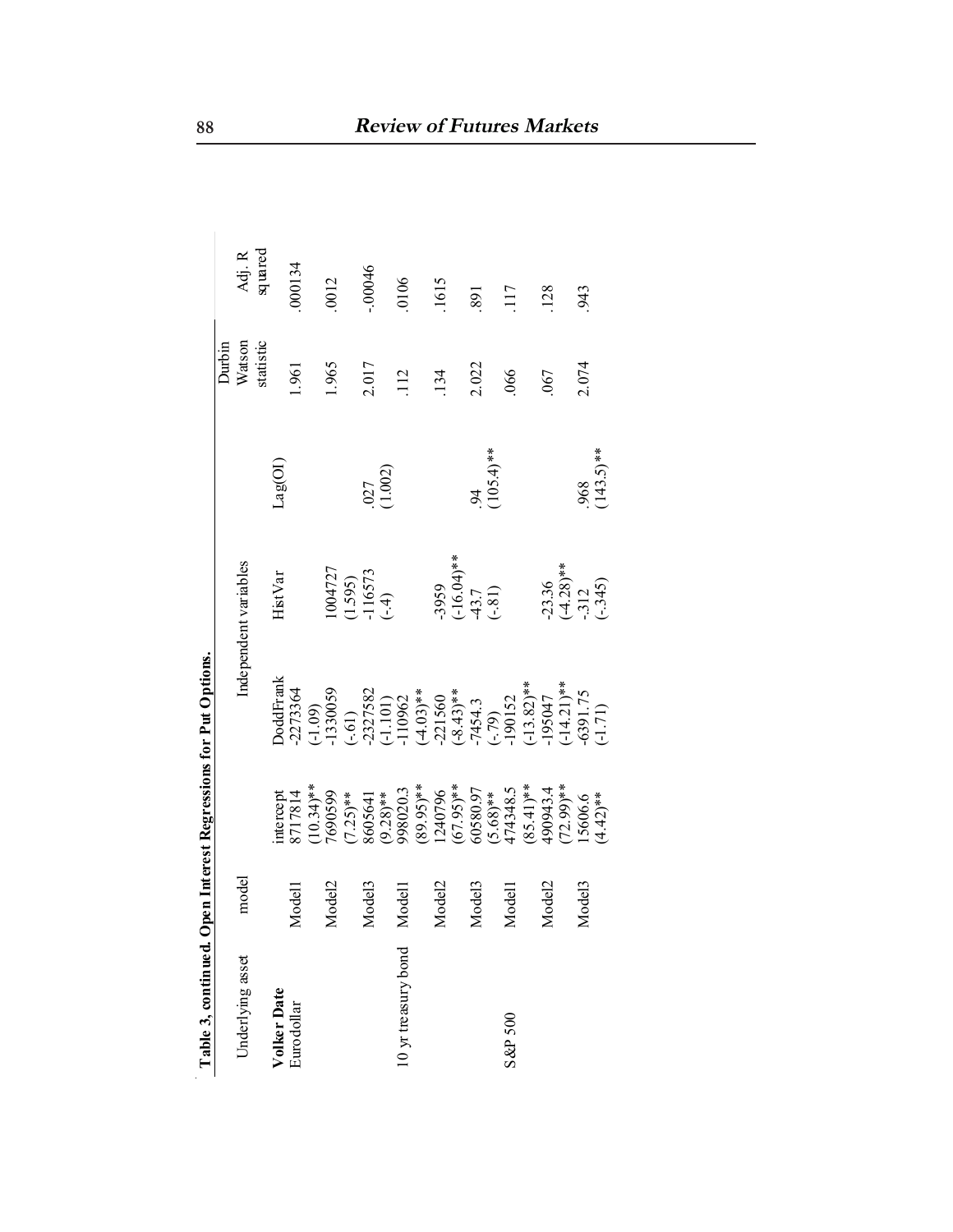| Table 3, continued. |                    |                                                                                                                                                                                                                                                                                                | Open Interest Regressions for Put Options. |                                           |                        |                     |          |
|---------------------|--------------------|------------------------------------------------------------------------------------------------------------------------------------------------------------------------------------------------------------------------------------------------------------------------------------------------|--------------------------------------------|-------------------------------------------|------------------------|---------------------|----------|
|                     |                    |                                                                                                                                                                                                                                                                                                |                                            |                                           |                        | Durbin              |          |
| Underlying asset    | model              |                                                                                                                                                                                                                                                                                                |                                            | Independent variables                     |                        | Watson<br>statistic | Adj. R   |
|                     |                    |                                                                                                                                                                                                                                                                                                |                                            |                                           |                        |                     | squared  |
| Volker Date         |                    | mercept                                                                                                                                                                                                                                                                                        | <b>oddFrank</b>                            | <b>HistVar</b>                            | Lag(OI)                |                     |          |
| EURO                | Model <sub>1</sub> | \$35736.8                                                                                                                                                                                                                                                                                      | 403232.8                                   |                                           |                        | 2.007               | $-00059$ |
|                     |                    |                                                                                                                                                                                                                                                                                                |                                            |                                           |                        |                     |          |
|                     | Model2             |                                                                                                                                                                                                                                                                                                |                                            |                                           |                        | 2.009               | -.0007   |
|                     |                    |                                                                                                                                                                                                                                                                                                |                                            | 4099.85<br>(-.93)<br>-1627.4<br>(-.475)   |                        |                     |          |
|                     | Model <sub>3</sub> |                                                                                                                                                                                                                                                                                                |                                            |                                           |                        | 2.006               | $-0.018$ |
|                     |                    |                                                                                                                                                                                                                                                                                                |                                            |                                           | $-0.01$<br>$(-0.38)$   |                     |          |
| British pound       | Model <sub>1</sub> |                                                                                                                                                                                                                                                                                                |                                            |                                           |                        | 2.007               | $-00056$ |
|                     |                    |                                                                                                                                                                                                                                                                                                |                                            |                                           |                        |                     |          |
|                     | Model2             |                                                                                                                                                                                                                                                                                                |                                            |                                           |                        | 2.008               | .001     |
|                     |                    |                                                                                                                                                                                                                                                                                                |                                            |                                           |                        |                     |          |
|                     | Model <sub>3</sub> |                                                                                                                                                                                                                                                                                                |                                            | $-7442$<br>$(-.586)$<br>$95.41$<br>$(01)$ |                        | 2.0056              | .002     |
|                     |                    |                                                                                                                                                                                                                                                                                                |                                            |                                           | $-0.0008$<br>$(-0.03)$ |                     |          |
| Canadian dollar     | Model <sup>1</sup> |                                                                                                                                                                                                                                                                                                |                                            |                                           |                        | 2.007               | $-00057$ |
|                     |                    |                                                                                                                                                                                                                                                                                                |                                            |                                           |                        |                     |          |
|                     | Model2             |                                                                                                                                                                                                                                                                                                |                                            |                                           |                        | 2.007               | $-0013$  |
|                     |                    |                                                                                                                                                                                                                                                                                                |                                            |                                           |                        |                     |          |
|                     | Model <sub>3</sub> |                                                                                                                                                                                                                                                                                                |                                            |                                           |                        | 2.006               | .002     |
|                     |                    | $\begin{array}{l} (1.33)\\ 1074041\\ 10750\\ (1.53)\\ (1.54)\\ (1.55)\\ (1.56)\\ (1.1)\\ (1.1)\\ (1.1)\\ (1.1)\\ (1.1)\\ (1.17)\\ (1.17)\\ (1.135)\\ (1.135)\\ (1.136)\\ (1.137)\\ (1.138)\\ (1.139)\\ (1.130)\\ (1.130)\\ (1.130)\\ (1.130)\\ (1.130)\\ (1.131)\\ (1.130)\\ (1.131)\\ (1.132$ |                                            | $-209.93$<br>$(-.06)$<br>$282$<br>$(12)$  | $-0.0008$<br>$(-0.03)$ |                     |          |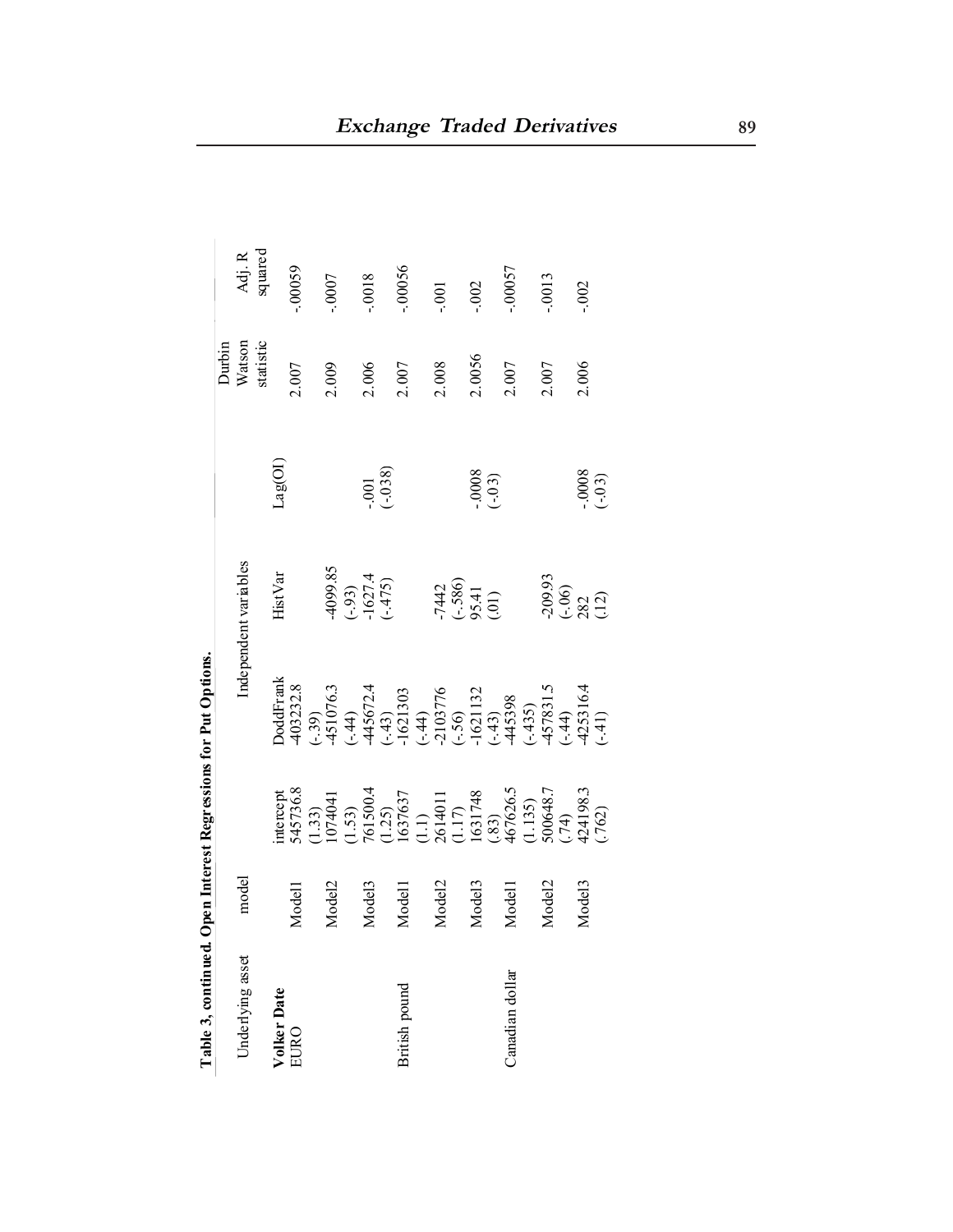| $\mu$ it is. I use OTC Galucines ).                                                               |                 |                   |                 |
|---------------------------------------------------------------------------------------------------|-----------------|-------------------|-----------------|
| Panel A. Daily Data                                                                               | $02/04 - 08/09$ | $08/09 - 08/2012$ | $02/04 - 08/12$ |
| 1. Average Mispricing                                                                             |                 |                   |                 |
| N                                                                                                 | 1411            | 750               | 2161            |
| Mean $(\% )$                                                                                      | .000713         | $-.000130$        | .000420         |
| Standard Deviation $(\% )$                                                                        | .002251         | .001486           | .002058         |
| Minimum $(\% )$                                                                                   | $-.012880$      | $-.007074$        | $-.012880$      |
| Maximum $(\% )$                                                                                   | .018113         | .007743           | .018113         |
| t-statistic                                                                                       | 11.89*          | $-2.39*$          | 9.49*           |
| t-statistic of difference                                                                         |                 |                   | $9.24*$         |
| between periods <sup>b</sup>                                                                      |                 |                   |                 |
| 2. Average A bsolute                                                                              |                 |                   |                 |
| Mispricing                                                                                        |                 |                   |                 |
| N                                                                                                 | 1411            | 750               | 2161            |
| Mean $(\% )$                                                                                      | .001487         | .001085           | .001348         |
| Standard Deviation $(\% )$                                                                        | .001833         | .001023           | .001611         |
| Minimum $(\% )$                                                                                   | $1.89*10^{-7}$  | $5.89*10^{-7}$    | .000000189      |
| Maximum $(\% )$                                                                                   | .018113         | .007743           | .018113         |
| t-statistic                                                                                       | 30.47011*       | 29.04008*         | 38.90*          |
| t-statistic of difference                                                                         |                 |                   |                 |
| between periods <sup>b</sup>                                                                      |                 |                   | $5.56*$         |
| <sup>a</sup> The mispricing series are as defined in the equation $x_t = (F(t,T) - F^e(t,T))/P_t$ |                 |                   |                 |

**Table 4. M ispricing Series for S&P 500 F utures February 2004 – August 2012 (P re vs. Post-OTC Guidelinesa ).** 

a where  $F_{(t,T)}$  is the actual index price, and  $F^e_{(t,T)} = P_t e^{(r-d)(t-T)}$ .

<sup>b</sup> The *t*-statistic measures the difference between the average mispricing between the Pre- and Post-OTC guideline periods.

(\*) indicates significant at .01 level.

#### **A. Data**

Daily data of open interest for futures and options are collected from Bloomberg. The data cover the period from January 2007 to June 2012 (1,436 observations). The underlying assets include Eurodollar, 10 year Treasury Bond, S&P 500, and three foreign currencies (the EURO, the British Pound, and the Canadian dollar). The variances are estimated by historical 90 day and 10 day volatility of the underlying assets and are obtained from Bloomberg.

#### **B. Empirical Results and Discussion**

Table 1 below shows the estimation results for three variants of equation (1) for the futures contracts. The panels denoted — Treasury Date, Conference Date, and Volker Date — provide the results when the Dodd-Frank announcement date is August 11, 2009, June 25, 2010, and October 6, 2011, respectively.

Three variants of (1) are estimated: *Model1*:

$$
OpenInterestr = a0 + a1 DoddFrankt + \epsilont
$$
\n(1a)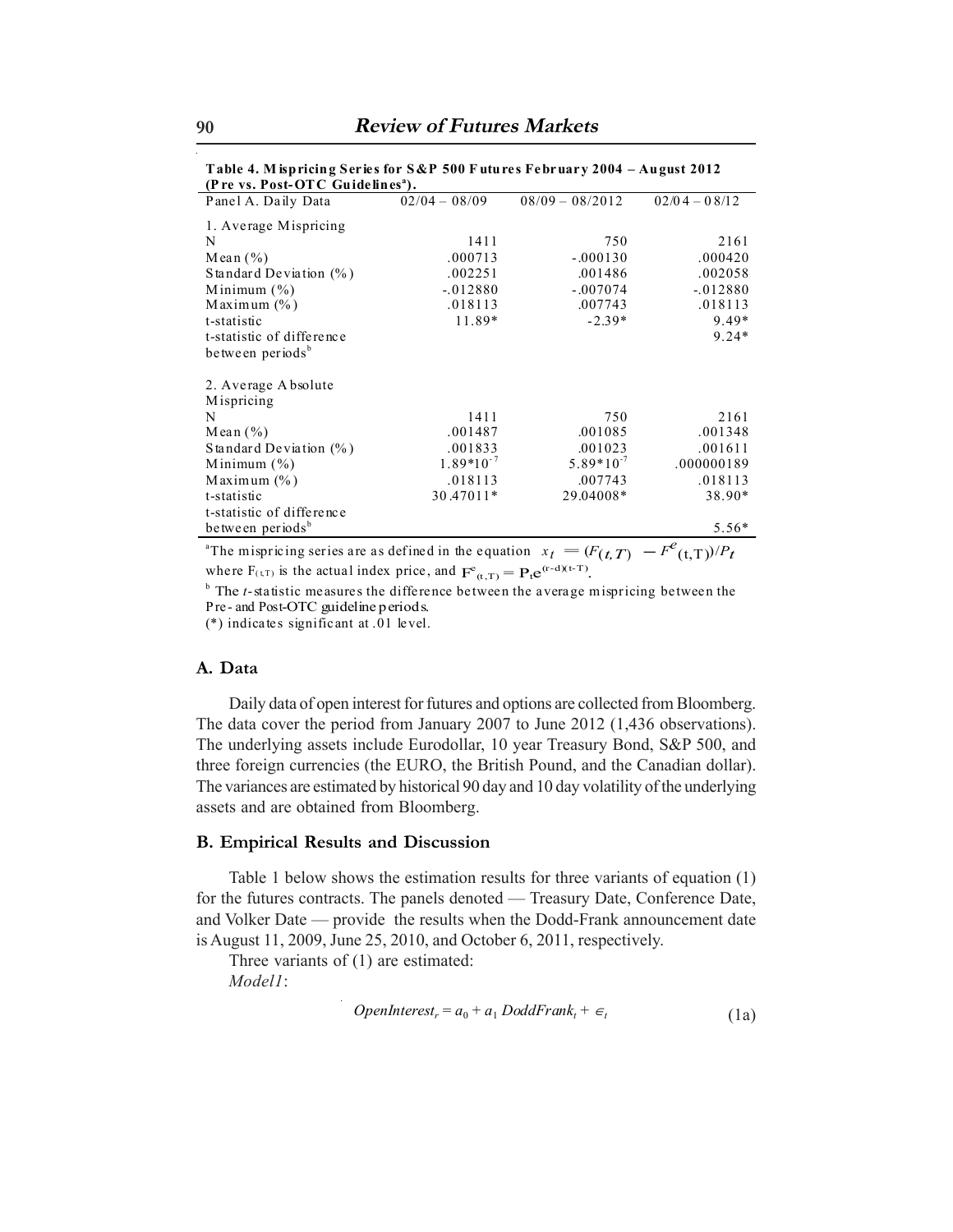*Model 2:*

$$
OpenInterest_r = a_0 + a_1 HistoricalVar_t + a_2DoddFrank_t + \epsilon_t
$$
 (1b)

*Model 3:*

 $OpenInterest_r = a_0 + a_1 \text{ OpenInterest}_{t-1} + a_2 \text{HistoricalVar}_t + a_3 \text{ DoddFrank}_t + \epsilon_t (1c)$ 

On the whole, the results show some variation in the goodness of fit of the models across the different derivatives products examined, with better fits observed for the initial US treasury proposal on derivatives (August 11, 2009), so our discussion will focus on these results. Similar to Chen et al. (1995), we observe a positive effect of volatility on open interest for the S&P 500 futures contracts, when including lagged open interest in the equation (Model 3). This is consistent with the hypothesis that market volatility helps to induce participation in the S&P 500 futures contracts. However, the result is not statistically significant. In addition, it does not hold for the other futures contracts. On the contrary, volatility appears to reduce open interest for Eurodollar futures, T bond futures, and the three currencies examined.

The Dodd Frank structural breakpoints appear to be negatively associated with open interest, but only for the financial futures, that is, Eurodollar futures contract, T-bond future contracts and the S&P futures contracts. However, this relationship is not significant for the Eurodollar contracts and the T-bond contracts.2 For two of the foreign currency futures contracts, the EURO and British pounds, open interest actually increases significantly subsequent to Dodd-Frank dates. For the Canadian dollar futures contracts, the open interest enhancing effects of Dodd-Frank are not significant, after taking into account historical volatility and lagged open interest effects. In sum, the results suggest that the assertion that Dodd-Frank has detrimental liquidity effects across all exchange traded derivatives products is not sustained.

Table 2 provides the estimates of the open interest regressions for the call option contracts. The results for call options are for the most part, qualitatively

<sup>2.</sup> It may be the case, as the referee pointed out, that the Dodd-Frank variable should not be expected to be the most significant factor underlying the secular decline in liquidity of the Eurodollar futures contract, which we further document in Section III below. This decline may be related to other important but extraneous factors, including the extremely low Federal funds rate (approximately zero) since January 2009. This may explain why, as we show in Table 1, the Dodd-Frank dummy variable becomes insignificant when we include historical volatility and lagged open interest as regressors. Another extraneous factor that may be important is the impact of LIBOR manipulation (the LIBOR scandal). In this vein Park and Switzer (1995) document evidence of market manipulation through private information in LIBOR settlement over the period June 1982–June 1992, many years before the formal exposure of the LIBOR scandal. If such manipulation is persistent through time, its effects along with any secular decline in open interest would be internalized in the lagged open interest variable, which is significant. We explore this issue further in Section III below. The first fines imposed concerning the LIBOR scandal occur on June 27, 2012, after our event date and estimation period date, when Barclays Bank was fined \$200 million by the Commodity Futures Trading Commission, \$160 million by the United States Department of Justice, and £59.5 million by the UK Financial Services Authority. Awareness of the breadth of the scandal accelerated in July 2010 when the US Congress began its investigation into the case.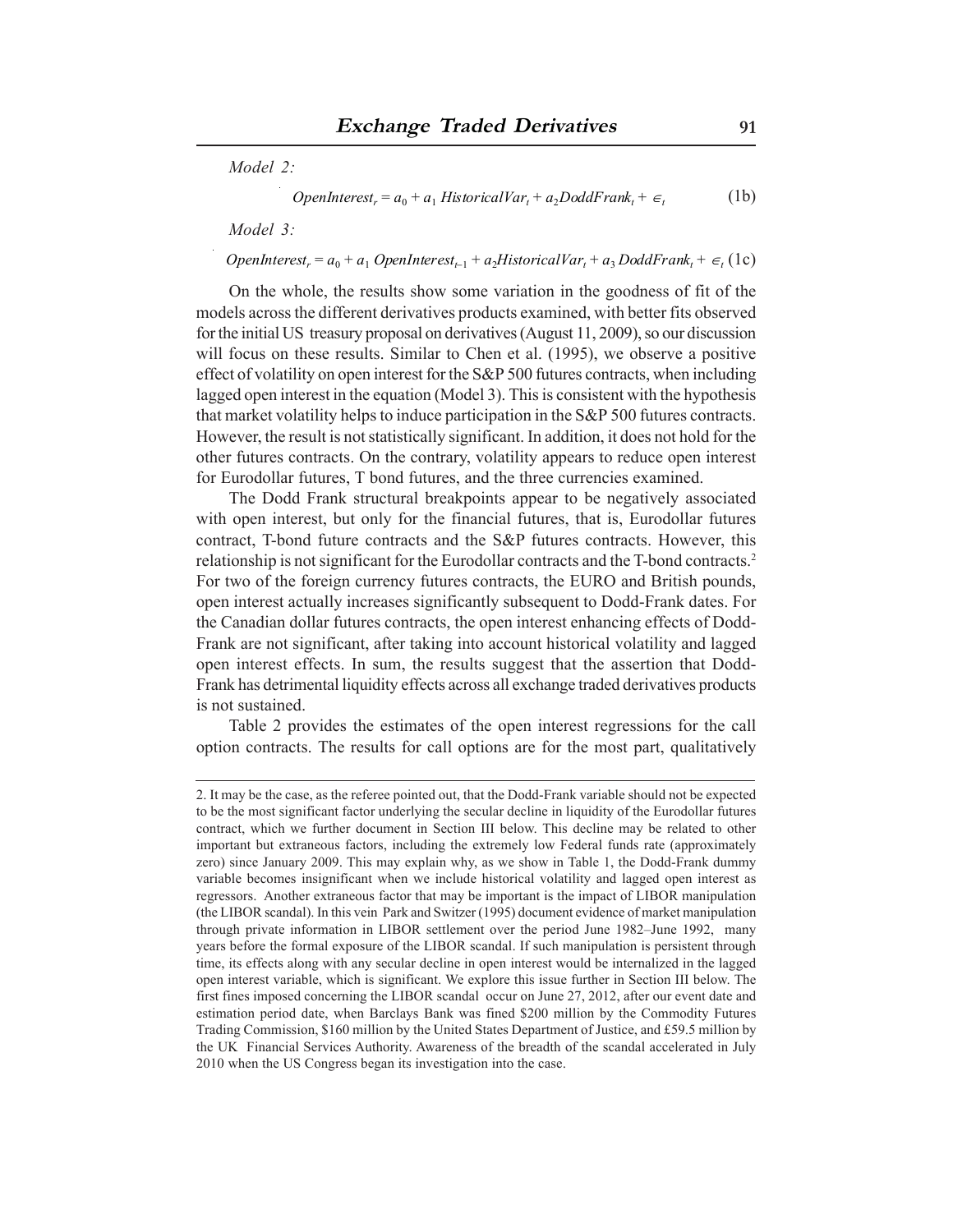similar to those of the futures contracts, with some exceptions. Historical volatility is positively associated with open interest for the S&P 500 contracts, as in Chen et al. (1995), but this effect is not significant when lagged open interest is included. Lagged open interest also appears to subsume volatility effects for the other contracts. Dodd-Frank dummy variables remain significantly negative, but only for the financial futures contracts. They are positive for the currency call options.

Table 3 provides the estimates of the Open Interest regressions for the Put Option contracts. The results differ for these contracts relative to the futures contracts and the call options contracts. In contrast with the call options, volatility has a negative effect on open interest, but similar to the call options regressions it is insignificant in the full model (Model 3) when lagged open interest is added as a regressor. Similar to the call options and futures contracts, the Dodd-Frank structural break points are associated with significantly declining open interest levels for the S&P futures and T-Bond futures contracts. However, the Dodd Frank dummy variables are not significant for any of the other market traded derivatives contracts.

To summarize, based on these results, measured liquidity does appear to fall for many US financial futures and options. Interestingly, the relationship is not significant for US T-bond futures or call options. This result may be due to expectations that T-bonds would be exempted from Dodd-Frank and the Volker rule. Such expectations have been justified by subsequent regulatory rulings. The significantly negative association of Dodd-Frank with the liquidity of the other financial derivative products is consistent with Duffie (2012). Increased liquidity of foreign currency derivatives, however, is not consistent with the fear expressed by Greenspan (2011), that "a significant proportion of the foreign exchange derivatives market would leave the US." However, this result need not rule out increased participation in the US foreign exchange derivative markets due to planned migration of asset holders and investors to foreign venues in order to escape the regulatory tax (Houston, Lin, and Ma 2012).

In the next section, we will examine the effects of Dodd-Frank on the efficiency of exchange traded futures contracts.

# **II. THE IMPACT OF DODD FRANK ON MISPRICING OF S&P FUTURES CONTRACTS**

In this section, we test the hypothesis that Dodd-Frank derivative provisions may improve the efficiency of the exchange traded markets due to an increase of arbitrage by traders on the exchange traded markets, as opposed to the OTC markets. The alternative hypothesis is that Dodd-Frank adversely affects the OTC markets relative to the exchange traded markets, as trading in both the former and the latter may be confounded due to additional "noise" (see, e.g., Verma 2012).

The approach we take is to test for changes in mispricing of derivative contracts as a result of the introduction of Dodd-Frank regulations pertinent to derivatives markets.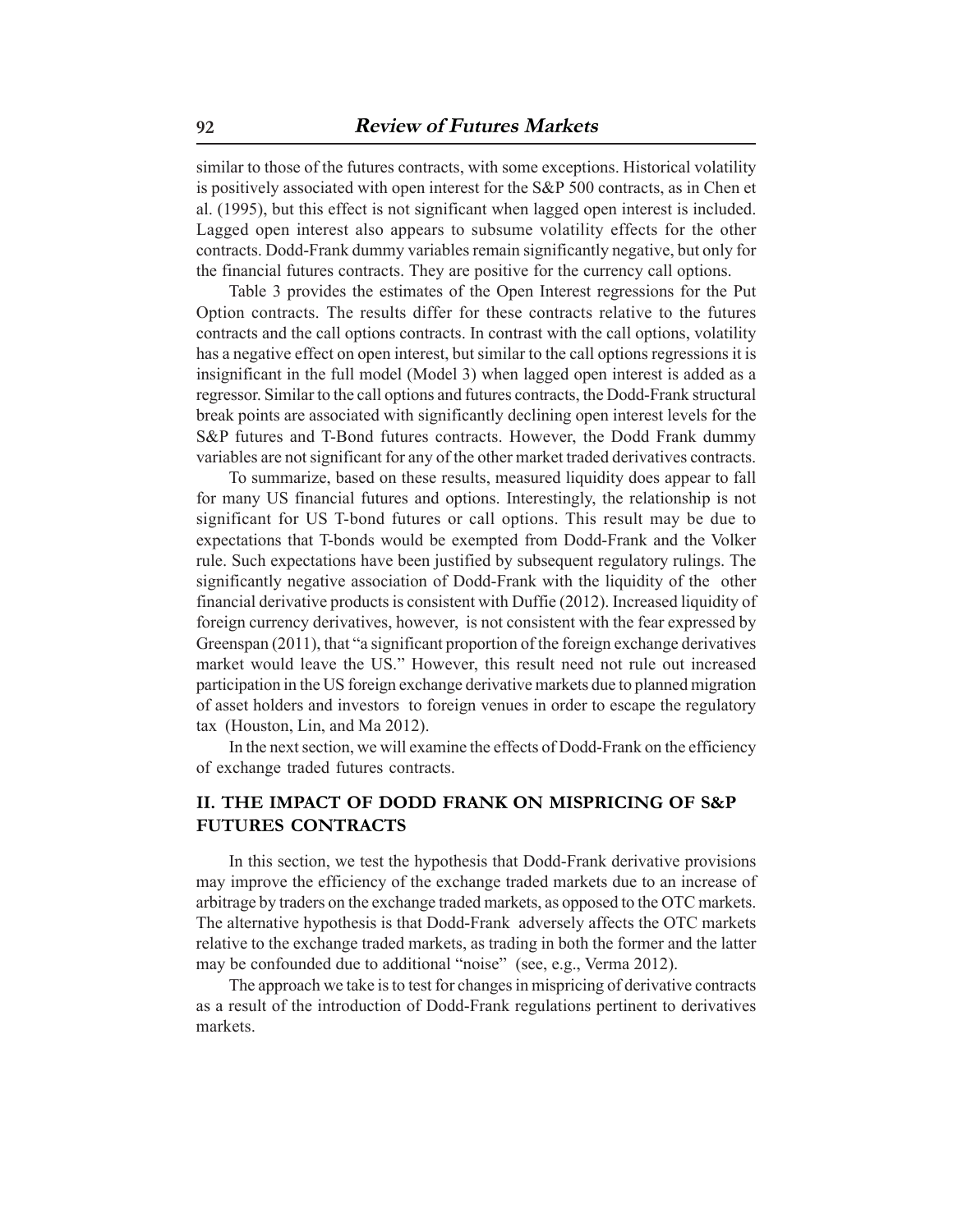#### **A. Empirical Modeling**

As in Switzer et al. (2000) the theoretical futures price used to test for market efficiency is the Cost of Carry relationship. As noted therein, the relationship is obtained from an arbitrage strategy that consists of a long position in the index portfolio, with a price  $P_0$  and a short position in an equal amount of index futures, priced at  $F_0$ . Over time, the hedged strategy will yield a fixed capital gain of  $F_0$  –  $P_0$ , as well as a flow of dividends. In the absence of dividend risk, the position is riskless and hence should earn the riskless rate of interest. To prevent profitable arbitrage, the theoretical equilibrium futures price at time  $t F_t^e$  can be written as:

$$
F_t^e = P_t e^{r(T-t)} - D_{(t,T)}
$$
 (2)

where *T* is the maturity date and  $D(t, T)$  is the cumulative value of dividends paid assuming reinvestment at the riskless rate of interest *r* up to date *T* is held until the futures contract expires.

We adopt a commonly used formula for mispricing for index futures (e.g., MacKinlay and Ramaswamy 1988; Bhatt and Cakici 1990; Switzer et al. 2000; Andane, Lafuente, and Novales 2009; and others). Assuming a constant dividend yield *d*, mispricing is measured as the difference between the actual futures price and its theoretical equilibrium price, deflated by the underlying index:

$$
x_t = (F(t,T) - F_t^e)/P_t \tag{3}
$$

where  $F(t,T)$  is the actual index futures price, and  $F_t^e = P_t e^{r-d(T-t)}$ .

#### **B. Description of the Data**

The futures data used in this study are for the nearby Chicago Mercantile Exchange (CMER) S&P 500 Index futures contracts, and for the Eurodollar Futures Contracts for the period February 1, 2004, through July 31, 2012. We perform the analyses using daily data (2,161 observations). We use the actual daily dividend series for the S&P 500 obtained from Standard and Poor's. Daily three-month Treasury Bill rates from Bloomberg are used for the riskless rate of interest.

#### **C. Empirical Results**

Figure 1 shows the path of mispricing over the sample period. As is noted therein, the most severe periods of the financial crisis in 2008 were associated with extremely large levels of mispricing. The structural break point that we use is the onset of the Dodd-Frank regulatory period, which we define as the date of the Treasury submission of specific legislative proposals regarding derivatives to Congress, August 11, 2009. Our hypothesis is that arbitrage activities in the exchange traded markets would increase in anticipation of the final mandated restrictions on using OTC markets for this purpose. There is evidence of market participants'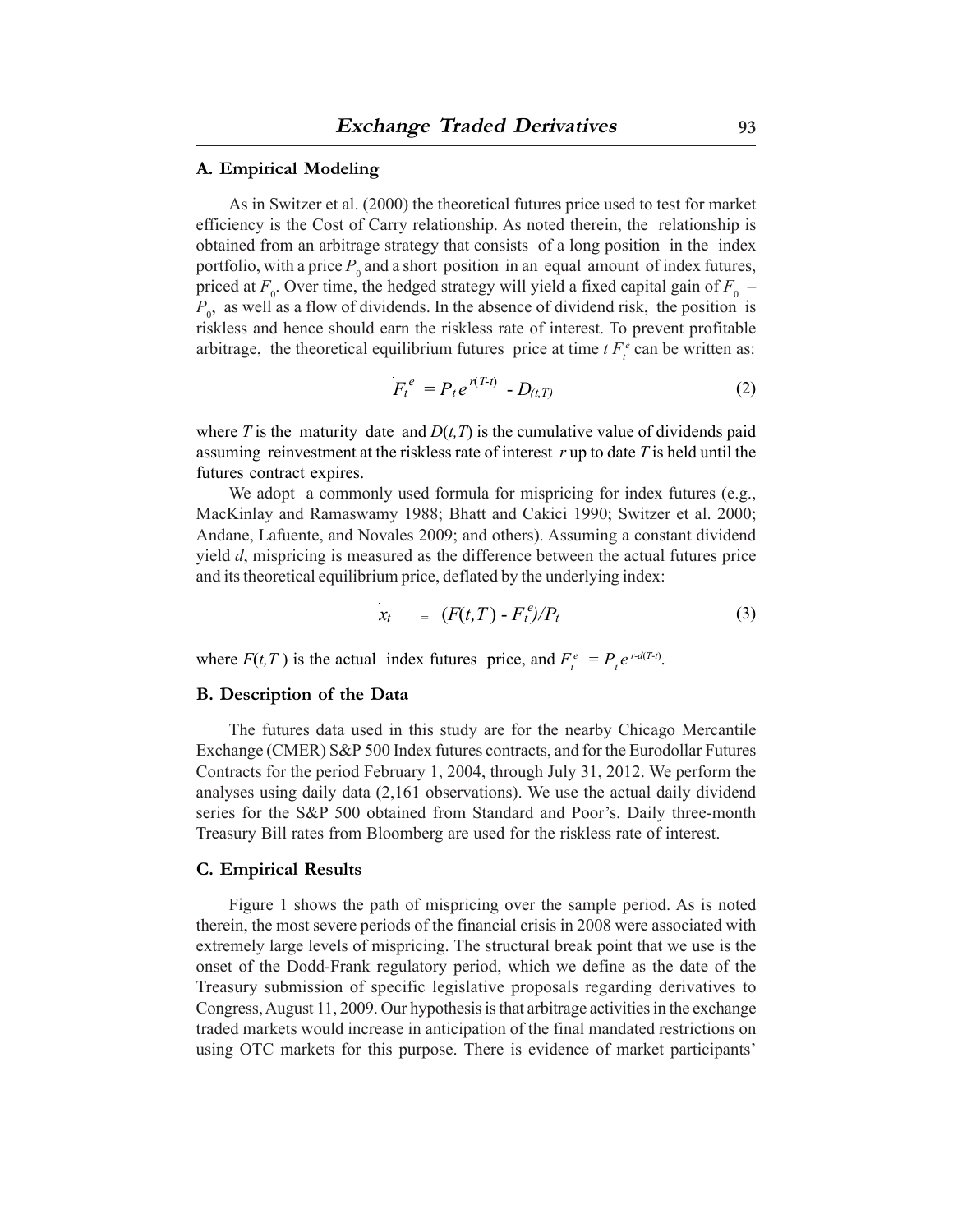

**Figure 1. Mispricing of S&P Futures Contracts for the Period 02/01/2004 to 31/07/2012.**

reacting to anticipated changes in the regulatory environment. Indeed, an internal report from Deutsche Bank's head of government affairs for the Americas (leaked to the media on July 7, 2010) states that "opportunities for global regulatory arbitrage could be significant."3 We noted in the previous section that this date appeared most significant as a watershed for open interest variations associated with Dodd-Frank across a wide variety of exchange traded contracts. Some evidence of a reduction of mispricing can be observed in Figure 1 in the shaded area to the right of the August 11, 2009 vertical line. This is confirmed in the statistical analyses. Table 4 shows that average mispricing has declined in the period subsequent to Dodd-Frank. Indeed the t statistics for a reduction in mispricing and a reduction in absolute mispricing are both significant at the 1% level.

Table 5 shows regression results for the signed mispricing series and for the absolute mispricing on a dummy variable that is equal to 1 on the day of and subsequent to of the Treasury OTC report release date dummy variable. Panel A shows the results for the signed mispricing regression, while Panel B uses the absolute mispricing series as the dependent variable. In both cases, the dummy variable coefficients are significant at the 1% level. These results provide further confirmation of the improved efficiency hypothesis, as opposed to the induced noise hypothesis. There was a very significant increase in mispricing prior to the Dodd-Frank related events that can be linked to the global financial crisis. Our basic point is that this mispricing has come down coincidentally to the new legislative efforts to regulate the markets. We might conjecture that given the high degree of volatility

<sup>3.</sup> See http://www.foxbusiness.com/markets/2010/07/07/deutsche-bank-rips-financial-reform/ #ixzz2HmqZt0pX.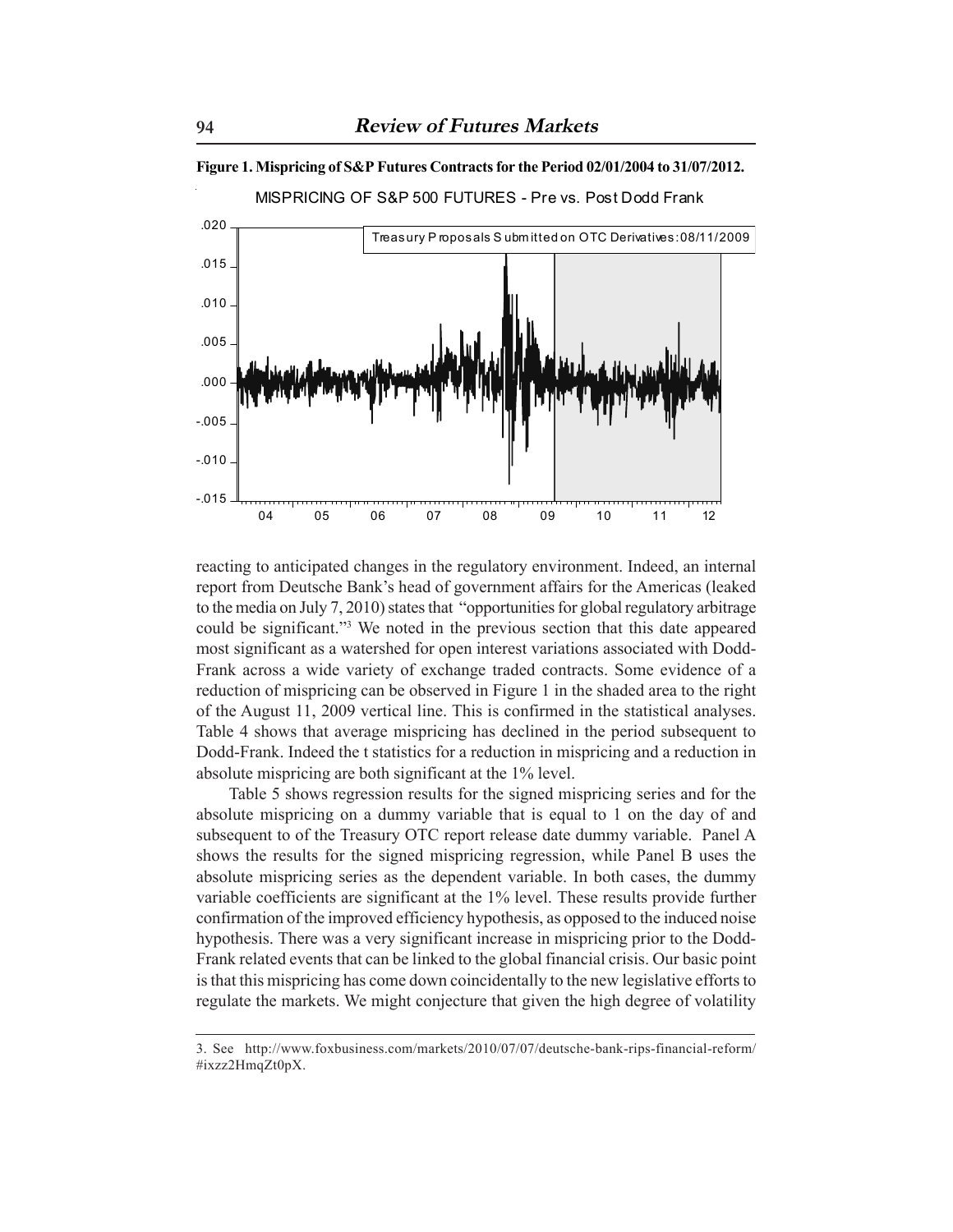#### **Table 5. Estimates of Daily Futures Mispricing.**

Panel A

*Dependent Variable is the signed mispricing series:* 

 $x_t = \alpha_0 + \alpha_1 du m_t + e_t$ 

*where dum is equal to 1 after August 11, 2009 (Treasury OTC Report Release Date) and 0 otherwise.*

|                                                  | Parameter  | t-statistic |               |
|--------------------------------------------------|------------|-------------|---------------|
| $a_0$                                            | .000713    | $13.260*$   |               |
| a <sub>1</sub>                                   | $-.000843$ | $-9.238*$   | $R^2 = .0380$ |
| $\sim$ $\sim$ $\sim$ $\sim$ $\sim$ $\sim$ $\sim$ |            |             |               |

Panel B

*Dependent Variable is the absolute mispricing series* 

 $|x_t| = \beta_0 + \beta_1 dum_t + e_t$ 

*where dum is equal to 1 after August 11, 2009 (Treasury OTC Report Release Date) and 0 otherwise.*

|                                                                            | Parameter  | t-statistic |              |
|----------------------------------------------------------------------------|------------|-------------|--------------|
| a,                                                                         | .001487    | 34.927*     |              |
| a <sub>1</sub>                                                             | $-.000402$ | $-45.568*$  | $R^2 = 0142$ |
| $\cdot$ $\cdot$ $\sim$<br>$\sim$ $\sim$ $\sim$ $\sim$ $\sim$ $\sim$ $\sim$ | . 011      |             |              |

(\*)indicates significance at .01 level

 $\bar{z}$ 

lingering in the markets, which may in part be associated with the continued regulative uncertainty, that it may be a long while before markets return to pre-crisis mispricing levels.

# **III. DODD FRANK AND THE DEVIATIONS OF EURODOLLAR FUTURES VERSUS FORWARD CONTRACTS**

As a final test, we explore the impact of Dodd-Frank on pricing efficiency using the metric of the deviation of Eurodollar futures yields from implied forward contract rates. We use Eurodollar futures prices and 1, 3, 6, 9, and 12 month LIBOR quotations in the analysis. Daily Eurodollar futures prices and daily spot LIBOR quotations are obtained from the Bloomberg. Our sample period is from January 2007 through June 2012.

Three-month implied forward rates are computed from LIBOR spot quotations based on the the Grinblatt and Jegadeesh (1996) formula (with time measured in years):

$$
f(s, s+0.25) = d(s, s+0.25)^{*}[P(0, s)/P(0, s+0.25)-1]
$$
\n(4)

where f(s, y) is the annualized Eurodollar forward rate at time 0 over the period s to y;  $d(s,y)$  is the LIBOR conversion factor, computed as  $360/n$ umber of days between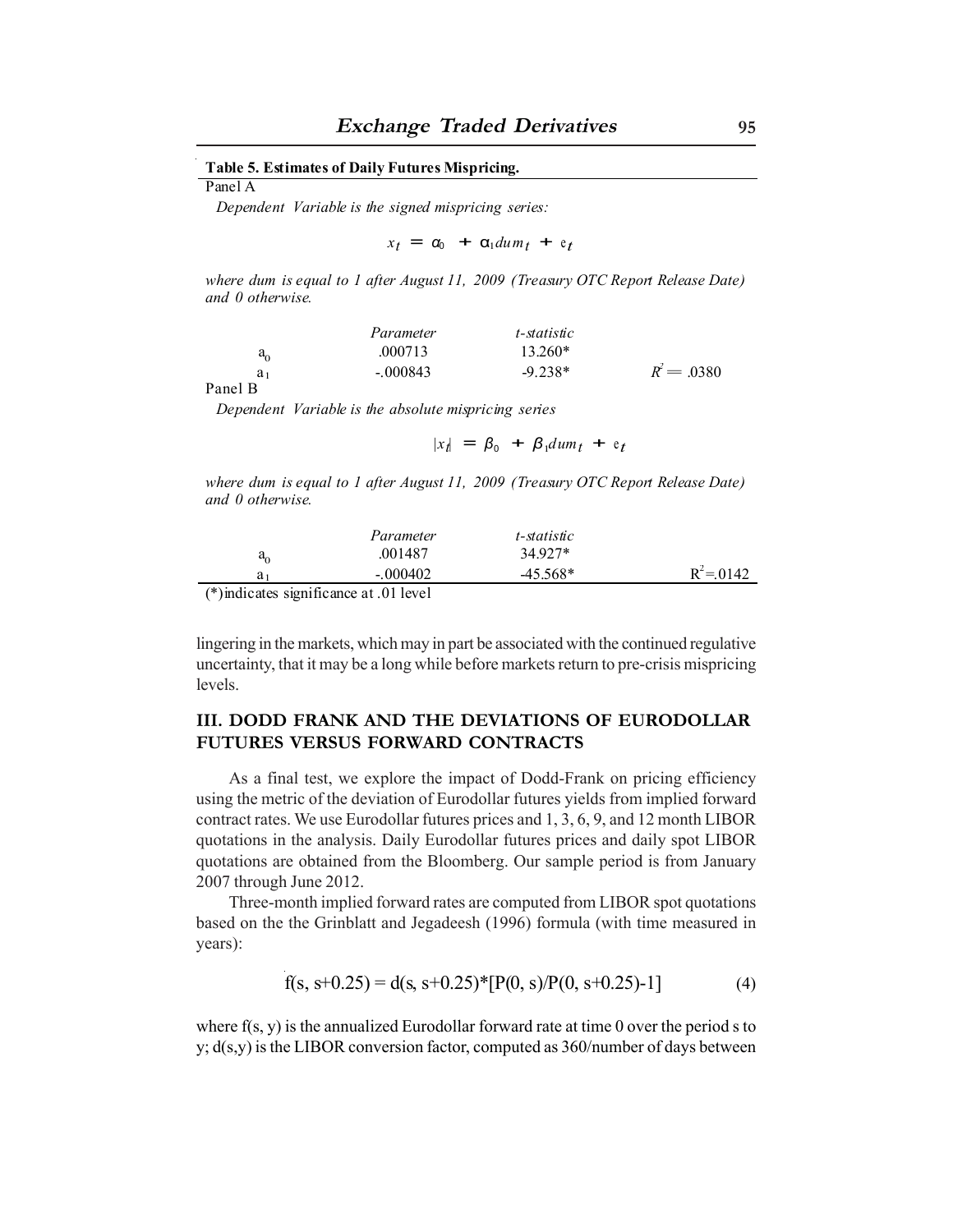|                    |                           |                 |   | Table 6. Futures-Forward Yield Differences - with Treasury Date Breakpoint. |              |     |                           |              |     |                                                |                          |
|--------------------|---------------------------|-----------------|---|-----------------------------------------------------------------------------|--------------|-----|---------------------------|--------------|-----|------------------------------------------------|--------------------------|
| Panel A<br>Year    | DIFF0.25                  | $\widetilde{0}$ |   | $DIFF 0.5_0.75$<br>Mean $I$                                                 |              |     | $DIFF0.75_1$ Mean         |              |     |                                                |                          |
|                    | Mean                      | Median          | Z |                                                                             | Median       |     |                           | Median       |     | $\frac{\text{Avg.}}{\text{Volume}}$<br>273,669 | Avg.<br>0.1<br>1,168,244 |
| 01/07-<br>06/12    | $(-20.42)$ **<br>$-38.70$ | $-27.08$        |   | $(-25.20)$ **<br>285 -49.27                                                 | 48.74        | 285 | $-62.43$<br>$(-26.17)$ ** | $-73.62$     | 272 |                                                |                          |
| $01/07 -$<br>08/09 | $(-13.00)$ **<br>-46.76   |                 |   | $(-10.96)$ **<br>$-31.25$ 136 $-39.87$                                      | $-18.89$ 136 |     | $-42.48$<br>$(-10.90)$ ** |              |     | $-21.77$ 136 327,113                           | 1,309,352                |
| $08/09-$<br>06/12  | $(-25.02)$ **<br>$-31.29$ |                 |   | $(-41.37)$ **<br>$-25.86$ 149 $-57.84$                                      | $-52.69$     | 149 | $(-62.25)$ **<br>$-82.39$ | $-78.22$ 136 |     | 223,799                                        | 1,036,576                |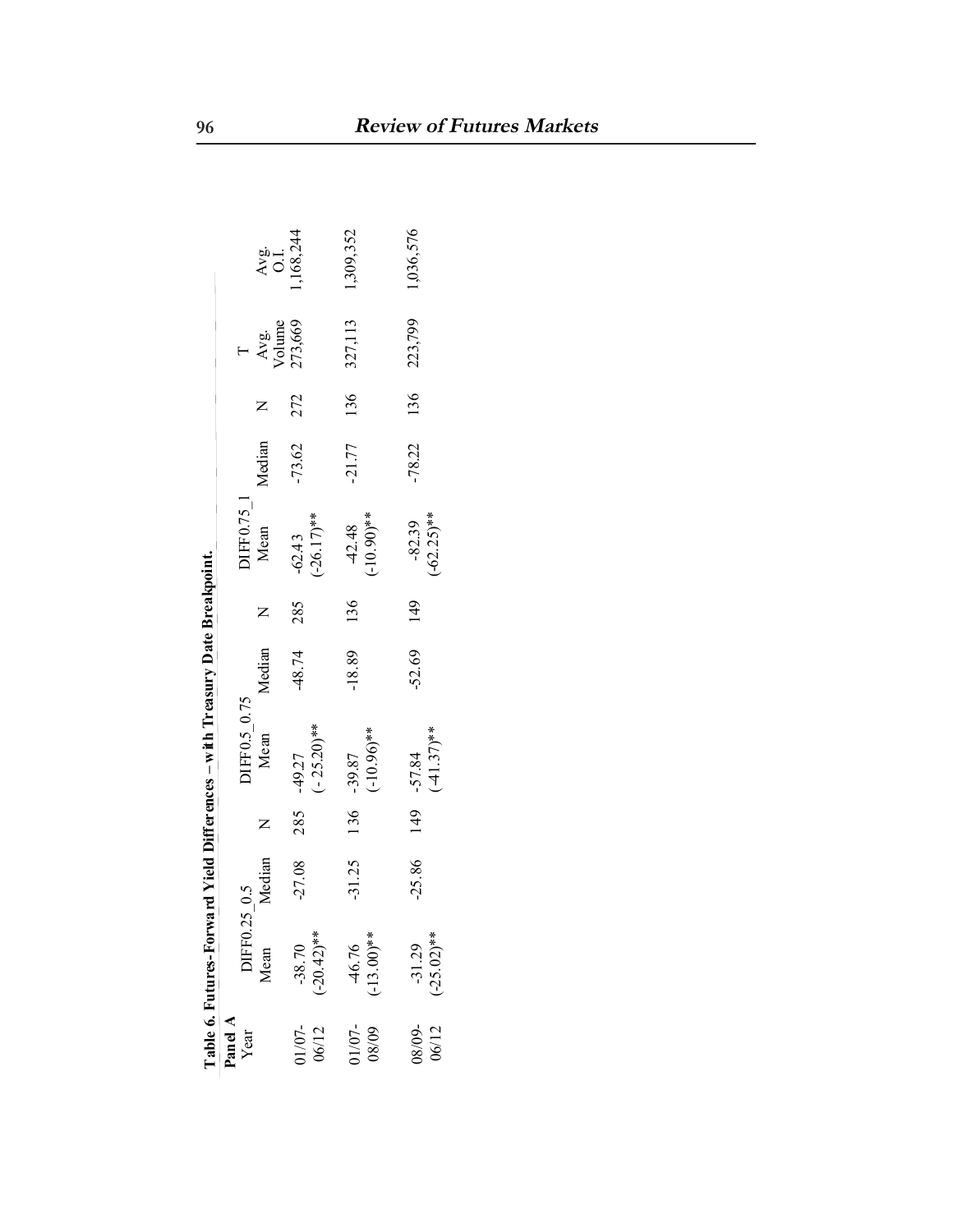| Panel B |              |          |               |          |               |                                                                                                                                                                                                                                 |
|---------|--------------|----------|---------------|----------|---------------|---------------------------------------------------------------------------------------------------------------------------------------------------------------------------------------------------------------------------------|
| Year    | <b>DIFF1</b> |          | DIFF2         |          | DIFF3         |                                                                                                                                                                                                                                 |
|         | Mean         | Median   | Mean          | Median   | Mean          | Median                                                                                                                                                                                                                          |
| 01/07-  | $-39.02$     | $-26.24$ | $-50.39$      | 46.10    | $-64.53$      | $-76.53$                                                                                                                                                                                                                        |
| 06/12   | $(-6.04)$ ** |          | $(-7.71)*$    |          | $(-7.57)$ **  |                                                                                                                                                                                                                                 |
| 01/07-  | 46.65        | $-27.52$ | $-43.20$      | $-25.41$ | $-47.57$      | $-26.51$                                                                                                                                                                                                                        |
| 08/09   | $(-3.45)$ ** |          | $(-3.28)$ **  |          | $(-3.20)*$    |                                                                                                                                                                                                                                 |
| 08/09-  | $-33.15$     | $-25.70$ | $-56.38$      | $-52.74$ | $-81.49$      | $-81.45$                                                                                                                                                                                                                        |
| 06/12   | $(-6.86)$ ** |          | $(-11.51)$ ** |          | $(-17.51)$ ** |                                                                                                                                                                                                                                 |
|         |              |          |               |          |               | This table shows the difference in basis points between the futures and forward Eurodollar yields expressed in<br>basis using weekly (Thursday) data from January 2007 through June 2012, using the Treasury Date 08/11/2009 as |
|         |              |          |               |          |               | the Breakpoint. The table also reports the average volume and average open interest of weekly (Thursday) data                                                                                                                   |
|         |              |          |               |          |               | of the four (or three) nearest maturity futures contracts for different sample periods. In Panel A, implied forward                                                                                                             |
|         |              |          |               |          |               | yields are computed from quoted LIBOR rates and futures yields are obtained by interpolating between the                                                                                                                        |
|         |              |          |               |          |               | futures transaction prices. DIFF0.25 0.5 is the time t difference between the annualized futures and forward yields                                                                                                             |
|         |              |          |               |          |               | for the interval t+0.25 to t+0.5. DIFF0.5 0.75 and DIFF0.75 1 are the time t yield difference for the intervals t+0.5                                                                                                           |
|         |              |          |               |          |               | to t+0.75 and t+0.75 to t+1, respectively. Panel B reports the results using the spot LIBOR interpolation method                                                                                                                |
|         |              |          |               |          |               | to compute the implied forward rates. We use the 1, 3, 6, 9, and 12 month LIBOR quotations to fit a cubic spline to                                                                                                             |
|         |              |          |               |          |               | obtain the entire term structure of spot LIBOR rates for each date in our sample period. The implied forward rate,                                                                                                              |
|         |              |          |               |          |               | $f(s, s+0.25)$ , is computed from those interpolated LIBOR rates using equation (4), and is compared with futures rate                                                                                                          |
|         |              |          |               |          |               | $F(s, s+0.25)$ of each of the three nearest maturing futures contracts. DIFF1 is the difference between the annualized                                                                                                          |
|         |              |          |               |          |               | 3-month futures and forward yields on the date of maturity of the nearest maturity futures contract. DIFF2 is the                                                                                                               |
|         |              |          |               |          |               | difference between annualized 3-month futures and forward yields on the date of maturity of the next-to-nearest                                                                                                                 |
|         |              |          |               |          |               | maturity futures contract. DIFF3 is the difference between annualized 3-month futures and forward yields on the                                                                                                                 |
|         |              |          |               |          |               | date of maturity of the third-to-nearest maturity futures contracts. N is the number of observations. The t-                                                                                                                    |
|         |              |          |               |          |               | statistics are presented in parentheses ; ** denotes significance at the 1% level; *denotes significant at the 5%                                                                                                               |
| level.  |              |          |               |          |               |                                                                                                                                                                                                                                 |

Table 6, continued. Futures-Forward Yield Differences - with Treasury Date Breakpoint. **Table 6, continued. Futures-Forward Yield Differences – with Treasury Date Breakpoint.**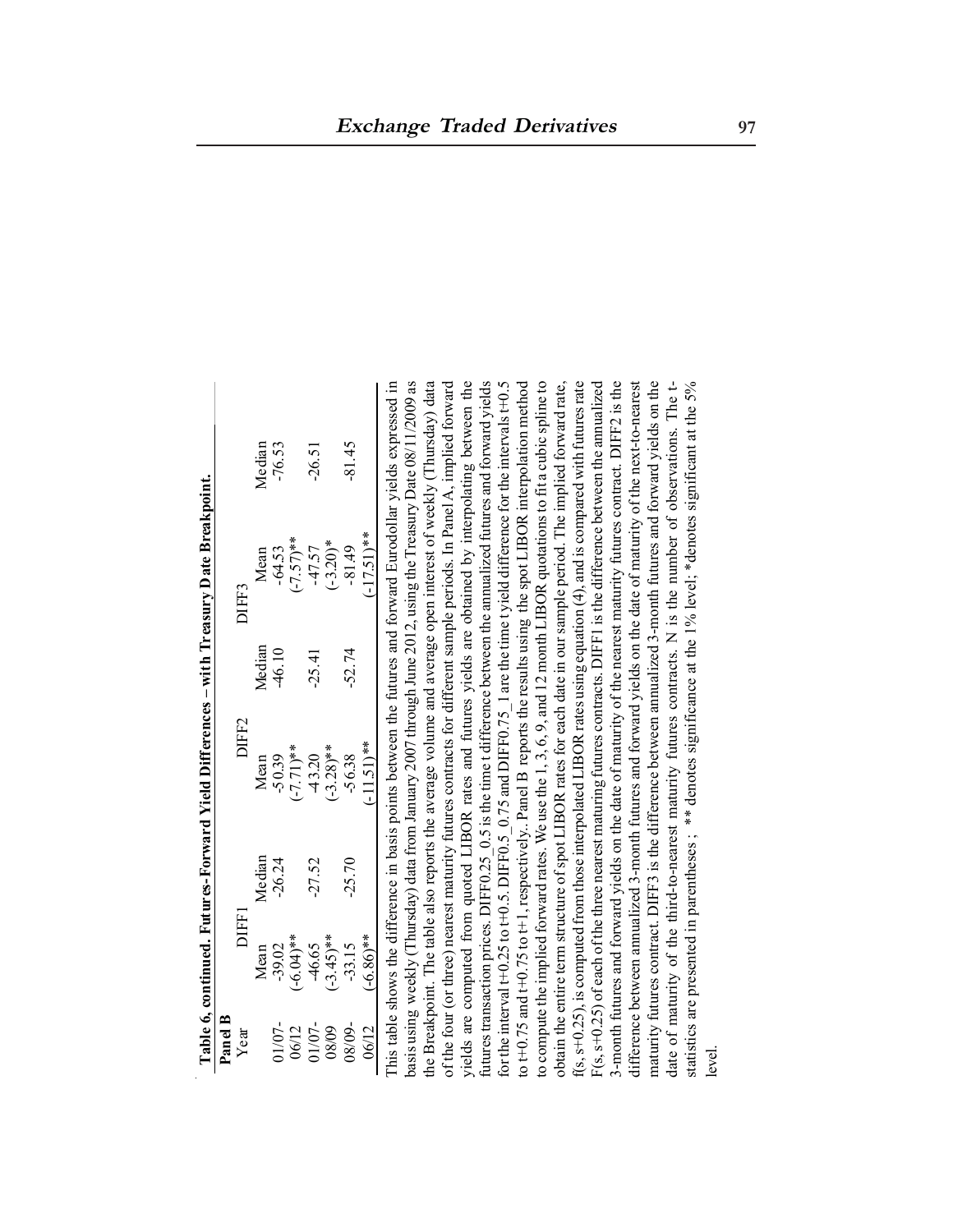|                   |                           |          | Table 7. Futures-Forward Yield Differences – with Conference Date Breakpoint. |           |     |                           |          |     |                      |             |
|-------------------|---------------------------|----------|-------------------------------------------------------------------------------|-----------|-----|---------------------------|----------|-----|----------------------|-------------|
| Panel A<br>$Year$ | DIFF0.25 0.5              |          |                                                                               |           |     | DIFF0.75_1                |          |     |                      |             |
|                   | Mean                      | Median   | $DIF0.5\_0.75$<br>Mean $M$                                                    | Median    |     | Mean                      | Median   |     | Avg.<br>Volume       | $rac{1}{2}$ |
| 01/07-<br>06/12   | $-38.70$<br>$(-20.42)$ ** | $-27.08$ | $(-25.20)$ **<br>285 49.27                                                    | -48.74    | 285 | $(-26.17)$ **<br>$-62.43$ | $-73.62$ | 272 | 273,669              | .168,244    |
| $\frac{01}{07}$ - | $43.19$<br>(-15.35)**     |          | $(-15.89)$ **<br>$-28.59$ 182 47.47                                           | 47.21 182 |     | $(-16.31)$ **<br>$-54.25$ |          |     | $-59.64$ 182 303,299 | 1,221,864   |
| 06/10-<br>06/12   | $(-23.34)$ **<br>$-30.68$ | $-26.26$ | $(-45.82)**$<br>$103 - 52.44$                                                 | 49.51     | 103 | $(-52.78)$ **<br>$-78.98$ | $-76.38$ |     | 90 219,607 1,070,411 |             |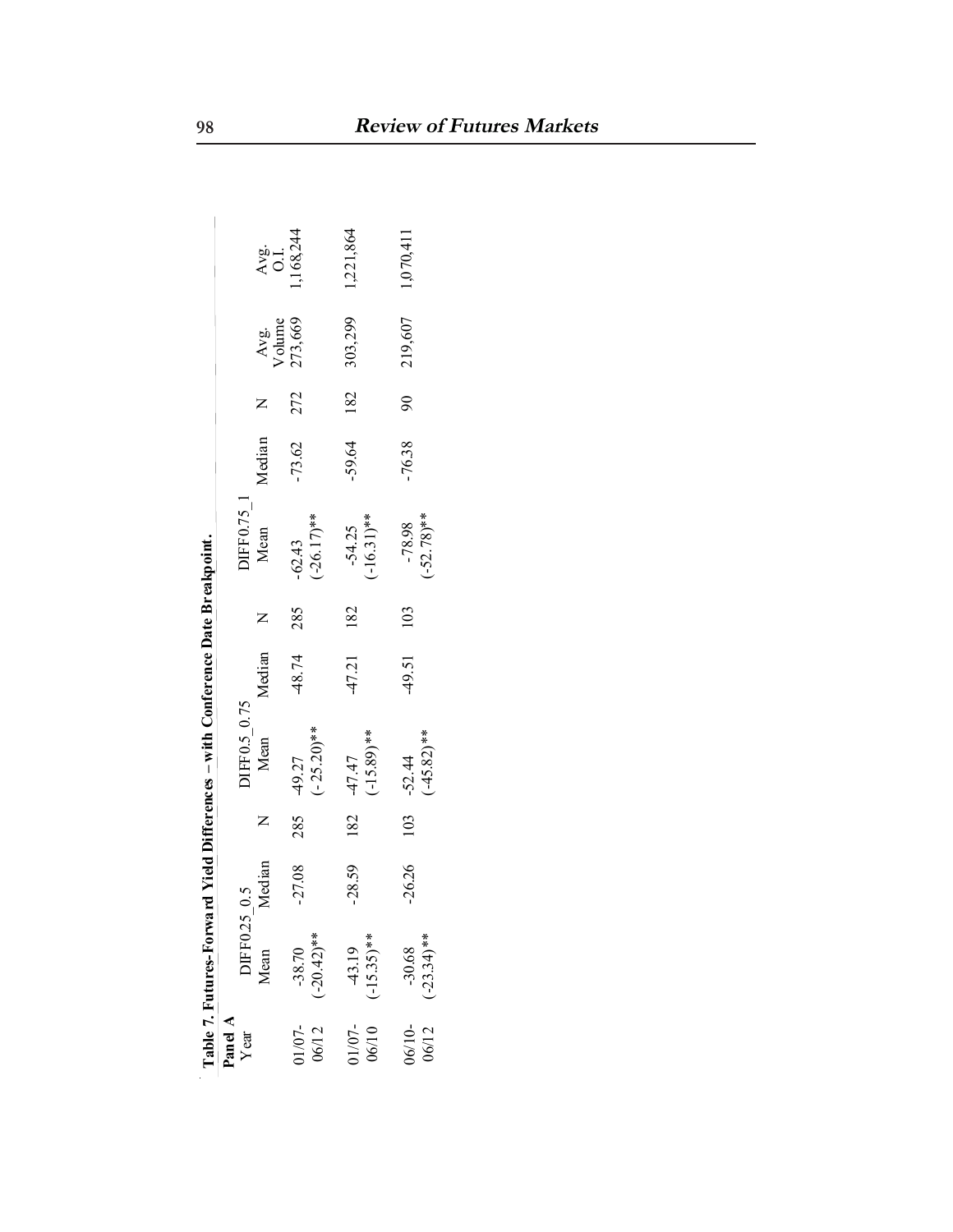|         |                       |          | Table 7, continued. Futures-Forward Yield Differences – with Conference Date Breakpoint.                           |        |               |          |
|---------|-----------------------|----------|--------------------------------------------------------------------------------------------------------------------|--------|---------------|----------|
| Panel B |                       |          |                                                                                                                    |        |               |          |
| Year    | DIFFI                 |          | DIFF2                                                                                                              |        | DIFF3         |          |
|         | Mean                  | Median   | Mean                                                                                                               | Median | Mean          | Median   |
| 01/07-  | $-39.02$              | $-26.24$ | $-50.39$                                                                                                           | 46.10  | -64.53        | $-76.53$ |
| 06/12   | $**(b0.6)$            |          | $(-7.71)*$                                                                                                         |        | $(-7.57)$ **  |          |
| 01/07-  | $-42.48$              | $-26.79$ | $-50.17$                                                                                                           | 46.61  | $-59.69$      | $-63.41$ |
| 06/10   | $-4.25$ <sup>**</sup> |          | $(-5.00)**$                                                                                                        |        | $(-5.05)$ **  |          |
| 06/10-  | $-33.63$              | $-26.05$ | $-50.77$                                                                                                           | 46.10  | $-75.82$      | $-76.53$ |
| 06/12   | $(-5.73)$ **          |          | $(-10.13)$ **                                                                                                      |        | $(-12.39)$ ** |          |
|         |                       |          | This table shows the difference in basis points between the futures and forward Eurodollar vields expressed        |        |               |          |
|         |                       |          | in basis using weekly (Thursday) data from January 2007 through June 2012, using the Conference Date 06/           |        |               |          |
|         |                       |          | 25/2010 as the Breakpoint. The table also reports the average volume and average open interest of weekly           |        |               |          |
|         |                       |          | (Thursday) data of the four (or three) nearest maturity futures contracts for different sample periods. In Panel   |        |               |          |
|         |                       |          | A, implied forward yields are computed from quoted LIBOR rates and futures yields are obtained by interpolating    |        |               |          |
|         |                       |          | between the futures transaction prices. DIFF0.25 $\,0.5$ is the time t difference between the annualized futures   |        |               |          |
|         |                       |          | and forward yields for the interval t+0.25 to t+0.5. DIFF0.5 0.75 and DIFF0.75 1 are the time t yield difference   |        |               |          |
|         |                       |          | for the intervals t+0.5 to t+0.75 and t+0.75 to t+1, respectively. Panel B of Tables 6 and 7 reports the results   |        |               |          |
|         |                       |          | using the spot LIBOR interpolation method to compute the implied forward rates. We use the 1, 3, 6, 9, and 12      |        |               |          |
|         |                       |          | month LIBOR quotations to fit a cubic spline to obtain the entire term structure of spot LIBOR rates for each      |        |               |          |
|         |                       |          | date in our sample period. The implied forward rate, f(s, s+0.25), is computed from those interpolated LIBOR       |        |               |          |
|         |                       |          | rates using equation (4), and is compared with futures rate $F(s, s+0.25)$ of each of the three nearest maturing   |        |               |          |
|         |                       |          | futures contracts. DIFF1 is the difference between the annualized 3-month futures and forward yields on the        |        |               |          |
|         |                       |          | date of maturity of the nearest maturity futures contract. DIFF2 is the difference between annualized 3-month      |        |               |          |
|         |                       |          | futures and forward yields on the date of maturity of the next-to-nearest maturity futures contract. DIFF3 is      |        |               |          |
|         |                       |          | the difference between annualized 3-month futures and forward yields on the date of maturity of the third-to-      |        |               |          |
|         |                       |          | nearest maturity futures contracts. N is the number of observations. The t-statistics are presented in parentheses |        |               |          |
|         |                       |          | ; *** denotes significance at the 1% level; *denotes significant at the 5% level.                                  |        |               |          |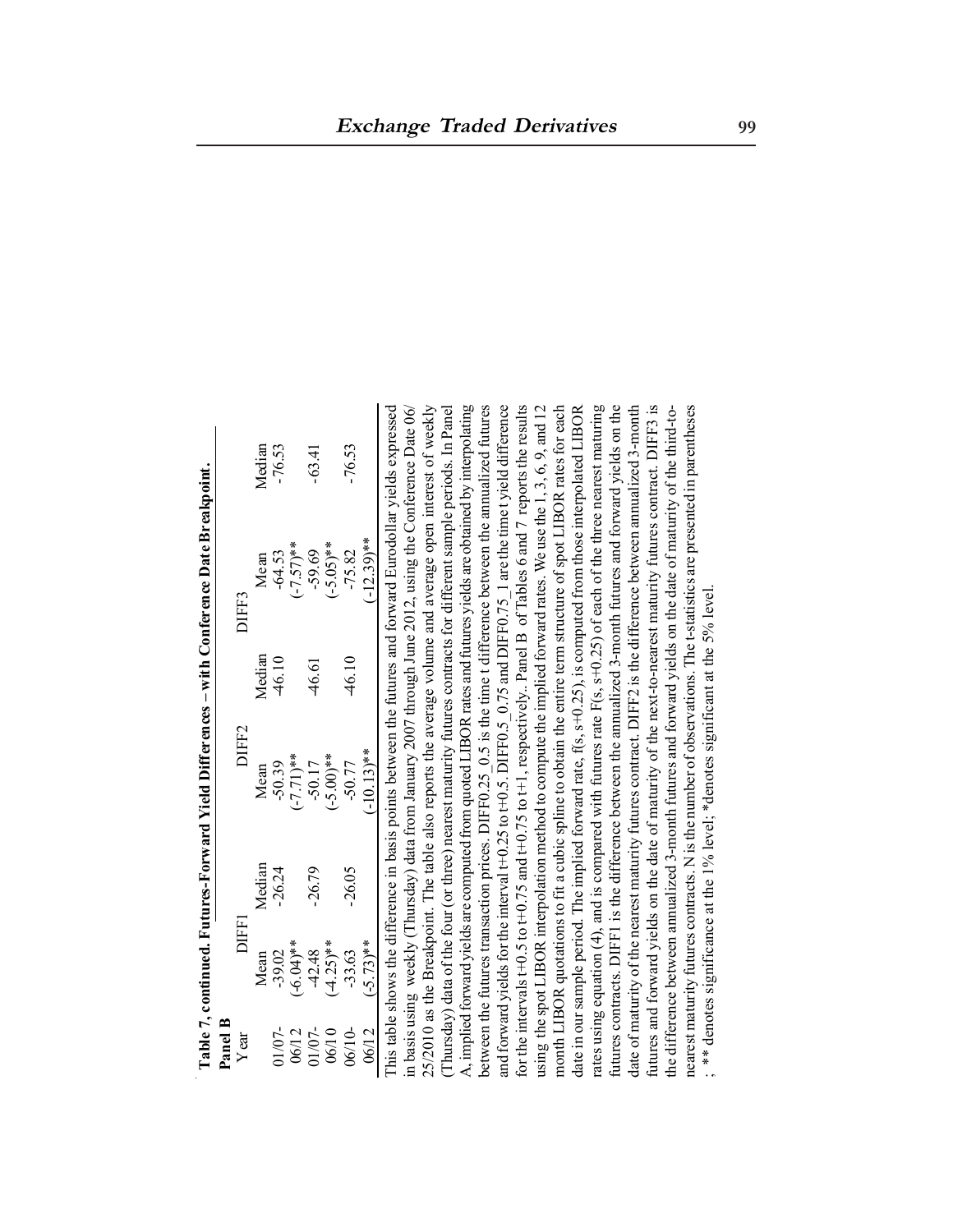s and y and  $P(s,y) = 1/[1+L_s(y-s)/d(s,y)]$  is the time s price of \$1 paid out at y in the Eurodollar market, and  $L_s(y-s)$  is the (y-s) year LIBOR rate prevailing at time s. The futures rate is computed with the daily closing price of the futures contract (Futures Price<sub>t</sub>) that matures on date s from the expression:

$$
F(s, s+0.25; t) = 1 - Futures Price_t/100.
$$
 (5)

where  $F(s, y, t)$  is the annualized futures rate at time t for the interval s to y.

The futures rate intervals do not in general coincide with the forward rate intervals. We replicate the two interpolation methods used by Grinblatt and Jegadeesh (1996) to align the intervals. With the futures interpolation method, we fit a cubic spline to the futures rates of the four nearest maturing contracts to construct an interpolated term structure of futures rates. We focus on futures contracts maturing in March, June, September, and December in our sample period. For each sampling date, we use the future prices of the four nearest maturing contracts on that date to fit a curve, and pick interpolated futures rates for intervals that coincide with the forward rate intervals to get  $F(0.25, 0.5)$ ,  $F(0.5, 0.75)$ , and  $F(0.75, 1)$ . We then compare these interpolated rates with the implied forward rates, f(0.25, 0.5), f(0.5, 0.75), and f(0.75, 1).

The analysis is performed using two breakpoints. Table 6 uses the Treasury Date (08/11/09) as the breakpoint, while Table 7 shows the results using the Conference date (06/25/2010) breakpoint. These tables present the differences between the futures and forward Eurodollar yields expressed in basis points employing weekly (Thursday) data from January 2007 through June 2012. We also include the average volume and average open interest of weekly (Thursday) data of the four (or three) nearest maturity futures contracts for different sample periods.

In Panel A of Tables 6 and 7, implied forward yields are computed from quoted LIBOR rates and futures yields are obtained by interpolating between the futures transaction prices. DIFF0.25\_0.5 is the time t difference between the annualized futures and forward yields for the interval  $t+0.25$  to  $t+0.5$ ; DIFF0.5 0.75 and DIFF0.75 1 are the time t yield difference for the intervals  $t+0.5$  to  $t+0.75$  and t+0.75 to t+1, respectively; N is the number of observations.

Panel B (of both Tables 6 and 7) reports the results using the spot LIBOR interpolation method to compute the implied forward rates. We use the 1, 3, 6, 9, and 12 month LIBOR quotations to fit a cubic spline to obtain the entire term structure of spot LIBOR rates for each date in our sample period. The implied forward rate, f(s, s+0.25), is computed from those interpolated LIBOR rates using equation (4), and is compared with futures rate  $F(s, s+0.25)$  of each of the three nearest maturing futures contracts. DIFF1 is the difference between the annualized three-month futures and forward yields on the date of maturity of the nearest maturity futures contract. DIFF2 is the difference between annualized three-month futures and forward yields on the date of maturity of the next-to-nearest maturity futures contract. DIFF3 is the difference between annualized three-month futures and forward yields on the date of maturity of the third-to-nearest maturity futures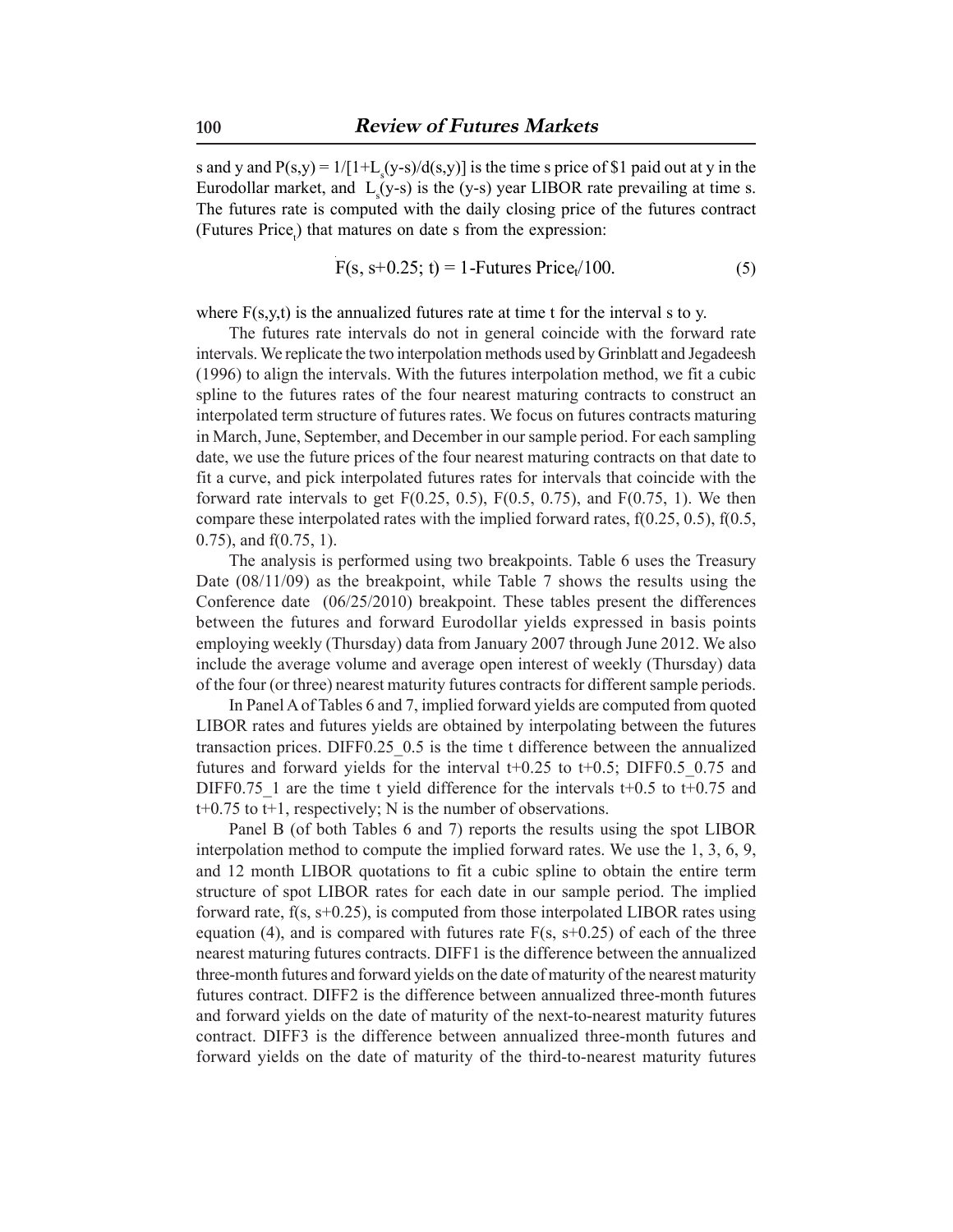contracts. We interpolated the four nearest maturity futures contracts starting from 1/2/2007 to 3/19/2012 to obtain F(.25, .5), F(.5, .75), and F(.75, 1). We interpolated the three nearest maturity futures contracts starting from 3/20/2012 to 6/19/2012 to obtain F(.25, .5) and F(.5, .75).

As is shown in these tables, aggregate trading volume and open interest in the Eurodollar contracts decline in the period of the study. Again, this is in part likely a consequence of the low Fed funds rate since January 2009. In general, we find that futures rates are below forward rates throughout the sample. This phenomenon is also observed in the latter part of the Grinblatt and Jegadeesh (1996) sample, which covers the period 1987–1992. The downward bias appears to be exacerbated in our sample, amounting to over 30 basis points for nearby contracts, and considerably more for the more distant contracts.

Some evidence of improved price efficiency is shown for the Dodd-Frank breakpoints for nearby contracts — ranging between 13 and 15 basis points, depending on whether we use the Treasury or Conference dates as breakpoints. The differential between futures and forward rates widens, however, for more distant contracts. This widening may be due to a shift to shorter maturity preferences for futures traders, with the increase in market uncertainty.

### **IV. SUMMARY AND CONCLUSIONS**

This report provides new evidence on the impact of key Dodd-Frank events on market activity for financial derivatives (futures and option contracts on US T bonds, Eurodollar futures and options, and S&P 500 Futures contracts) and on foreign exchange derivatives (futures and options contracts on EUROs, British pounds, and Canadian dollars). First, we look at how liquidity on the markets has been affected. Next, we test for mispricing of derivatives contracts.

We find that measured liquidity does fall for US financial futures and options but rises for foreign exchange futures and options subsequent to the introduction of the Treasury guidelines for OTC trading. Specifically, the Dodd-Frank structural breakpoints appear to be negatively associated with open interest, but only for certain financial futures. However, this relationship is not significant for the Eurodollar contracts and the T-bond contracts. The lack of significance for the Eurodollar contracts may be due to the overwhelming effects of a decline in interest rates over the sample period, with the Fed maintaining the Fed funds rate at close to zero since January 2009. The lack of significance for T-bonds could be due to the expectation (which has been subsequently justified) of an exemption of T-bonds from Dodd-Frank and the Volcker Rule.

The significantly negative association of Dodd-Frank with the other financial derivative products is consistent with Duffie's (2012) hypothesis of a withdrawal of participants in markets for US assets (OTC and exchange traded) due to a reduction of quality of fundamentals. The increased liquidity of foreign currency derivatives, however, is not consistent with Greenspan's (2011) warning of an exodus of foreign exchange derivatives from the United States. However, our result may not preclude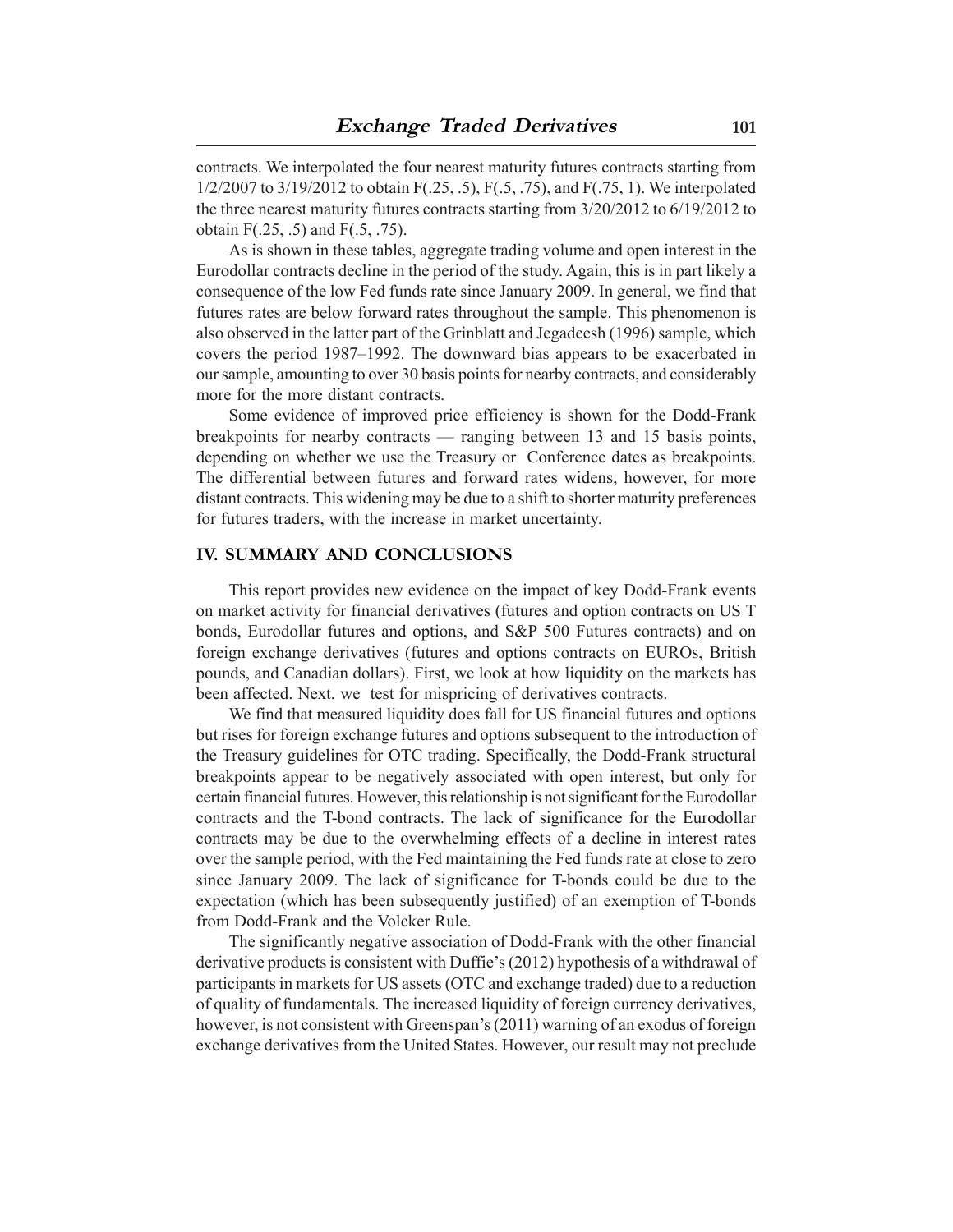increased participation in the US foreign exchange derivative markets due to planned migration of asset holders and investors to foreign venues in order to escape the regulatory tax (Houston et al. 2012).

Finally, our study shows mixed results on how Dodd-Frank derivative provisions affect the efficiency of the exchange traded markets. An increase in efficiency reflected by lower deviations of futures prices from their cost of carry is observed for the S&P futures contracts. This may reflect an increase of arbitrage by traders on the exchange traded markets, as opposed to the OTC markets. Increased pricing efficiency based on lower spreads between futures and implied forwards for nearby Eurodollar contracts is also observed. This is not the case, however, for more distant futures.

At this juncture in time, the implementation of the individual provisions of Dodd-Frank has been piecemeal and heavily delayed. The implications of such delays are certainly worth investigating as topics for future research, along with additional comparative impact studies of Dodd-Frank on US versus foreign derivatives markets and financial institutions.

### **References**

- Andani, A., Lafuente, J.A., and Novales, A., 2009, Liquidity and Hedging Effectiveness under Futures Mispricing: International Evidence. *Journal of Futures Markets*, 29, 1050-1066.
- Bhargava,V. and Malhotra, D.K., 2007, The Relationship Between Futures Trading Activity and Exchange Rate Volatility, Revisited. *Journal of Multinational Financial Management*, 17, 95-111.
- Bhatt S. and Cakici, N., 1990, Premiums on Stock Index Futures: Some Evidence. *Journal of Futures Markets*, 10, 367-375.
- Chen, N.F, Cuny, C.J., and Haugen, R.A., 1995, Stock Volatility and the Levels of the Basis and Open Interest in Futures Contracts. *Journal of Finance*, 1, 281- 300.
- Clark, P.K., 1973, A Subordinated Stochastic Process Model with Finite Variance for Speculative Prices. *Econometrica*, 41, 135-155.
- Duffie, D., 2012, Market Mispricing Under the Proposed Volker Rule. *Working Paper Series*, No. 106, Rock Center for Corporate Governance, Stanford University.
- Fullenkamp, C. and Sharma, S., 2012, Good Financial Regulation: Changing the Process is Crucial. International Monetary Fund.
- Greenspan, A., 2011. Dodd-Frank fails to Meet Test of Our Times. *Financial Times*, March 29. Available at http://www.ft.com/intl/cms/s/0/14662fd8-5a28-11e0- 86d3-00144feab49a.html#axzz2HpbJLzQy.
- Grinblatt, M. and Jegadeesh, M., 1996. Relative Pricing of Eurodollar Futures and Forward Contracts. *Journal of Finance*, 51, 1499-1522.
- Houston, J., Lin, C, and Ma, Y., 2012, Regulatory Arbitrage and International Bank Flows. *Journal of Finance*, 67, pp. 1845-1895.